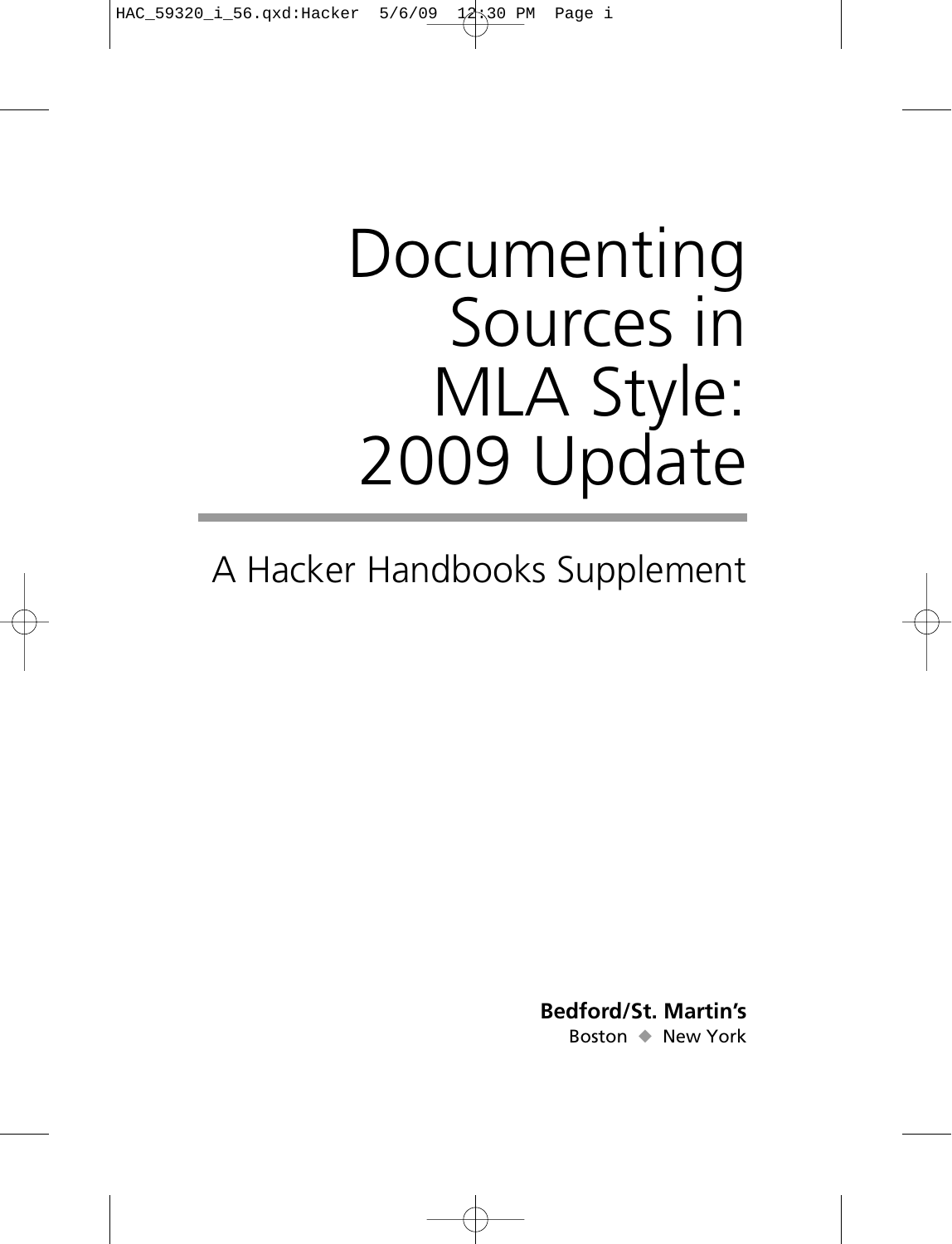Copyright © 2009, 2008 Bedford/St. Martin's

All Rights Reserved. Manufactured in the United States of America

32109 edcba

*For information, write*: Bedford/St. Martin's, 75 Arlington Street, Boston, MA 02116 (617-399-4000)

ISBN-10: 0-312-59320-1 ISBN-13: 978-0-312-59320-9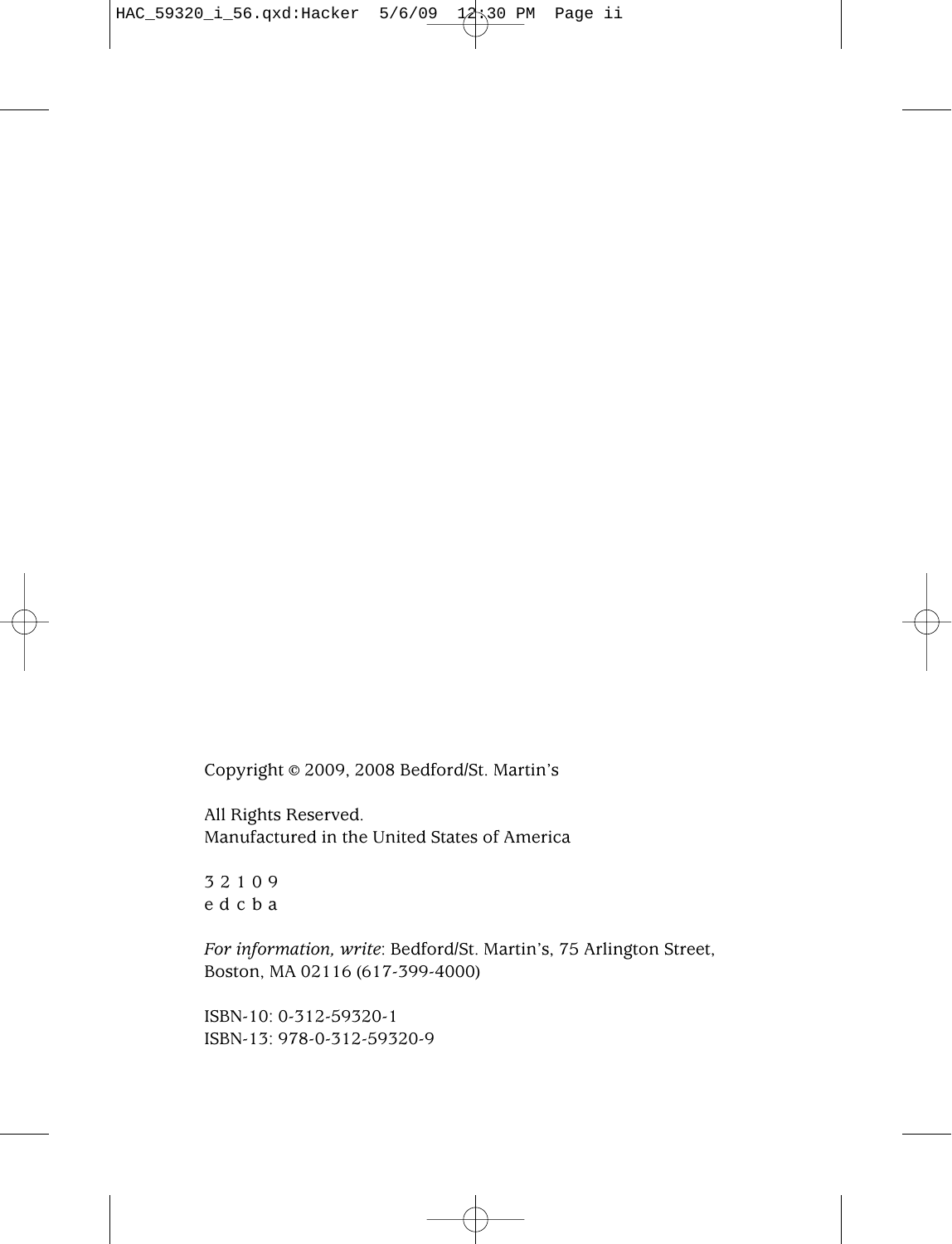# Contents

| A NOTE TO INSTRUCTORS                                                                                                                                        | 1                 |
|--------------------------------------------------------------------------------------------------------------------------------------------------------------|-------------------|
| <b>Documenting sources in MLA style</b>                                                                                                                      | 2                 |
| <b>MLA</b> in-text citations                                                                                                                                 | 2                 |
| Directory to MLA in-text citation models<br>Basic rules for print and electronic sources<br>Variations on the basic rules<br>Literary works and sacred texts | 3<br>3<br>6<br>11 |
| <b>MLA list of works cited</b>                                                                                                                               | 12                |
| Directory to MLA works cited models                                                                                                                          | 13                |
| General guidelines for listing authors                                                                                                                       | 14                |
| <b>Books</b>                                                                                                                                                 | 16                |
| Articles in periodicals                                                                                                                                      | 21                |
| Online sources                                                                                                                                               | 25                |
| Multimedia sources (including online versions)                                                                                                               | 33                |
| Other sources (including online versions)                                                                                                                    | 38                |
| <b>MLA</b> information notes (optional)                                                                                                                      | 42                |
| <b>MLA manuscript format</b>                                                                                                                                 | 42                |
| Formatting the paper                                                                                                                                         | 42                |
| Preparing the list of works cited                                                                                                                            | 44                |
| Sample MLA research paper                                                                                                                                    | 45                |
|                                                                                                                                                              | iii               |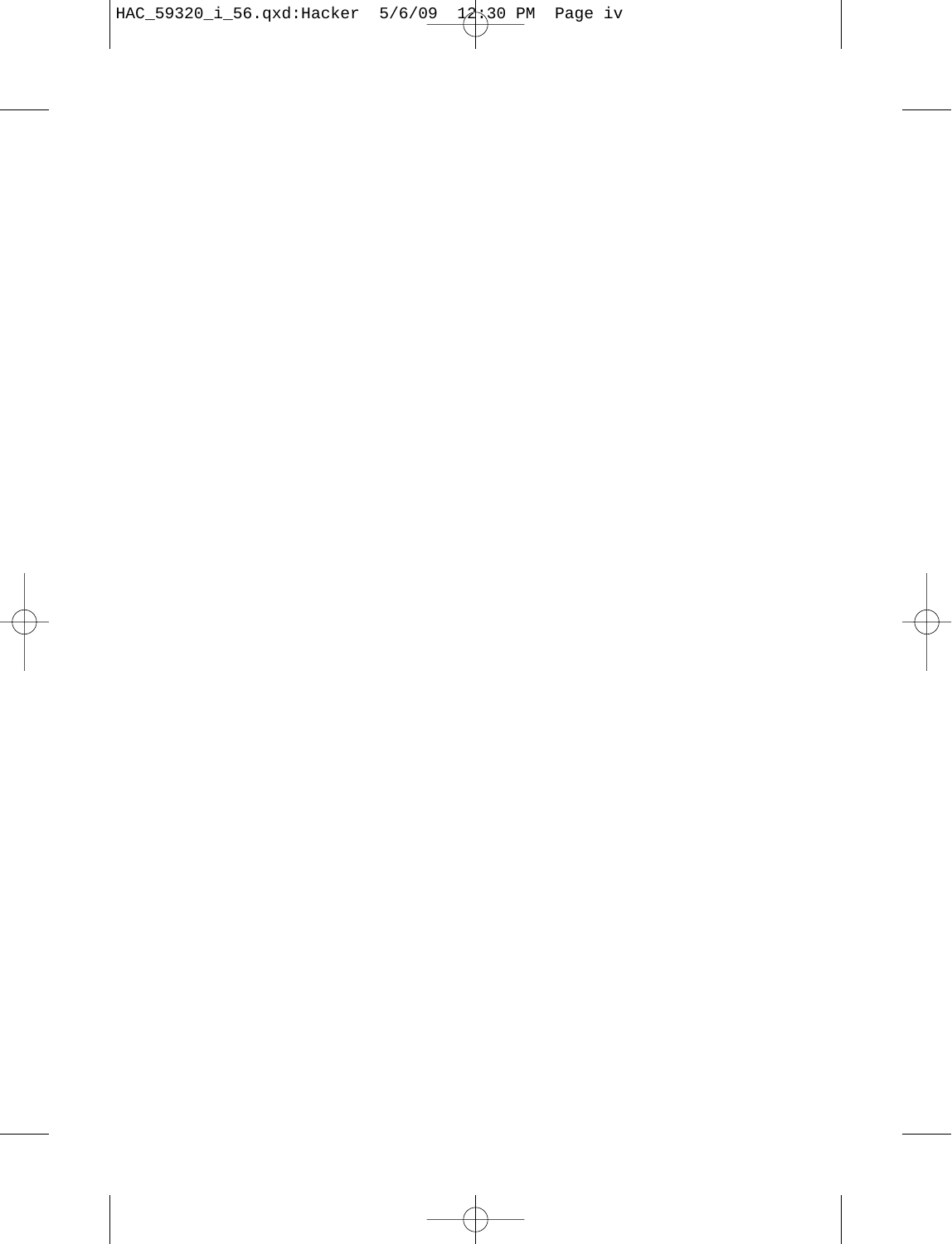### **A Note to Instructors**

This booklet, *Documenting Sources in MLA Style: 2009 Update,* is published as a supplement to accompany handbooks by Diana Hacker.

The models in this booklet follow the guidelines set forth in the *MLA Handbook for Writers of Research Papers*, 7th edition (New York: MLA, 2009). Your students will find models for both in-text citations and works cited entries beginning on page 3 and a model research essay on pages 46–55. Bedford/St. Martin's is providing this booklet free of charge.

Bedford/St. Martin's has reprinted all Hacker handbooks and updated all handbook-related Web sites to include the guidelines outlined in the *MLA Handbook*, 7th edition. This booklet is intended as a supplement for older handbooks and other Bedford/St. Martin's books.

The contents of this booklet can be downloaded for free at dianahacker.com and at the companion Web site for each Hacker handbook.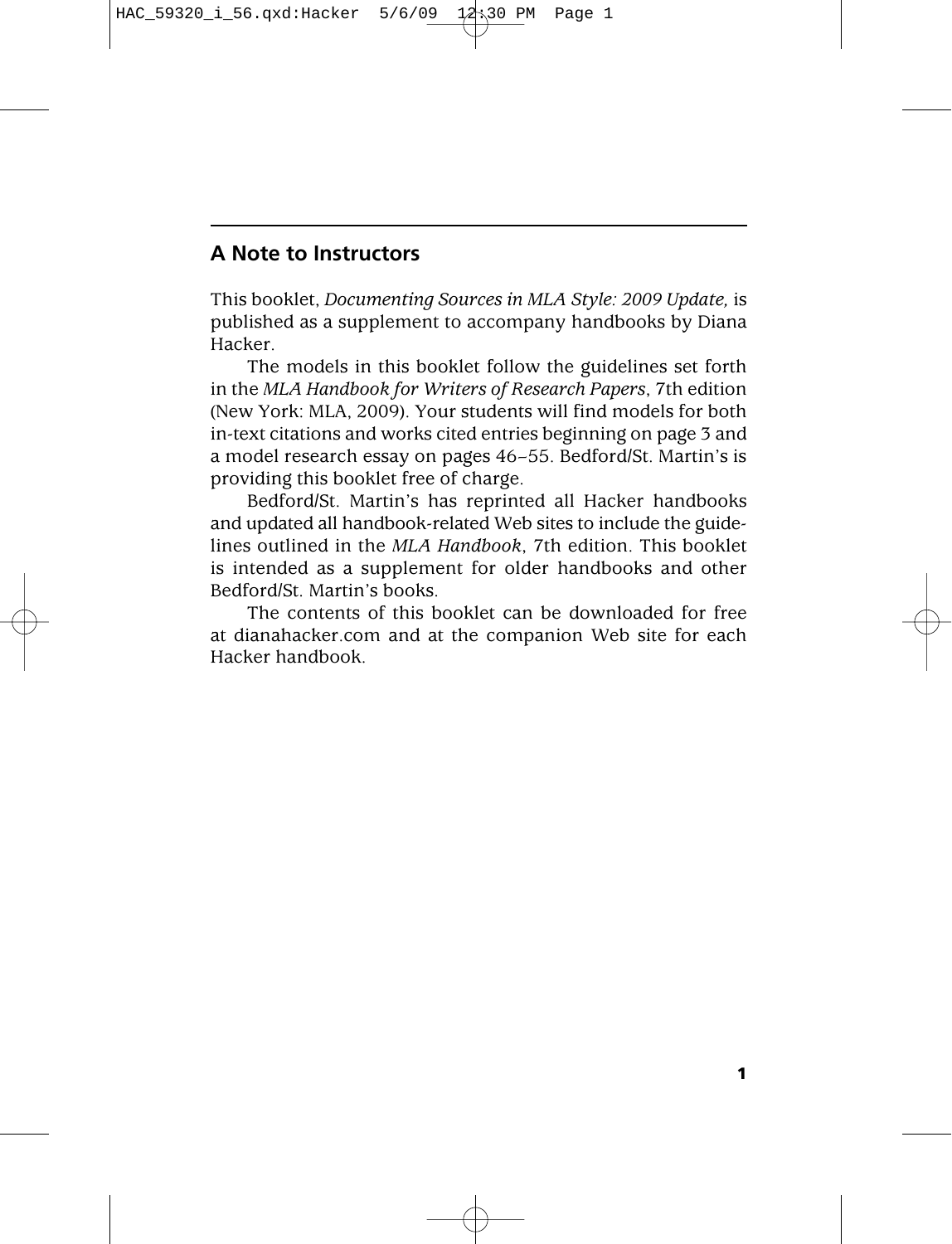**2** Documenting sources in MLA style

### **Documenting sources in MLA style**

In English and in some humanities classes, you will be asked to use the MLA (Modern Language Association) system for documenting sources. The guidelines in this booklet follow those set forth in the *MLA Handbook for Writers of Research Papers*, 7th edition (New York: MLA, 2009).

MLA recommends in-text citations that refer readers to a list of works cited. An in-text citation names the author of the source, often in a signal phrase, and gives the page number in parentheses. At the end of the paper, a list of works cited provides publication information about the source; the list is alphabetized by authors' last names (or by titles for works without authors).

### **IN-TEXT CITATION**

Jay Kesan notes that even though many companies now routinely monitor employees through electronic means, "there may exist less intrusive safeguards for employers" (293).

### **ENTRY IN THE LIST OF WORKS CITED**

Kesan, Jay P. "Cyber-Working or Cyber-Shirking? A First Principles Examination of Electronic Privacy in the Workplace." *Florida Law Review* 54.2 (2002): 289-332. Print.

For a list of works cited that includes this entry, see page 54.

### **MLA in-text citations**

MLA in-text citations are made with a combination of signal phrases and parenthetical references. A signal phrase introduces information taken from a source (a quotation, summary, paraphrase, or fact); usually the signal phrase includes the author's name. The parenthetical reference, which comes after the cited material, normally includes at least a page number.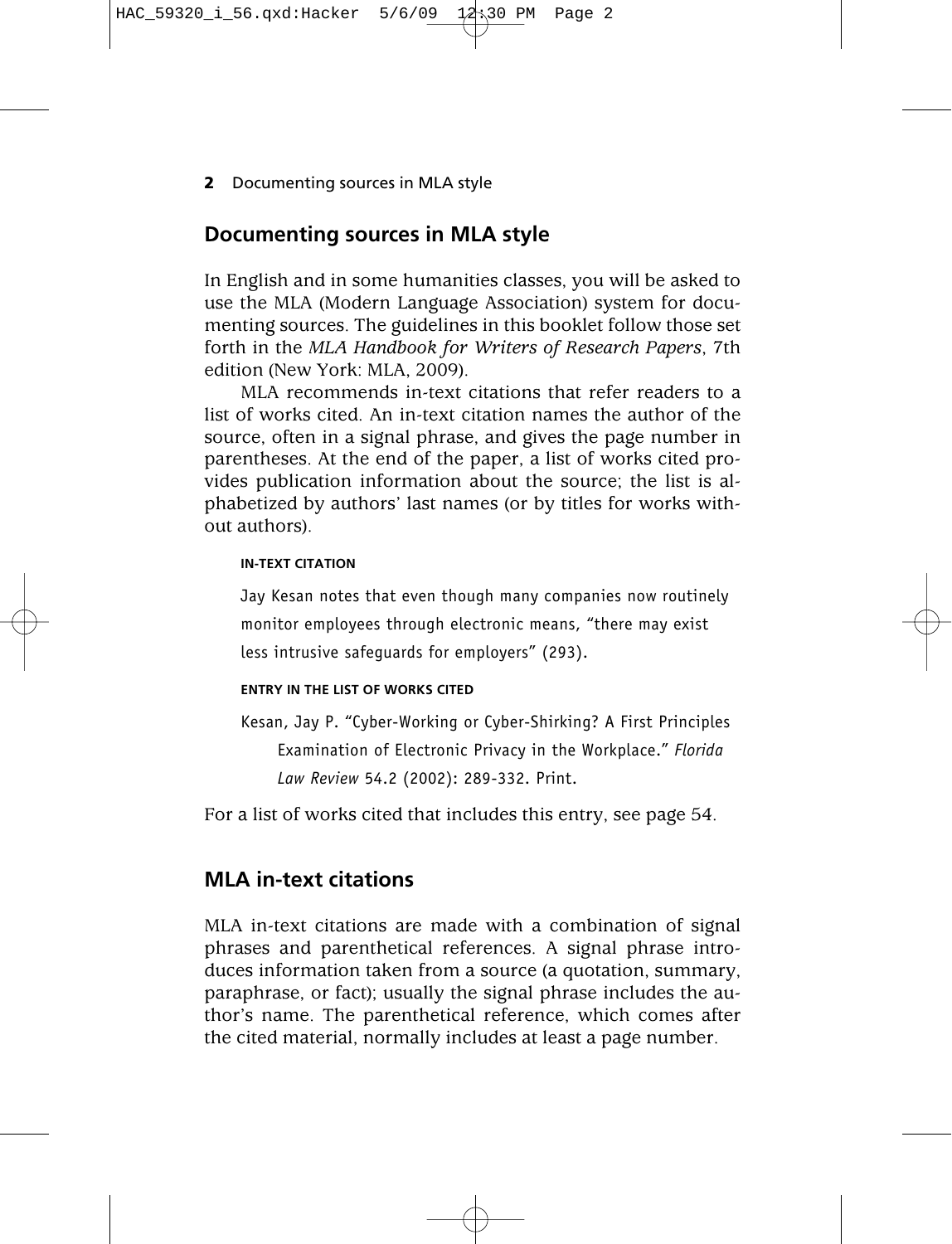### **Directory to MLA in-text citation models**

#### **BASIC RULES FOR PRINT AND ELECTRONIC SOURCES**

- 1. Author named in a signal phrase, 4
- 2. Author named in parentheses, 4
- 3. Author unknown, 5
- 4. Page number unknown, 5
- 5. One-page source, 6

#### **VARIATIONS ON THE BASIC RULES**

- 6. Two or more works by the same author, 6
- 7. Two or three authors, 7
- 8. Four or more authors, 7
- 9. Corporate author, 8
- 10. Authors with the same last name, 8
- 11. Indirect source (source quoted in another source), 8
- 12. Encyclopedia or dictionary, 9
- 13. Multivolume work, 9
- 14. Two or more works, 9
- 15. An entire work, 10
- 16. Work in an anthology, 10
- 17. Historical and legal documents, 10

#### **LITERARY WORKS AND SACRED TEXTS**

- 18. Literary works without parts or line numbers, 11
- 19. Verse plays and poems, 11
- 20. Novels with numbered divisions, 12
- 21. Sacred texts, 12

### **IN-TEXT CITATION**

Kwon points out that the Fourth Amendment does not give employees any protections from employers' "unreasonable searches and seizures" (6).

Readers can look up the author's last name in the alphabetized list of works cited, where they will learn the work's title and other publication information. If readers decide to consult the source, the page number will take them straight to the passage that has been cited.

### *Basic rules for print and electronic sources*

The MLA system of in-text citations, which depends heavily on authors' names and page numbers, was created in the early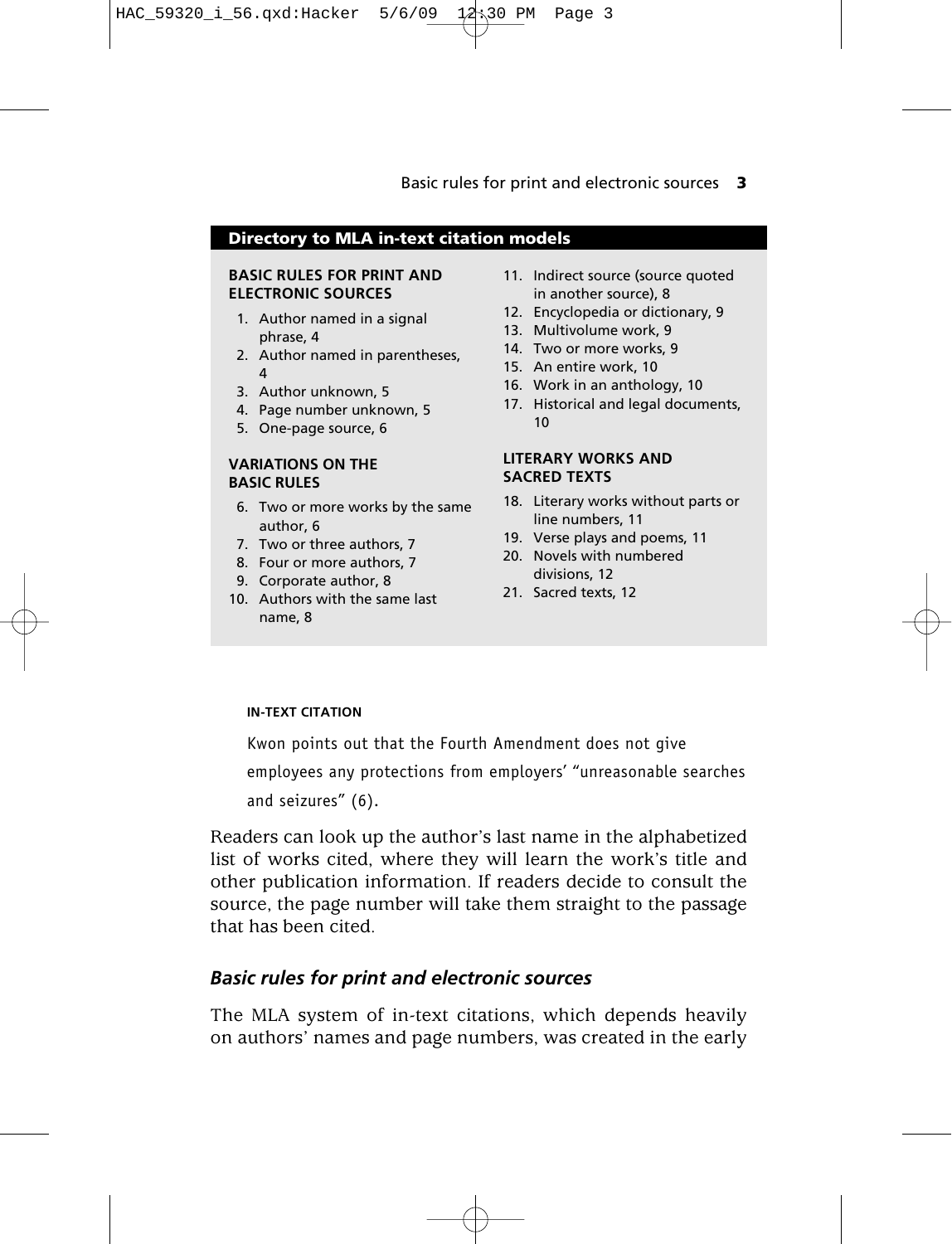### **4** MLA in-text citations

1980s with print sources in mind. Because some of today's electronic sources have unclear authorship and lack page numbers, they present a special challenge. Nevertheless, the basic rules are the same for both print and electronic sources.

The models in this section (items 1–5) show how the MLA system usually works and explain what to do if your source has no author or page numbers.

■ **1. AUTHOR NAMED IN A SIGNAL PHRASE** Ordinarily, introduce the material being cited with a signal phrase that includes the author's name. In addition to preparing readers for the source, the signal phrase allows you to keep the parenthetical citation brief.

Frederick Lane reports that employers do not necessarily have to use software to monitor how their employees use the Web: employers can "use a hidden video camera pointed at an employee's monitor" and even position a camera "so that a number of monitors [can] be viewed at the same time" (147).

The signal phrase—*Frederick Lane reports that*—names the author; the parenthetical citation gives the page number of the book in which the quoted words may be found.

Notice that the period follows the parenthetical citation. When a quotation ends with a question mark or an exclamation point, leave the end punctuation inside the quotation mark and add a period after the parentheses: ". . . ?" (8).

2. AUTHOR NAMED IN PARENTHESES If a signal phrase does not name the author, put the author's last name in parentheses along with the page number.

Companies can monitor employees' every keystroke without legal penalty, but they may have to combat low morale as a result (Lane 129).

Use no punctuation between the name and the page number.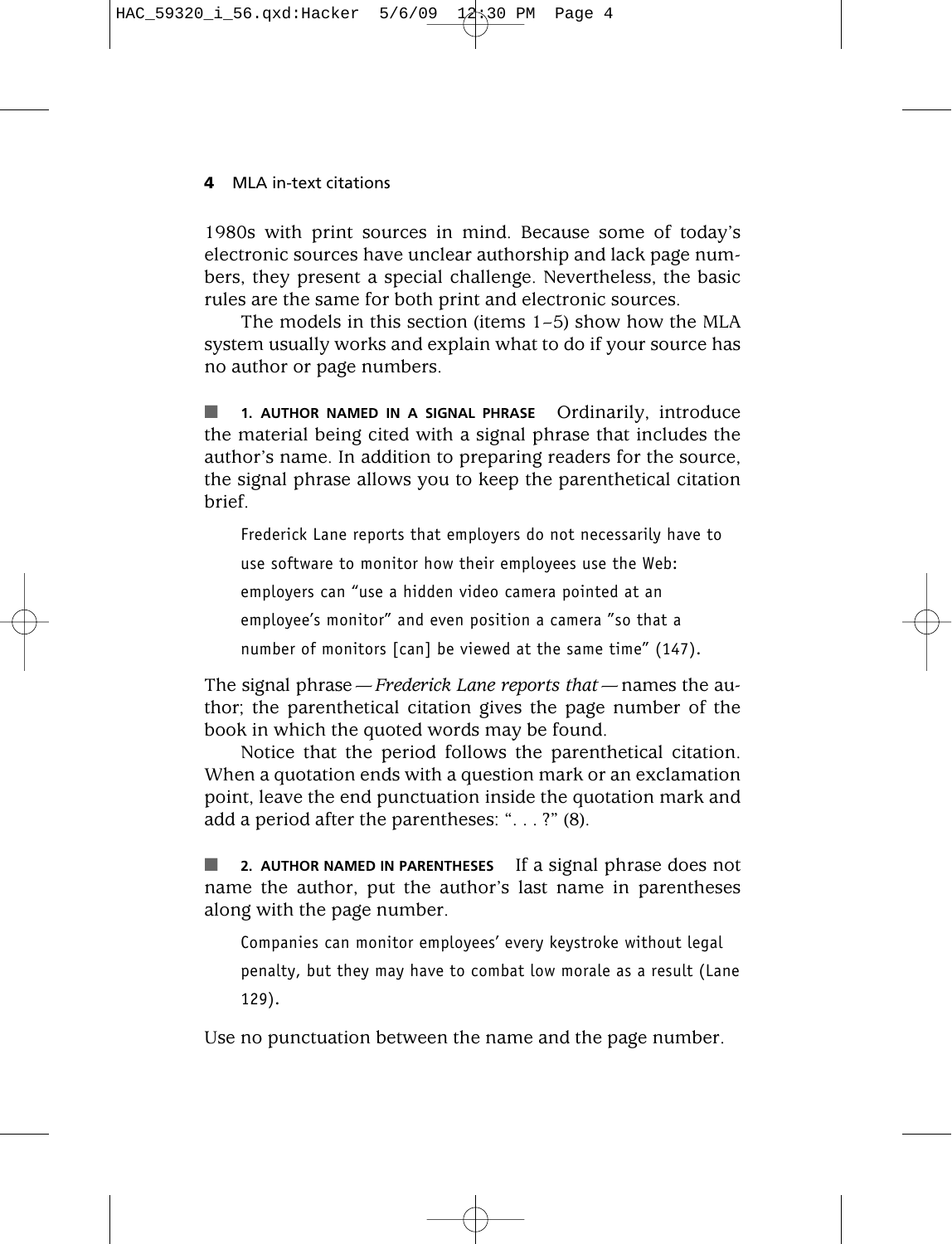■ **3. AUTHOR UNKNOWN** Either use the complete title in a signal phrase or use a short form of the title in parentheses. Titles of books are italicized; titles of articles are put in quotation marks.

A popular keystroke logging program operates invisibly on workers' computers yet provides supervisors with details of the workers' online activities ("Automatically").

**TIP:** Before assuming that a Web source has no author, do some detective work. Often the author's name is available but is not easy to find. For example, it may appear at the end of the source, in tiny print. Or it may appear on another page of the site, such as the home page.

**NOTE:** If a source has no author and is sponsored by a corporate entity, such as an organization or a government agency, name the corporate entity as the author (see item 9 on p. 8).

■ **4. PAGE NUMBER UNKNOWN** You may omit the page number if a work lacks page numbers, as is the case with many Web sources. Although printouts from Web sites usually show page numbers, printers don't always provide the same page breaks; for this reason, MLA recommends treating such sources as unpaginated in the in-text citation. (When the pages of a Web source are stable, as in PDF files, supply a page number in your in-text citation.)

As a 2005 study by *Salary.com* and *America Online* indicates, the Internet ranked as the top choice among employees for ways of wasting time on the job; it beat talking with co-workers—the second most popular method—by a margin of nearly two to one (Frauenheim).

If a source has numbered paragraphs, sections, or screens, use "par." (or "pars."), "sec." (or "secs."), or "screen" (or "screens") in the parentheses: (Smith, par. 4). Note that a comma follows the author's name.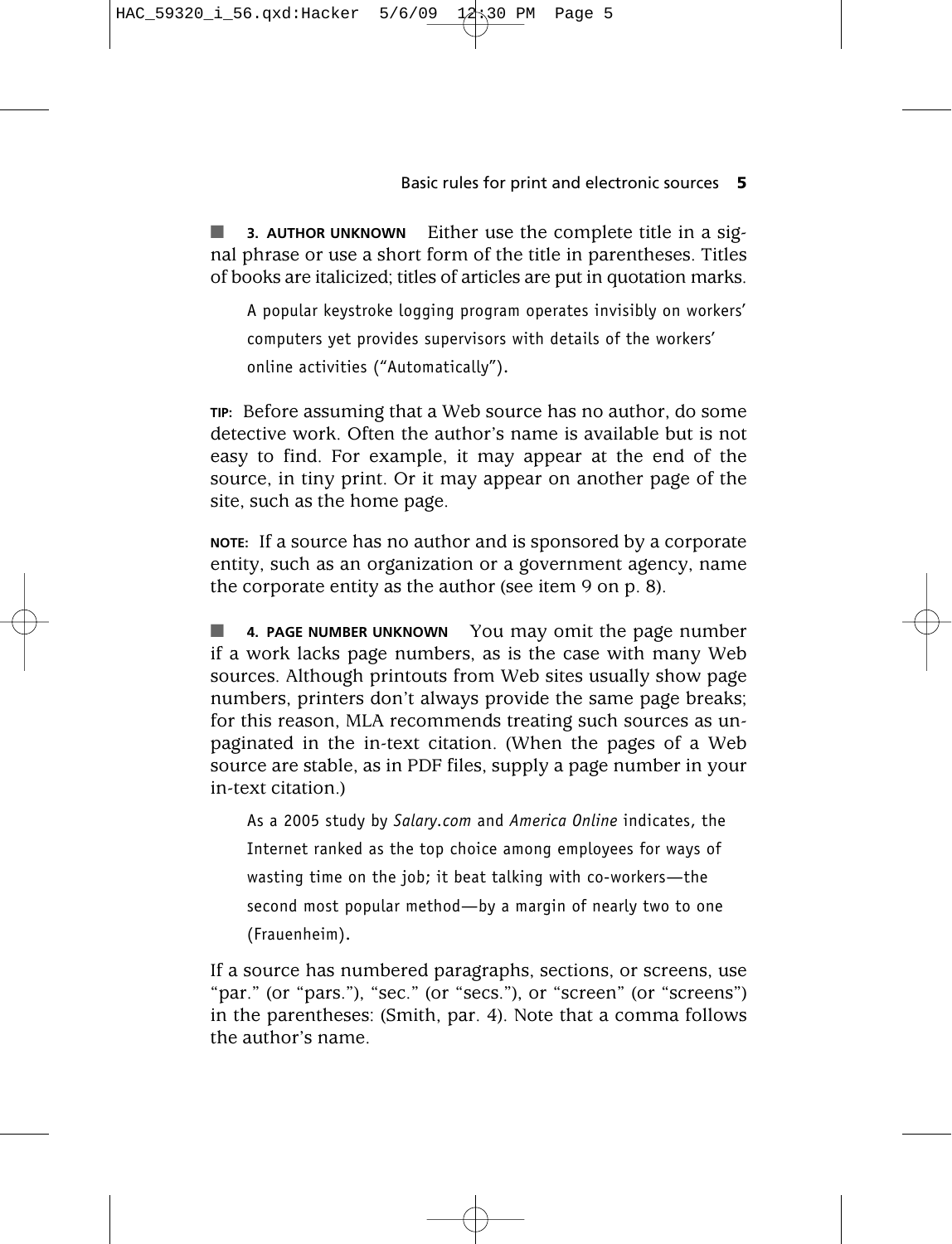### **6** MLA in-text citations

**5. ONE-PAGE SOURCE** If the source is one page long, MLA allows (but does not require) you to omit the page number. Many instructors will want you to supply the page number because without it readers may not know where your citation ends or, worse, may not realize that you have provided a citation at all.

### *No page number in citation*

Anush Yegyazarian reports that in 2000 the National Labor Relations Board's Office of the General Counsel helped win restitution for two workers who had been dismissed because their employers were displeased by the employees' e-mails about workrelated issues. The case points to the ongoing struggle to define what constitutes protected speech in the workplace.

### *Page number in citation*

Anush Yegyazarian reports that in 2000 the National Labor Relations Board's Office of the General Counsel helped win restitution for two workers who had been dismissed because their employers were displeased by the employees' e-mails about workrelated issues (62). The case points to the ongoing struggle to define what constitutes protected speech in the workplace.

### *Variations on the basic rules*

This section describes the MLA guidelines for handling a variety of situations not covered by the basic rules just given. These rules on in-text citations are the same for both print sources and electronic sources.

6. TWO OR MORE WORKS BY THE SAME AUTHOR If your list of works cited includes two or more works by the same author, mention the title of the work in the signal phrase or include a short version of the title in the parentheses.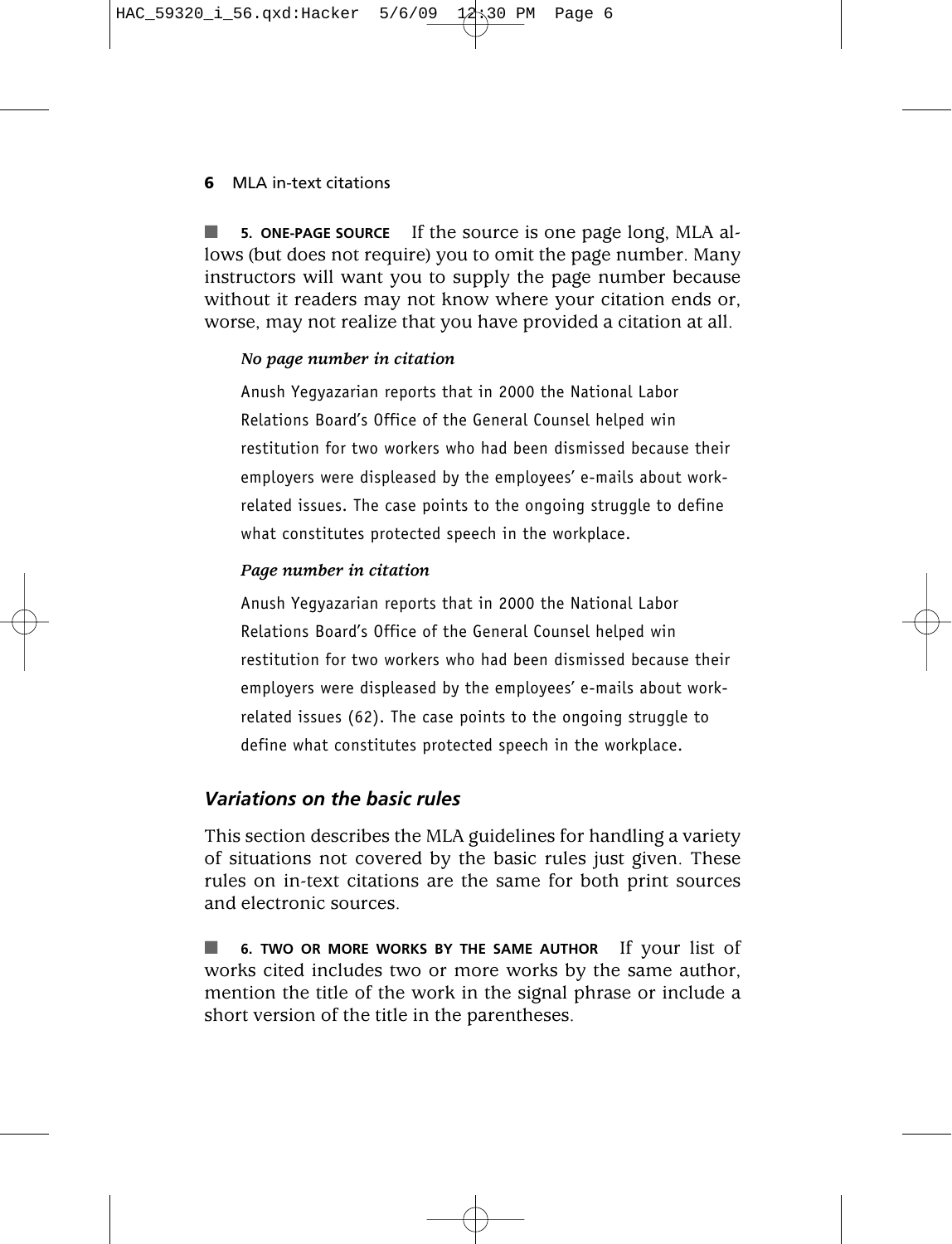The American Management Association and ePolicy Institute have tracked employers' practices in monitoring employees' e-mail use. The groups' 2003 survey found that one-third of companies had a policy of keeping and reviewing employees' e-mail messages ("2003 E-mail" 2); in 2005, more than 55% of companies engaged in e-mail monitoring ("2005 Electronic" 1).

Titles of articles and other short works are placed in quotation marks, as in the example just given. Titles of books are italicized. In the rare case when both the author's name and a short title must be given in parentheses, separate them with a comma.

A 2004 survey found that 20% of employers responding had employees' e-mail "subpoenaed in the course of a lawsuit or regulatory investigation," up 7% from the previous year (Amer. Management Assn. and ePolicy Inst., "2004 Workplace" 1).

7. TWO OR THREE AUTHORS Name the authors in a signal phrase, as in the following example, or include their last names in the parenthetical reference: (Kizza and Ssanyu 2).

Kizza and Ssanyu note that "employee monitoring is a dependable, capable, and very affordable process of electronically or otherwise recording all employee activities at work and also increasingly outside the workplace" (2).

When three authors are named in the parentheses, separate the names with commas: (Alton, Davies, and Rice 56).

■ **8. FOUR OR MORE AUTHORS** Name all of the authors or include only the first author's name followed by "et al." (Latin for "and others"). The format you use should match the format you use in the works cited entry (see item 2 on p. 14).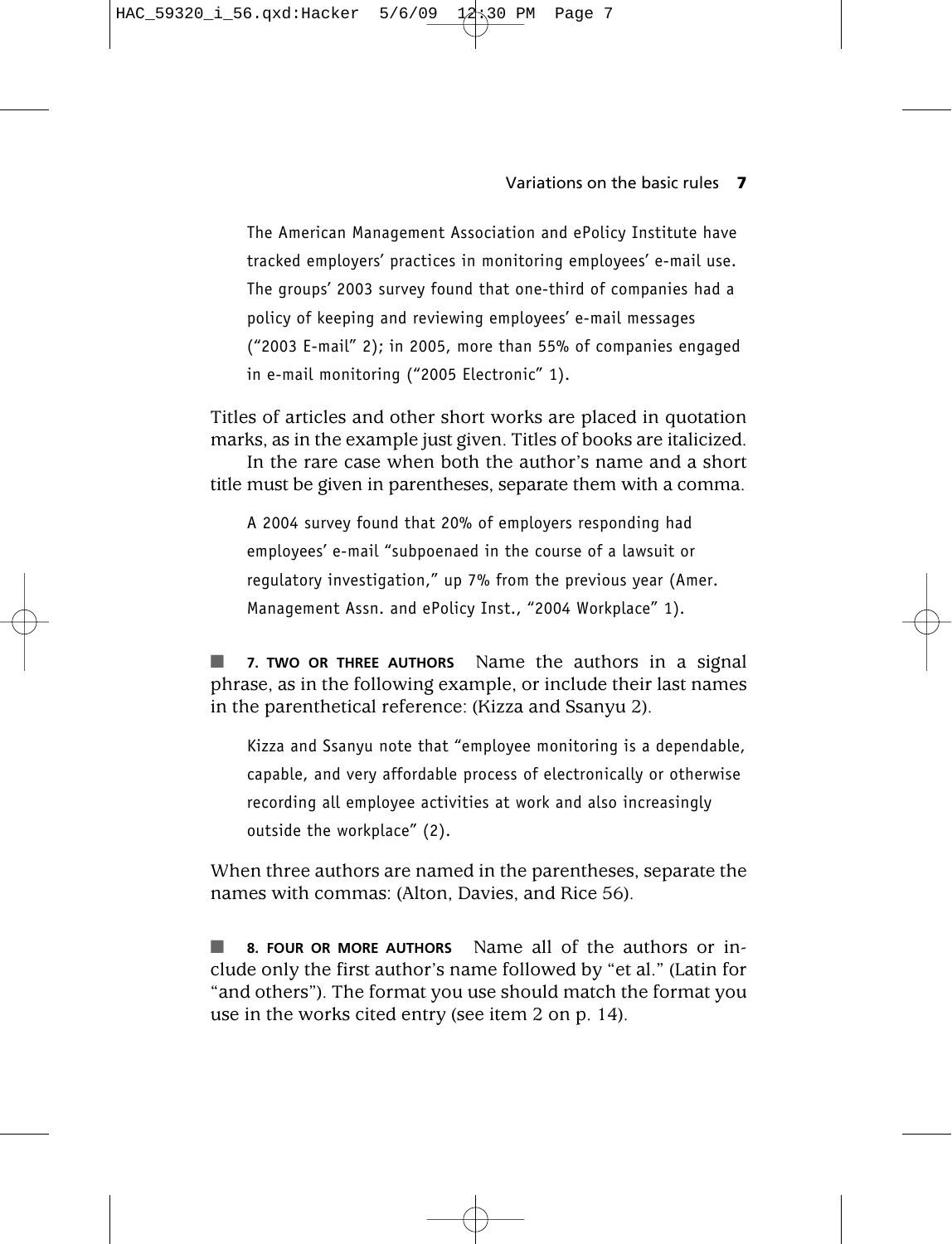### **8** MLA in-text citations

The study was extended for two years, and only after results were reviewed by an independent panel did the researchers publish their findings (Blaine et al. 35).

9. CORPORATE AUTHOR When the author is a corporation, an organization, or a government agency, name the corporate author either in the signal phrase or in the parentheses.

According to a 2001 survey of human resources managers by the American Management Association, more than three-quarters of the responding companies reported disciplining employees for "misuse or personal use of office telecommunications equipment" (2).

In the list of works cited, the American Management Association is treated as the author and alphabetized under *A*.

When a government agency is treated as the author, it will be alphabetized in the list of works cited under the name of the government, such as United States (see item 3 on p. 15). For this reason, you must name the government in your in-text citation.

The United States Department of Transportation provides

nationwide statistics on traffic fatalities.

10. AUTHORS WITH THE SAME LAST NAME If your list of works cited includes works by two or more authors with the same last name, include the author's first name in the signal phrase or first initial in the parentheses.

Estimates of the frequency with which employers monitor

employees' use of the Internet each day vary widely (A. Jones 15).

11. **INDIRECT SOURCE (SOURCE QUOTED IN ANOTHER SOURCE)** When a writer's or a speaker's quoted words appear in a source written by someone else, begin the parenthetical citation with the abbreviation "qtd. in."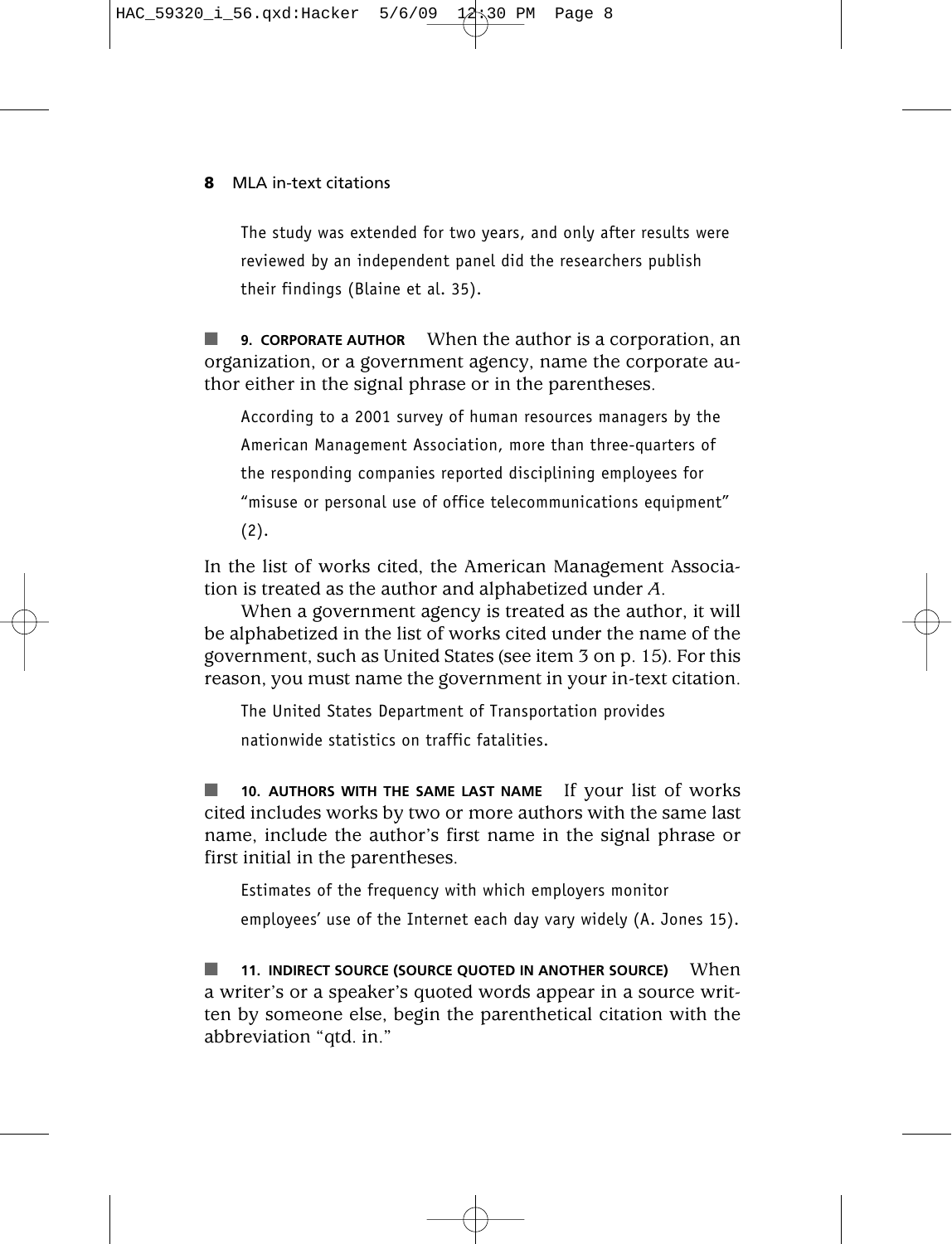Researchers Botan and McCreadie point out that "workers are objects of information collection without participating in the process of exchanging the information . . ." (qtd. in Kizza and Ssanyu 14).

12. **ENCYCLOPEDIA OR DICTIONARY** Unless an encyclopedia or a dictionary has an author, it will be alphabetized in the list of works cited under the word or entry that you consulted not under the title of the reference work itself (see item 13 on p. 19). Either in your text or in your parenthetical reference, mention the word or the entry. No page number is required, since readers can easily look up the word or entry.

The word *crocodile* has a surprisingly complex etymology ("Crocodile").

**13. MULTIVOLUME WORK** If your paper cites more than one volume of a multivolume work, indicate in the parentheses the volume you are referring to, followed by a colon and the page number.

In his studies of gifted children, Terman describes a pattern of accelerated language acquisition (2: 279).

If your paper cites only one volume of a multivolume work, you will include the volume number in the list of works cited and will not need to include it in the parentheses. (See the second example in item 12 on p. 19.)

■ **14. TWO OR MORE WORKS** To cite more than one source in the parentheses, give the citations in alphabetical order and separate them with a semicolon.

The effects of sleep deprivation have been well documented (Cahill 42; Leduc 114; Vasquez 73).

Multiple citations can be distracting, however, so you should not overuse the technique. If you want to alert readers to several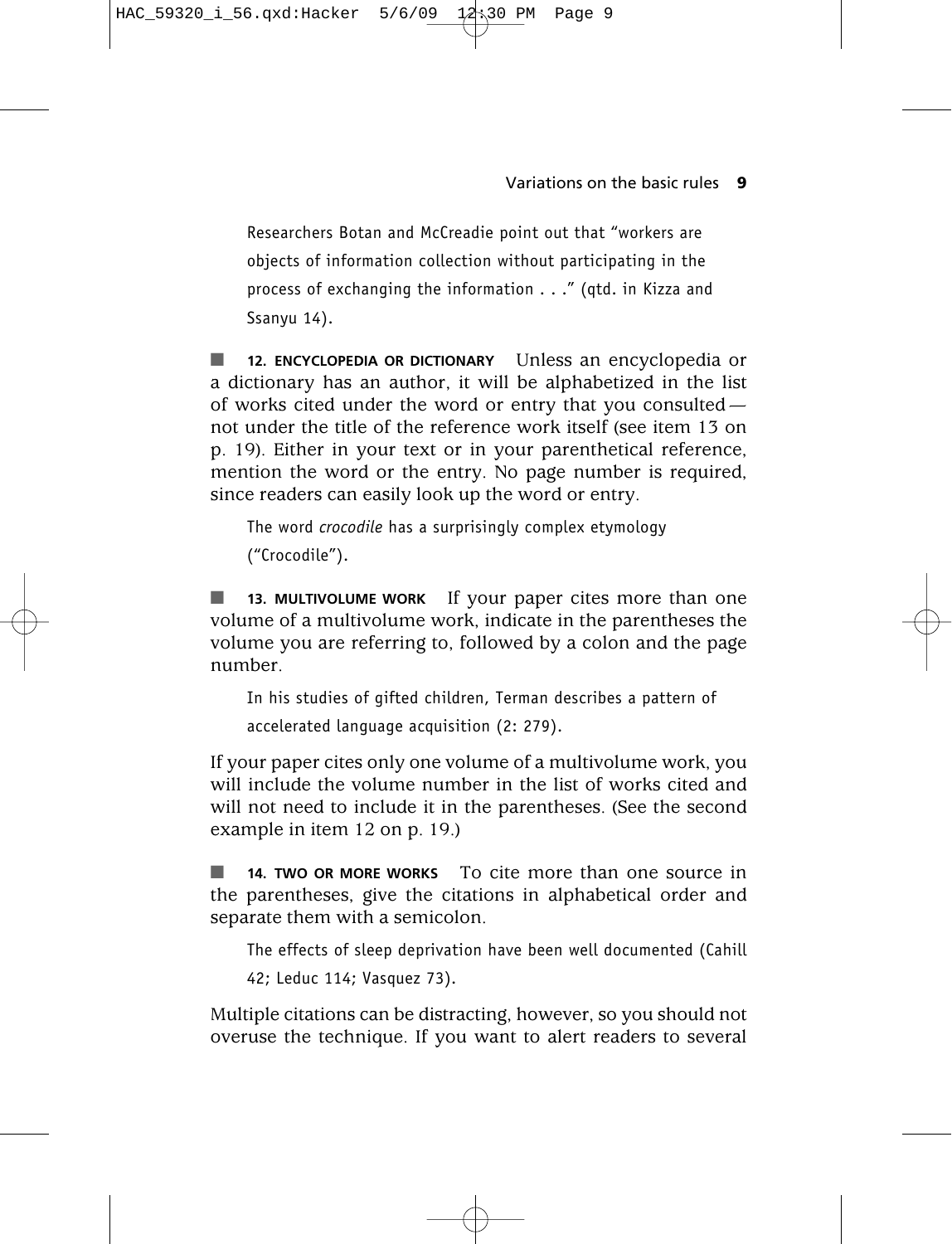### **10** MLA in-text citations

sources that discuss a particular topic, consider using an information note instead (see p. 42).

**15. AN ENTIRE WORK** Use the author's name in a signal phrase or a parenthetical reference. There is of course no need to use a page number.

Lane explores the evolution of surveillance in the workplace.

**16. WORK IN AN ANTHOLOGY** Put the name of the author of the work (not the editor of the anthology) in the signal phrase or the parentheses.

In "A Jury of Her Peers," Mrs. Hale describes both a style of quilting and a murder weapon when she utters the last words of the story: "We call it—knot it, Mr. Henderson" (Glaspell 210).

In the list of works cited, the work is alphabetized under Glaspell, not under the name of the editor of the anthology.

Glaspell, Susan. "A Jury of Her Peers." *Literature and Its Writers: A Compact Introduction to Fiction, Poetry, and Drama*. Ed. Ann Charters and Samuel Charters. 3rd ed. Boston: Bedford, 2004. 194-210. Print.

17. HISTORICAL AND LEGAL DOCUMENTS For well-known historical documents, such as the United States Constitution, provide a parenthetical citation using common abbreviations: (US Const., art. 1, sec. 2). For other historical documents, cite as you would any other work, by the first element in the works cited entry.

For legislative acts and court cases, your in-text citation should name the act or case either in a signal phrase or in parentheses. In the text of a paper, names of cases are italicized, but names of acts are not. (See item 55 on p. 38.)

The Jones Act of 1917 granted US citizenship to Puerto Ricans.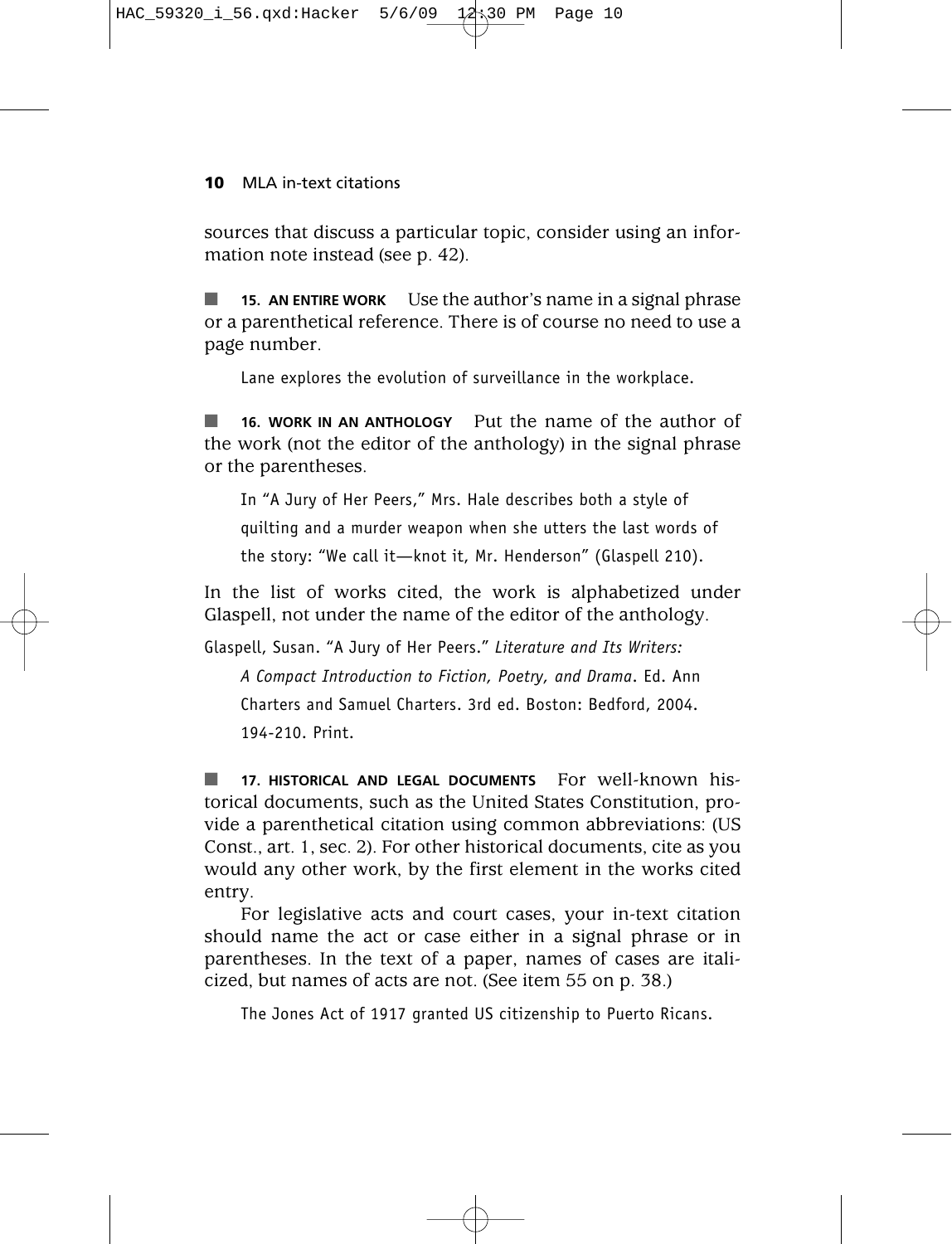In 1857, Chief Justice Roger B. Taney declared in the case of *Dred Scott v. Sandford* that blacks, whether enslaved or free, could not be citizens of the United States.

### *Literary works and sacred texts*

Literary works and sacred texts are usually available in a variety of editions. Your list of works cited will specify which edition you are using, and your in-text citation will usually consist of a page number from the edition you consulted (see item 18).

When possible, you should give enough information — such as book parts, play divisions, or line numbers — so that readers can locate the cited passage in any edition of the work (see items 19–21).

18. LITERARY WORKS WITHOUT PARTS OR LINE NUMBERS Many literary works, such as most short stories and many novels and plays, do not have parts or line numbers that you can refer to. In such cases, simply cite the page number.

At the end of Kate Chopin's "The Story of an Hour," Mrs. Mallard drops dead upon learning that her husband is alive. In the final irony of the story, doctors report that she has died of a "joy that kills" (25).

19. VERSE PLAYS AND POEMS For verse plays, MLA recommends giving act, scene, and line numbers that can be located in any edition of the work. Use arabic numerals, and separate the numbers with periods.

In Shakespeare's *King Lear*, Gloucester, blinded for suspected treason, learns a profound lesson from his tragic experience: "A man may see how this world goes / with no eyes" (4.2.148-49).

For a poem, cite the part, stanza, and line numbers, if it has them, separated by periods.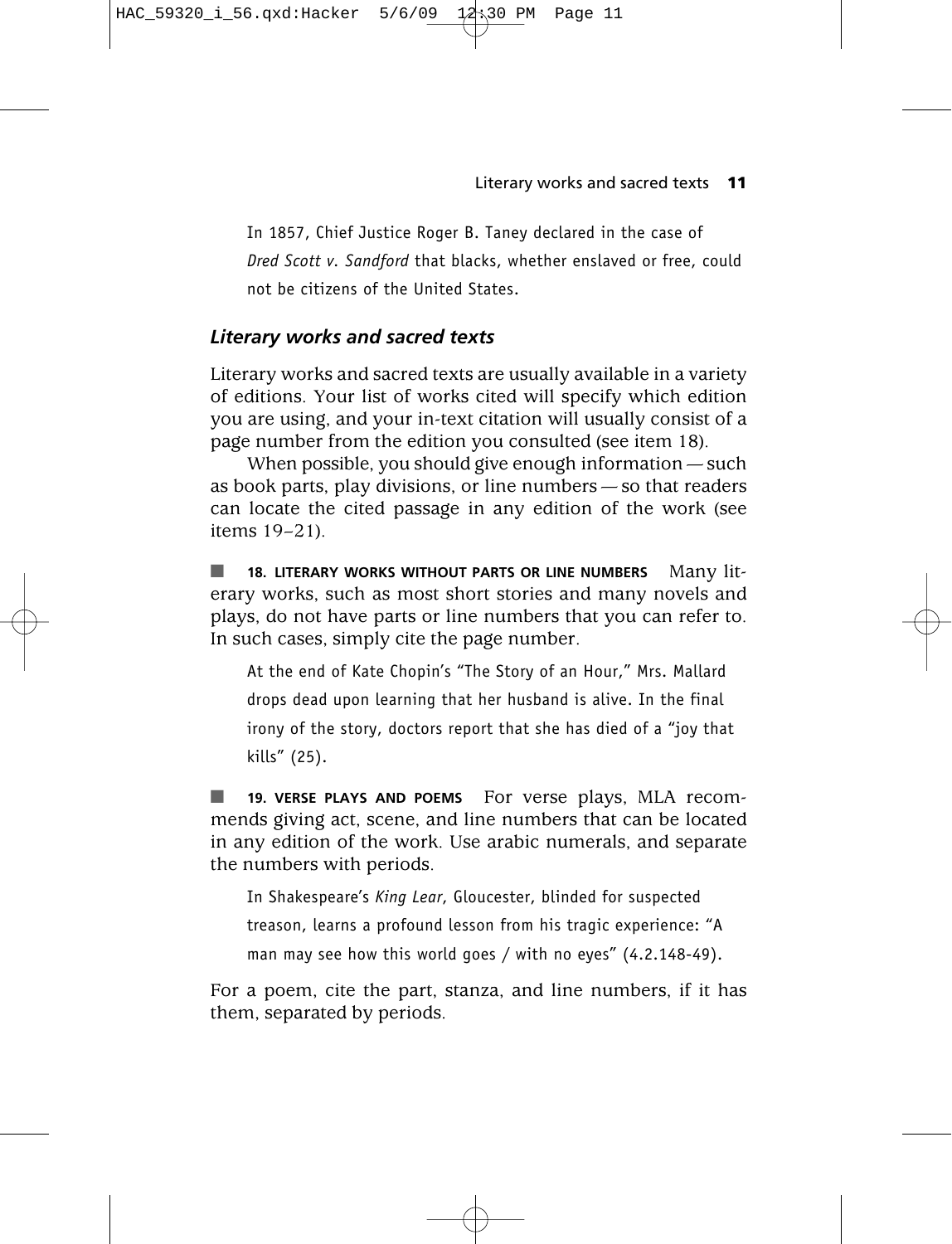### **12** MLA list of works cited

The Green Knight claims to approach King Arthur's court "because the praise of you, prince, is puffed so high, / And your manor and your men are considered so magnificent" (1.12.258-59).

For poems that are not divided into numbered parts or stanzas, use line numbers. For a first reference, use the word "lines": (lines 5-8). Thereafter use just the numbers: (12-13).

20. NOVELS WITH NUMBERED DIVISIONS Give the page number, followed by a semicolon and the book, part, or chapter in which the passage may be found. Use abbreviations such as "pt." and "ch."

One of Kingsolver's narrators, teenager Rachel, pushes her vocabulary beyond its limits. For example, Rachel complains that being forced to live in the Congo with her missionary family is "a sheer tapestry of justice" because her chances of finding a boyfriend are "dull and void" (117; bk. 2, ch. 10).

**21. SACRED TEXTS** When citing a sacred text such as the Bible or the Qur'an, name the edition in your works cited entry (see item 14 on p. 20). In your parenthetical citation, give the book, chapter, and verse (or their equivalent), separated by periods. Common abbreviations for books of the Bible are acceptable.

Consider the words of Solomon: "If your enemy is hungry, give him bread to eat; and if he is thirsty, give him water to drink" (*Oxford Annotated Bible*, Prov. 25.21).

### **MLA list of works cited**

An alphabetized list of works cited, which appears at the end of your research paper, gives publication information for each of the sources you have cited in the paper. (For information about preparing the list, see pp. 44–45; for a sample list of works cited, see pp. 54–55.)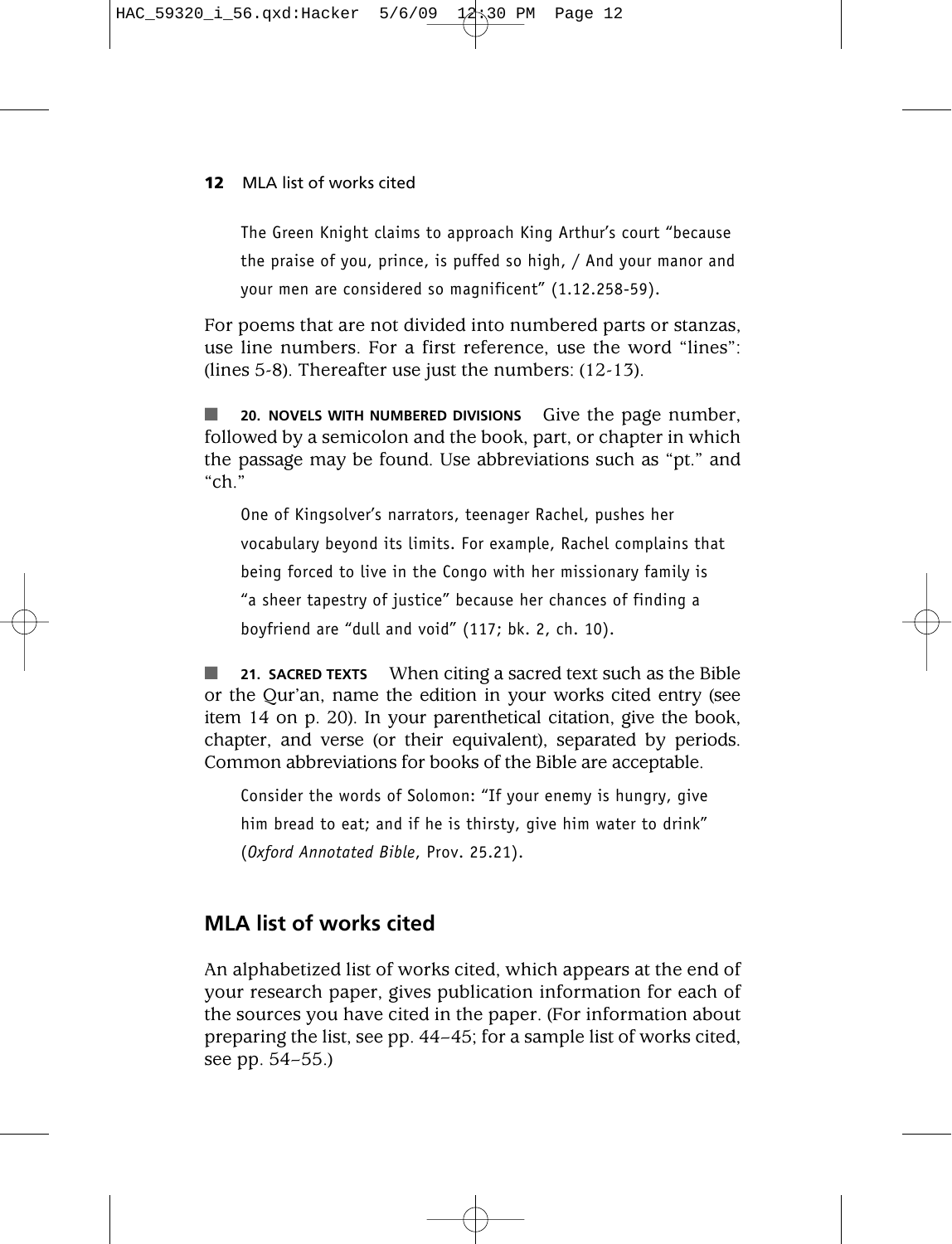### **Directory to MLA works cited models**

#### **GENERAL GUIDELINES FOR LISTING AUTHORS**

- 1. Single author, 14
- 2. Multiple authors, 14
- 3. Corporate author, 15
- 4. Unknown author, 15
- 5. Two or more works by the same author, 16

#### **BOOKS**

- 6. Basic format for a book, 16
- 7. Author with an editor, 16
- 8. Author with a translator, 18
- 9. Editor, 18
- 10. Work in an anthology, 18
- 11. Edition other than the first, 19
- 12. Multivolume work, 19
- 13. Encyclopedia or dictionary entry, 19
- 14. Sacred text, 20
- 15. Foreword, introduction, preface, or afterword, 20
- 16. Book with a title in its title, 20
- 17. Book in a series, 21
- 18. Republished book, 21
- 19. Publisher's imprint, 21

### **ARTICLES IN PERIODICALS**

- 20. Article in a magazine, 23
- 21. Article in a journal paginated by volume, 23
- 22. Article in a journal paginated by issue, 23
- 23. Article in a daily newspaper, 23
- 24. Editorial in a newspaper, 24
- 25. Letter to the editor, 24
- 26. Book or film review, 24

#### **ONLINE SOURCES**

- 27. Entire Web site, 25
- 28. Short work from a Web site, 26
- 29. Online book, 26
- 30. Part of an online book, 27
- 31. Work from a database*,* 27
- 32. Article in an online journal, 31
- 33. Article in an online magazine or newspaper, 31
- 34. Entire Weblog (blog), 32
- 35. Entry in a Weblog (blog), 32
- 36. CD-ROM, 32
- 37. E-mail, 33
- 38. Posting to an online discussion list, 33

#### **MULTIMEDIA SOURCES (INCLUDING ONLINE VERSIONS)**

- 39. Work of art, 33
- 40. Cartoon, 34
- 41. Advertisement, 34
- 42. Map or chart, 34
- 43. Musical score, 35
- 44. Sound recording, 35
- 45. Film or video, 35
- 46. Special feature on a DVD, 36
- 47. Radio or television program, 36
- 48. Radio or television interview, 36
- 49. Podcast, 36
- 50. Online video clip, 37
- 51. Live performance, 37
- 52. Lecture or public address, 37
- 53. Personal interview, 38

#### **OTHER SOURCES (INCLUDING ONLINE VERSIONS)**

- 54. Government publication, 38
- 55. Historical and legal sources, 38
- 56. Pamphlet, 39
- 57. Dissertation, 39
- 58. Abstract of a dissertation, 40
- 59. Published proceedings of a conference, 40
- 60. Published interview, 40
- 61. Personal letter, 41
- 62. Published letter, 41
- 63. Entry in a wiki, 41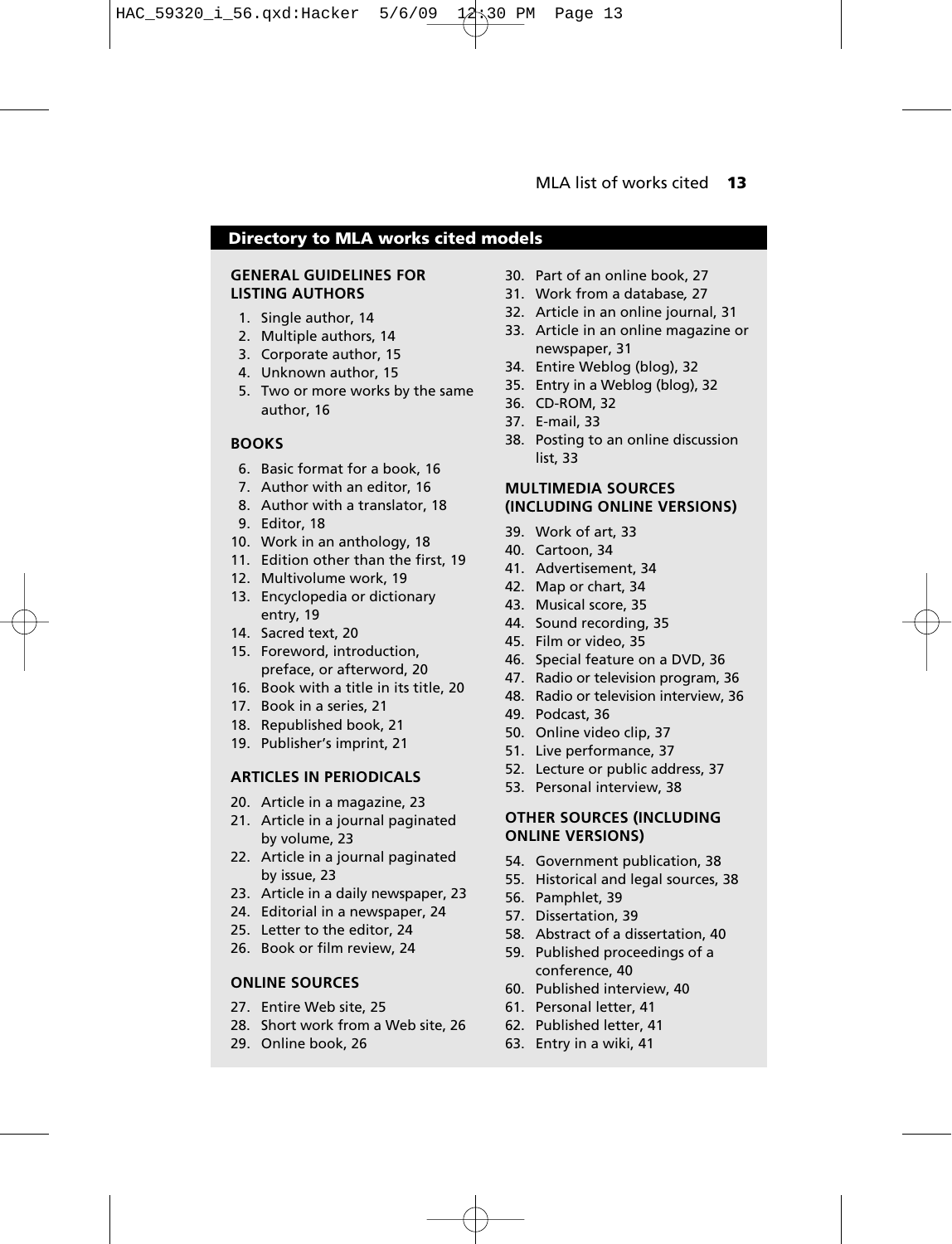**14** MLA list of works cited

Unless your instructor asks for them, omit sources not actually cited in the paper, even if you read them.

**NOTE:** MLA requires the medium of publication in all works cited entries, usually at the end of the entry (neither italicized nor in quotation marks): "Print," "Web," "Television," "Film," "Lecture," and so on. (See specific items throughout this section.)

### *General guidelines for listing authors*

Alphabetize entries in the list of works cited by authors' last names (or by title if a work has no author). The author's name is important because citations in the text refer to it and readers will look for it at the beginning of an entry in the list.

### **NAME CITED IN TEXT**

According to Nancy Flynn, . . .

### **BEGINNING OF WORKS CITED ENTRY**

Flynn, Nancy.

Items 1–5 show how to begin an entry for a work with a single author, multiple authors, a corporate author, an unknown author, and multiple works by the same author. What comes after this first element of your citation will depend on the kind of source you are citing. (See items 6–63.)

**NOTE:** For a book, an entry in the works cited list will sometimes begin with an editor (see item 9 on p. 18).

**1. SINGLE AUTHOR** For a work with one author, begin with the author's last name, followed by a comma; then give the author's first name, followed by a period.

Tannen, Deborah.

**2. MULTIPLE AUTHORS** For works with two or three authors, name the authors in the order in which they are listed in the source. Reverse the name of only the first author.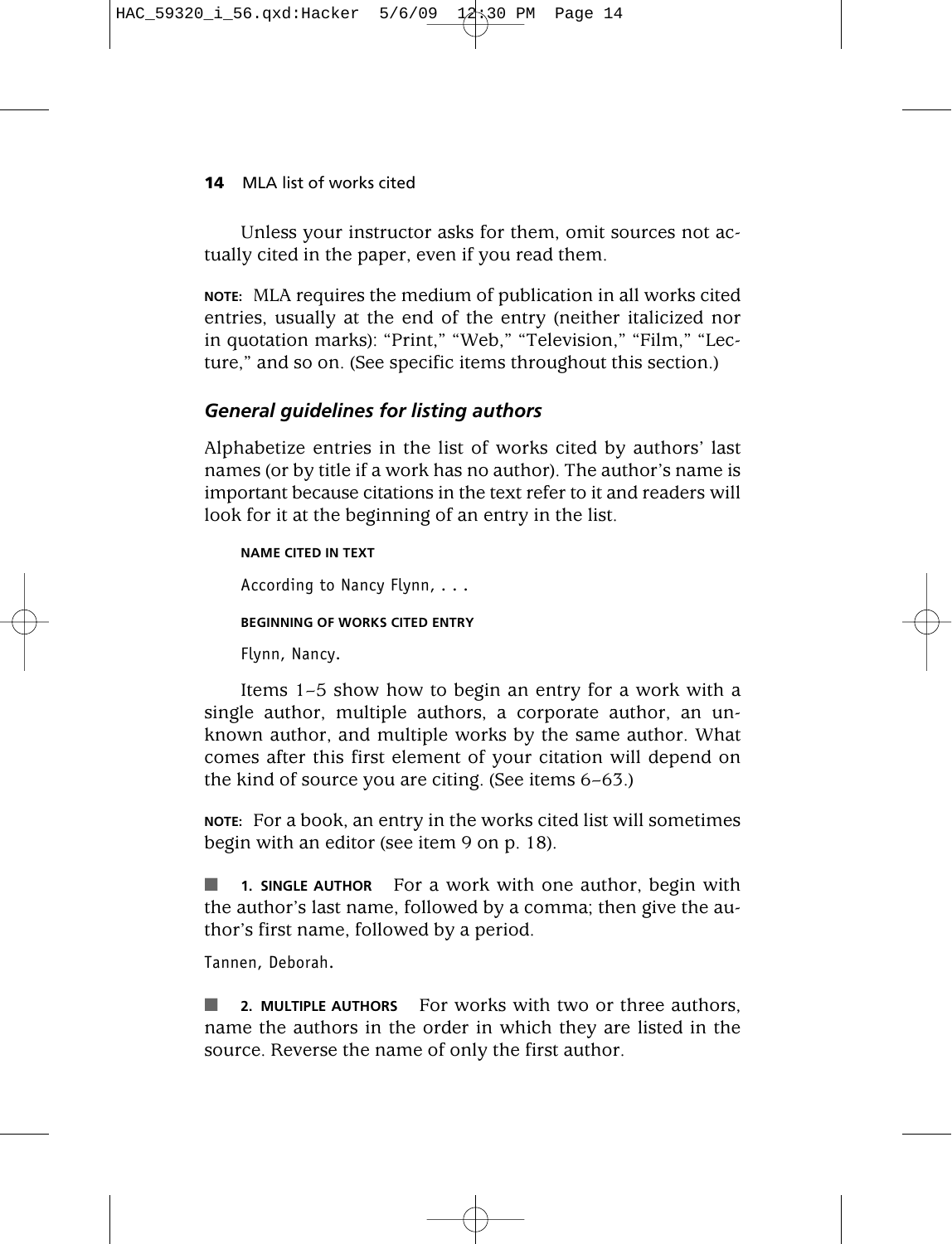Walker, Janice R., and Todd Taylor.

Wilmut, Ian, Keith Campbell, and Colin Tudge.

For a work with four or more authors, either name all of the authors or name the first author followed by "et al." (Latin for "and others").

Sloan, Frank A., Emily M. Stout, Kathryn Whetten-Goldstein, and Lan Liang.

Sloan, Frank A., et al.

■ **3. CORPORATE AUTHOR** When the author of a print document or a Web site is a corporation, a government agency, or some other organization, begin your entry with the name of the group.

First Union.

United States. Bureau of the Census.

American Management Association.

**NOTE:** Your in-text citation should also treat the organization as the author (see item 9 on p. 8).

■ **4. UNKNOWN AUTHOR** When the author of a work is unknown, begin with the work's title. Titles of articles and other short works, such as brief documents from Web sites, are put in quotation marks. Titles of books and other long works, such as entire Web sites, are italicized.

### *Article or other short work*

"Media Giants."

### *Book, entire Web site, or other long work*

*Atlas of the World*.

Before concluding that the author of a Web source is unknown, check carefully (see the tip on p. 5). Also remember that an organization may be the author (see item 3 above).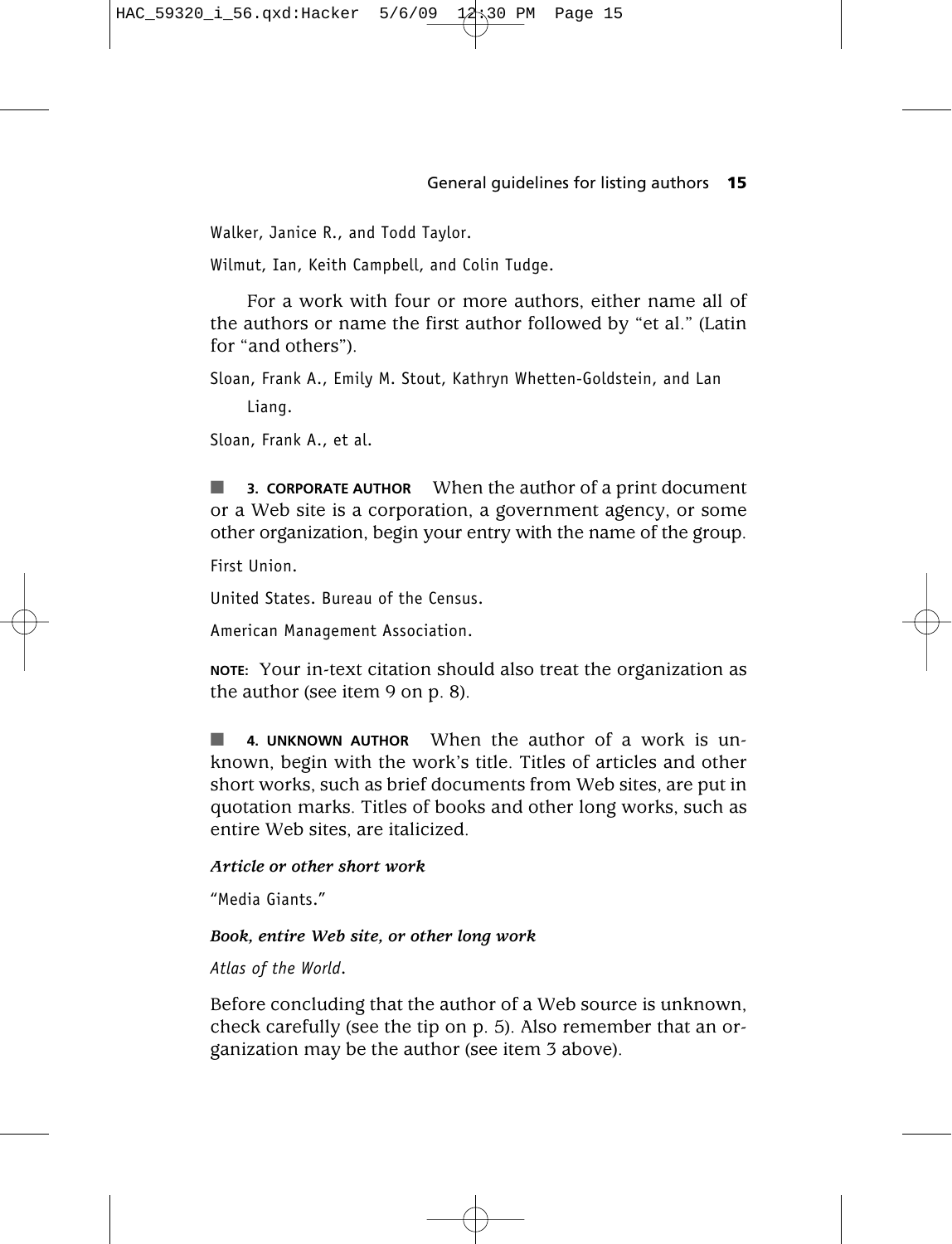5. TWO OR MORE WORKS BY THE SAME AUTHOR If your list of works cited includes two or more works by the same author, first alphabetize the works by title (ignoring the article *A*, *An*, or *The* at the beginning of a title). Use the author's name for the first entry only; for subsequent entries, use three hyphens followed by a period. The three hyphens must stand for exactly the same name or names as in the first entry.

Knopp, Lisa. *Field of Vision*. Iowa City: U of Iowa P, 1996. Print.

---. *The Nature of Home: A Lexicon and Essays*. Lincoln: U of Nebraska P, 2002. Print.

### *Books*

Items 6–19 apply to print books. For online books, see item 29. For an annotated example, see page 17.

■ **6. BASIC FORMAT FOR A BOOK** For most print books, arrange the information into four units, each followed by a period and one space: the author's name; the title and subtitle, italicized; the place of publication, the publisher, and the date; and the medium of publication ("Print").

Tan, Amy. *Saving Fish from Drowning*. New York: Putnam, 2005. Print.

Take the information about the book from its title page and copyright page. Use a short form of the publisher's name; omit terms such as *Press*, *Inc.*, and *Co.* except when naming university presses (Harvard UP, for example). If the copyright page lists more than one date, use the most recent one.

7. AUTHOR WITH AN EDITOR Begin with the author and title, followed by the name of the editor. In this case the abbreviation "Ed." means "Edited by," so it is the same for one or multiple editors.

Plath, Sylvia. *The Unabridged Journals of Sylvia Plath*. Ed. Karen V.

Kukil. New York: Anchor-Doubleday, 2000. Print.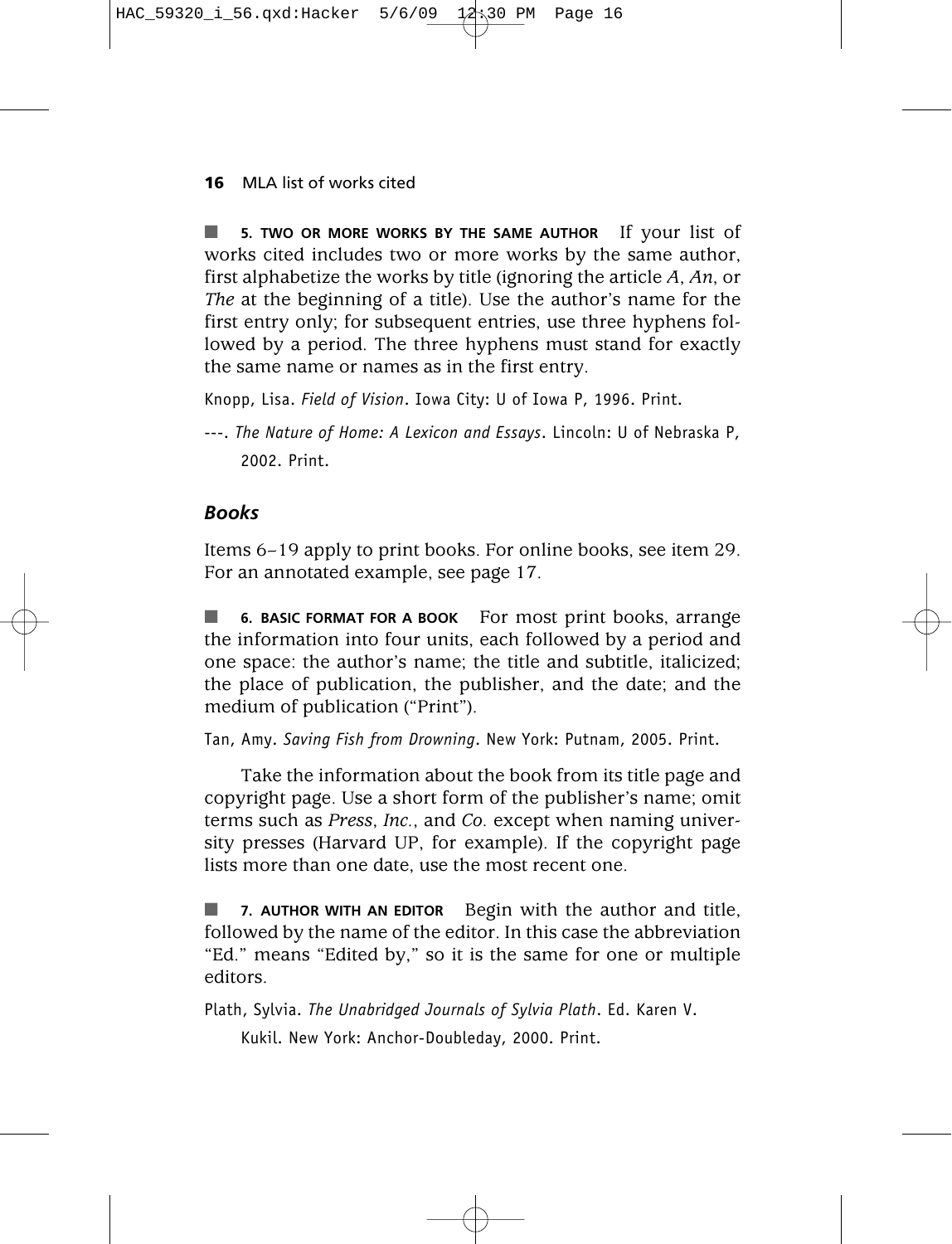### **Citation at a glance: Book (MLA)**

To cite a print book in MLA style, include the following elements:

- Author
- Title and subtitle
- City of publication
- Publisher
- Date of publication
- Medium



#### **WORKS CITED ENTRY FOR A BOOK**

  $\neg$   $\vdash$ Е Shulman, Beth. *The Betrayal of Work: How Low-Wage Jobs Fail 30 Million* **4 5 6**

*Americans and Their Families*. New York: New, 2003. Print.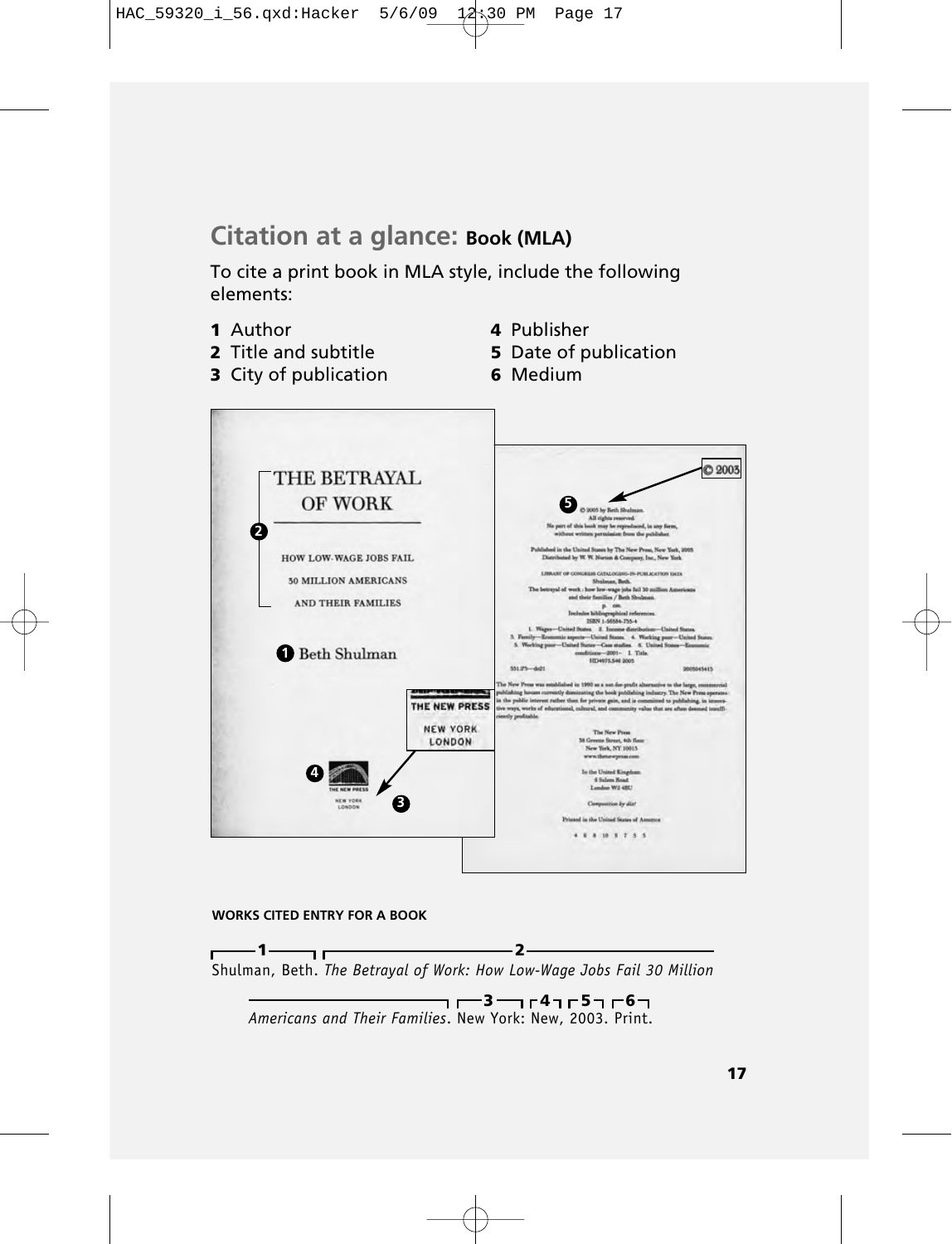■ **8. AUTHOR WITH A TRANSLATOR** Begin with the name of the author. After the title, write "Trans." (for "Translated by") and the name of the translator.

Allende, Isabel. *Zorro*. Trans. Margaret Sayers Peden. London: Fourth Estate, 2005. Print.

**9. EDITOR** An entry for a work with an editor is similar to that for a work with an author except that the name is followed by a comma and the abbreviation "ed." for "editor" (or "eds." for "editors").

Craig, Patricia, ed. *The Oxford Book of Travel Stories*. Oxford: Oxford UP, 1996. Print.

**10. WORK IN AN ANTHOLOGY** Begin with the name of the author of the selection, not with the name of the editor of the anthology. Then give the title of the selection; the title of the anthology; the name of the editor (preceded by "Ed." for "Edited by"); publication information; the pages on which the selection appears; and the medium of publication.

Desai, Anita. "Scholar and Gypsy." *The Oxford Book of Travel Stories*. Ed. Patricia Craig. Oxford: Oxford UP, 1996. 251-73. Print.

If you use two or more selections from the same anthology, provide an entry for the entire anthology (see item 9) and give a shortened entry for each selection. Begin with the author and title of the selection; follow with the editor(s) of the anthology and the page number(s) on which the selection appears. Use the medium of publication only in the entry for the complete anthology. Alphabetize the entries in the list of works cited by authors' last names.

Desai, Anita. "Scholar and Gypsy." Craig 251-73.

Malouf, David. "The Kyogle Line." Craig 390-96.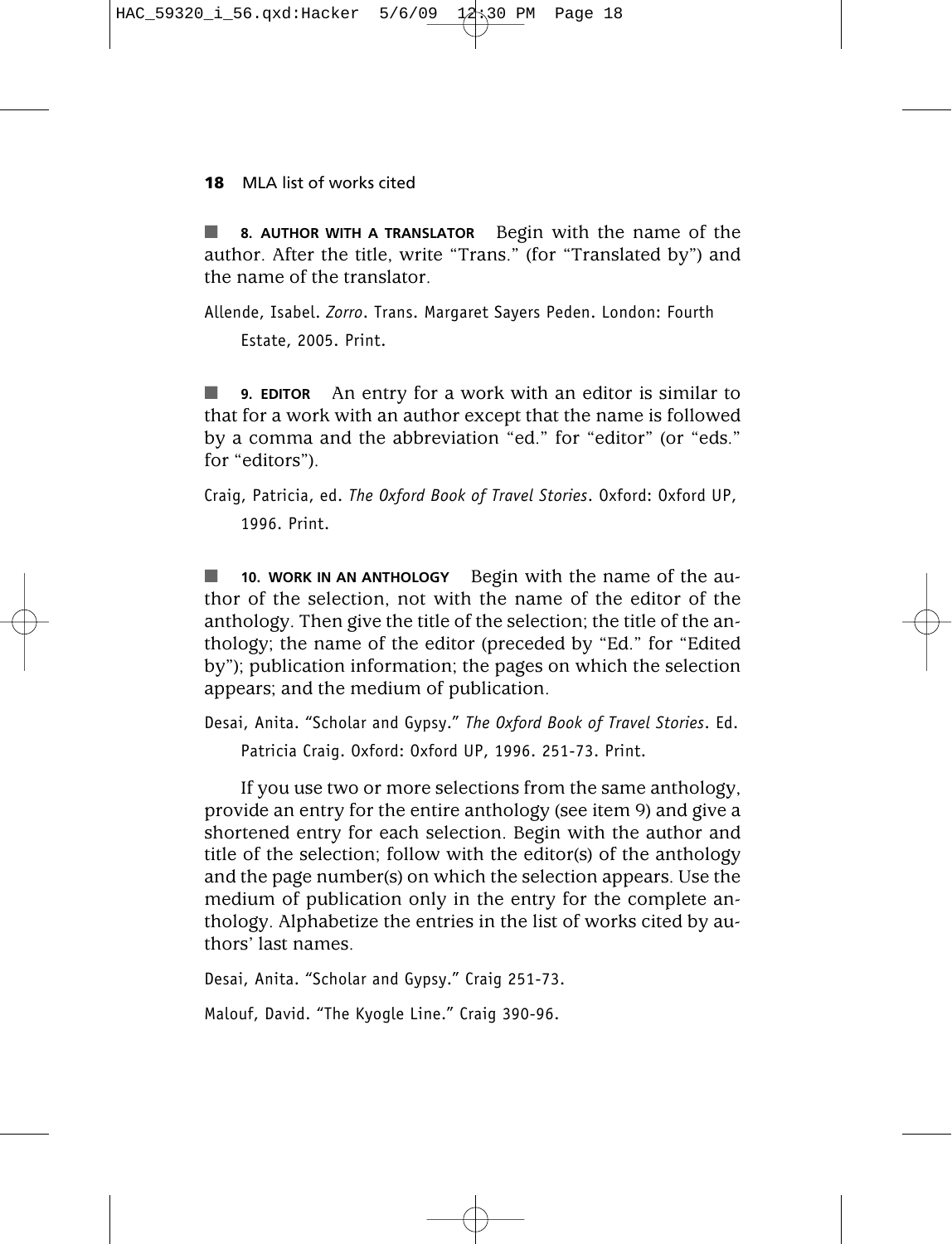**11. EDITION OTHER THAN THE FIRST** Include the number of the edition after the title (or after the names of any translators or editors that appear after the title): 2nd ed., 3rd ed., and so on.

Auletta, Ken. *The Underclass*. 2nd ed. Woodstock: Overlook, 2000. Print.

12. MULTIVOLUME WORK Include the total number of volumes before the city and publisher, using the abbreviation "vols." If the volumes were published over several years, give the inclusive dates of publication. The abbreviation "Ed." means "Edited by," so it is the same for one or more editors.

Stark, Freya. *Letters*. Ed. Lucy Moorehead. 8 vols. Salisbury: Compton,

1974–82. Print.

If your paper cites only one of the volumes, include the volume number before the city and publisher and give the date of publication for that volume. After the date, give the medium of publication followed by the total number of volumes.

Stark, Freya. *Letters*. Ed. Lucy Moorehead. Vol. 5. Salisbury: Compton,

1978. Print. 8 vols.

13. **ENCYCLOPEDIA OR DICTIONARY ENTRY** When an encyclopedia or a dictionary is well known, simply list the author of the entry (if there is one), the title of the entry, the title of the reference work, the edition number (if any), the date of the edition, and the medium.

Posner, Rebecca. "Romance Languages." *The Encyclopaedia Britannica: Macropaedia*. 15th ed. 1987. Print.

"Sonata." *The American Heritage Dictionary of the English Language*. 4th ed. 2000. Print.

Volume and page numbers are not necessary because the entries in the source are arranged alphabetically and therefore are easy to locate.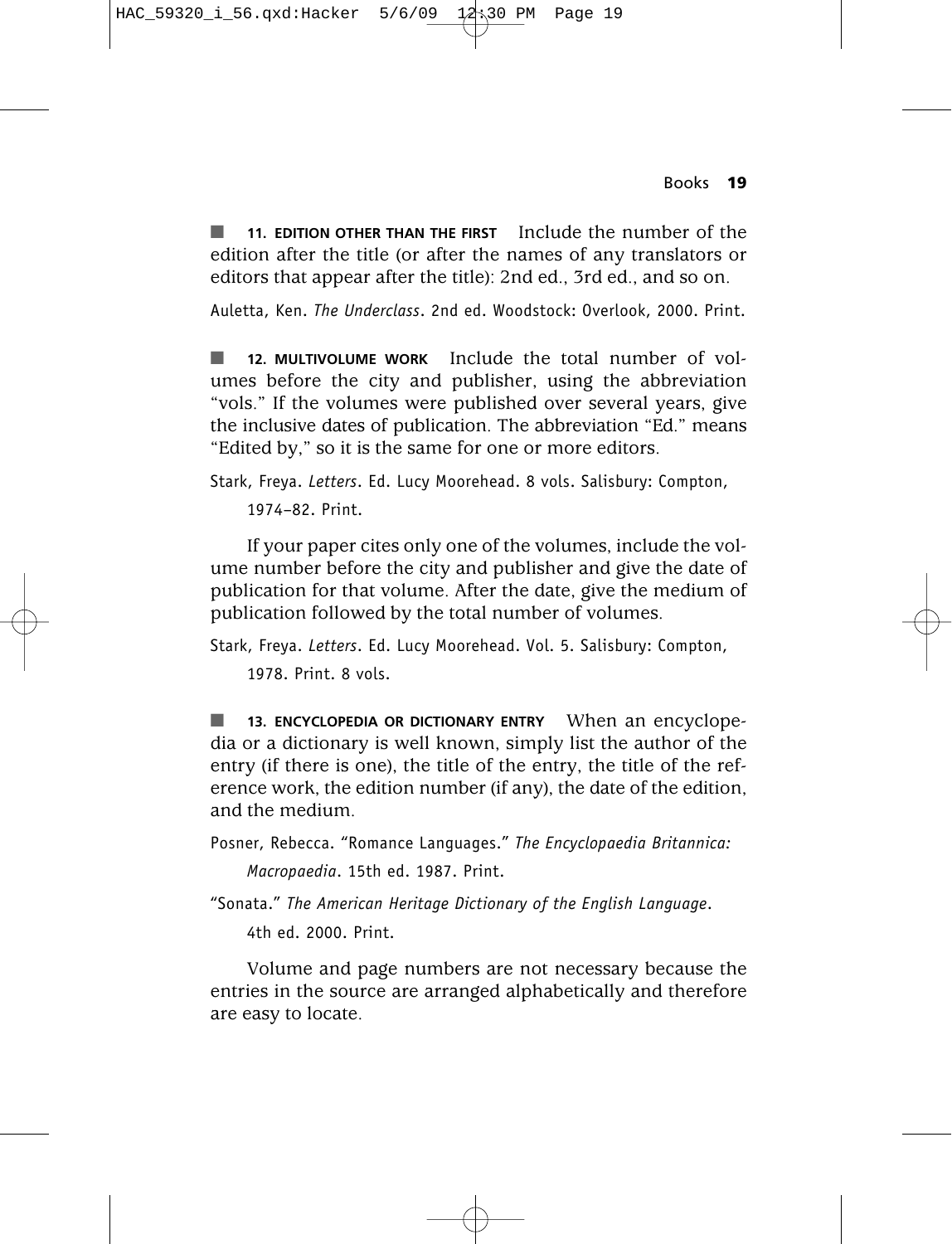**20** MLA list of works cited

If a reference work is not well known, provide full publication information as well.

**14. SACRED TEXT** Give the title of the edition of the sacred text (taken from the title page), italicized; the editor's or translator's name (if any); publication information; and the medium. Add the name of the version, if there is one.

*The Oxford Annotated Bible with the Apocrypha*. Ed. Herbert G. May and

Bruce M. Metzger. New York: Oxford UP, 1965. Print. Rev. Standard Vers.

*The Qur'an: Translation*. Trans. Abdullah Yusuf Ali. Elmhurst: Tahrike, 2000. Print.

15. FOREWORD, INTRODUCTION, PREFACE, OR AFTERWORD Begin with the author of the book part and the name of the part. Then give the book title; the author of the book, preceded by the word "By"; the editor of the book, if any; publication information; page numbers for the book part; and the medium.

Morris, Jan. Introduction. *Letters from the Field, 1925-1975*. By

Margaret Mead. New York: Perennial-Harper, 2001. xix-xxiii. Print.

If the book part being cited has a title, include it in quotation marks immediately after the author's name.

Ozick, Cynthia. "Portrait of the Essay as a Warm Body." Introduction.

*The Best American Essays 1998*. Ed. Ozick. Boston: Houghton, 1998. xv-xxi. Print.

■ **16. BOOK WITH A TITLE IN ITS TITLE** If the book title contains a title normally italicized, neither italicize the internal title nor place it in quotation marks.

Woodson, Jon. *A Study of Joseph Heller's* Catch-22*: Going Around Twice*.

New York: Lang, 2001. Print.

If the title within the title is normally put in quotation marks, retain the quotation marks and italicize the entire title.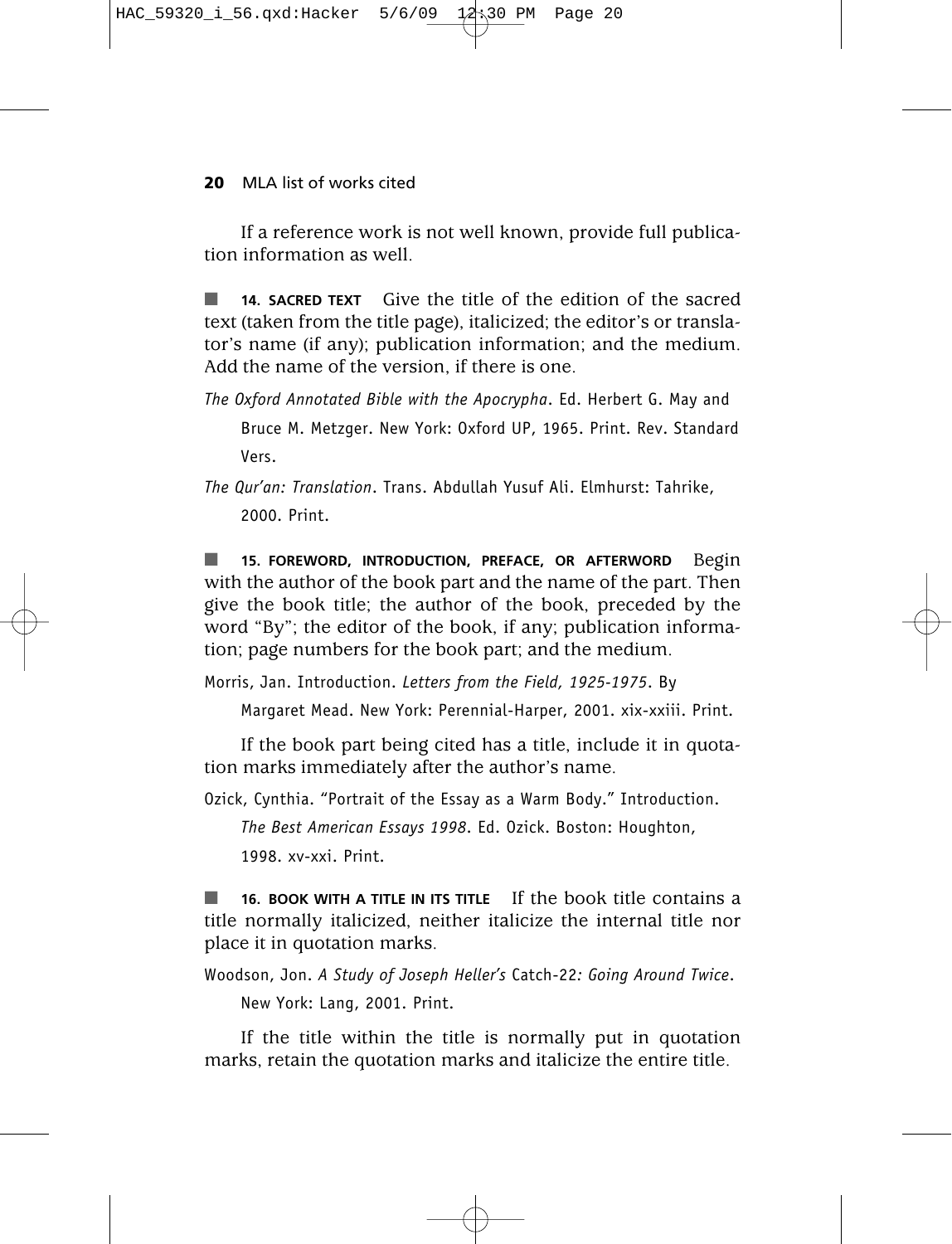Hawkins, Hunt, and Brian W. Shaffer, eds. *Approaches to Teaching Conrad's* Heart of Darkness *and "The Secret Sharer."* New York: MLA, 2002. Print.

**17. BOOK IN A SERIES** After the publication information, put the medium of publication and then the series name as it appears on the title page, followed by the series number, if any.

Malena, Anne. *The Dynamics of Identity in Francophone Caribbean Narrative*. New York: Lang, 1999. Print. Francophone Cultures and Lits. 24.

**18. REPUBLISHED BOOK** After the title of the book, cite the original publication date, followed by the current publication information. If the republished book contains new material, such as an introduction or afterword, include information about the new material after the original date.

```
Hughes, Langston. Black Misery. 1969. Afterword Robert O'Meally. New
York: Oxford UP, 2000. Print.
```
19. PUBLISHER'S IMPRINT If a book was published by an imprint (a division) of a publishing company, link the name of the imprint and the name of the publisher with a hyphen, putting the imprint first.

Truan, Barry. *Acoustic Communication*. Westport: Ablex-Greenwood, 2000. Print.

### *Articles in periodicals*

This section shows how to prepare works cited entries for articles in magazines, scholarly journals, and newspapers. (See p. 22 for an annotated example.) In addition to consulting the models in this section, you will at times need to turn to other models as well:

- More than one author: item 2
- Corporate author: item 3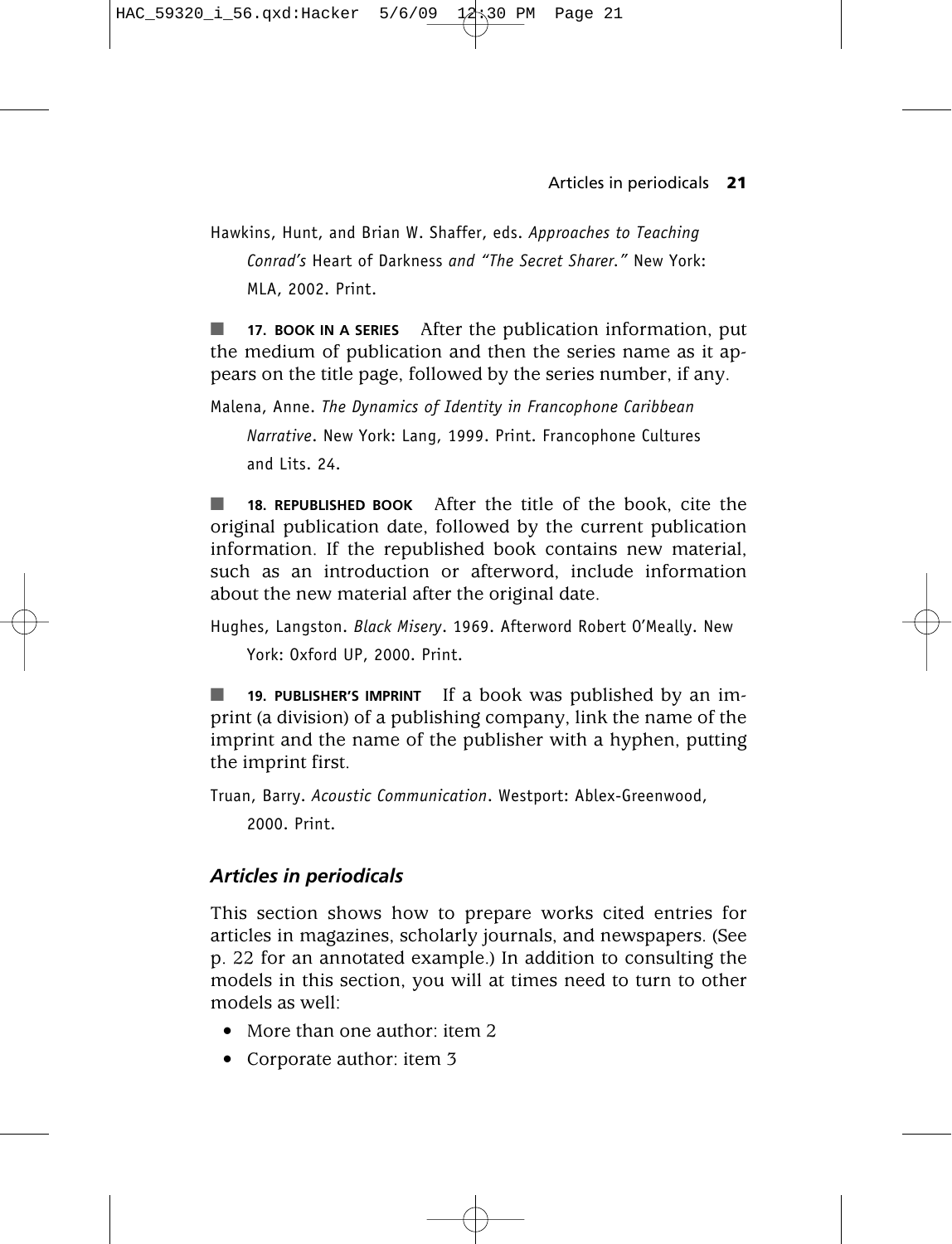### **Citation at a glance: Article in a periodical (MLA)**

To cite an article in a print periodical in MLA style, include the following elements:

- **1** Author
- **2** Title and subtitle of article
- **3** Name of periodical
- **4** Volume and issue number (for scholarly journal)
- **5** Date or year of publication
- **6** Page numbers
- **7** Medium



#### **WORKS CITED ENTRY FOR AN ARTICLE IN A PRINT PERIODICAL**

**2 3** —1——<sub>1</sub> ————2—  $\blacksquare$ McGrath, Anne. "A Loss of Foreign Talent." *US News and World Report*

22 Nov. 2004: 76. Print. **5** — **16**<sub>1</sub>  $\sim$  7

**22**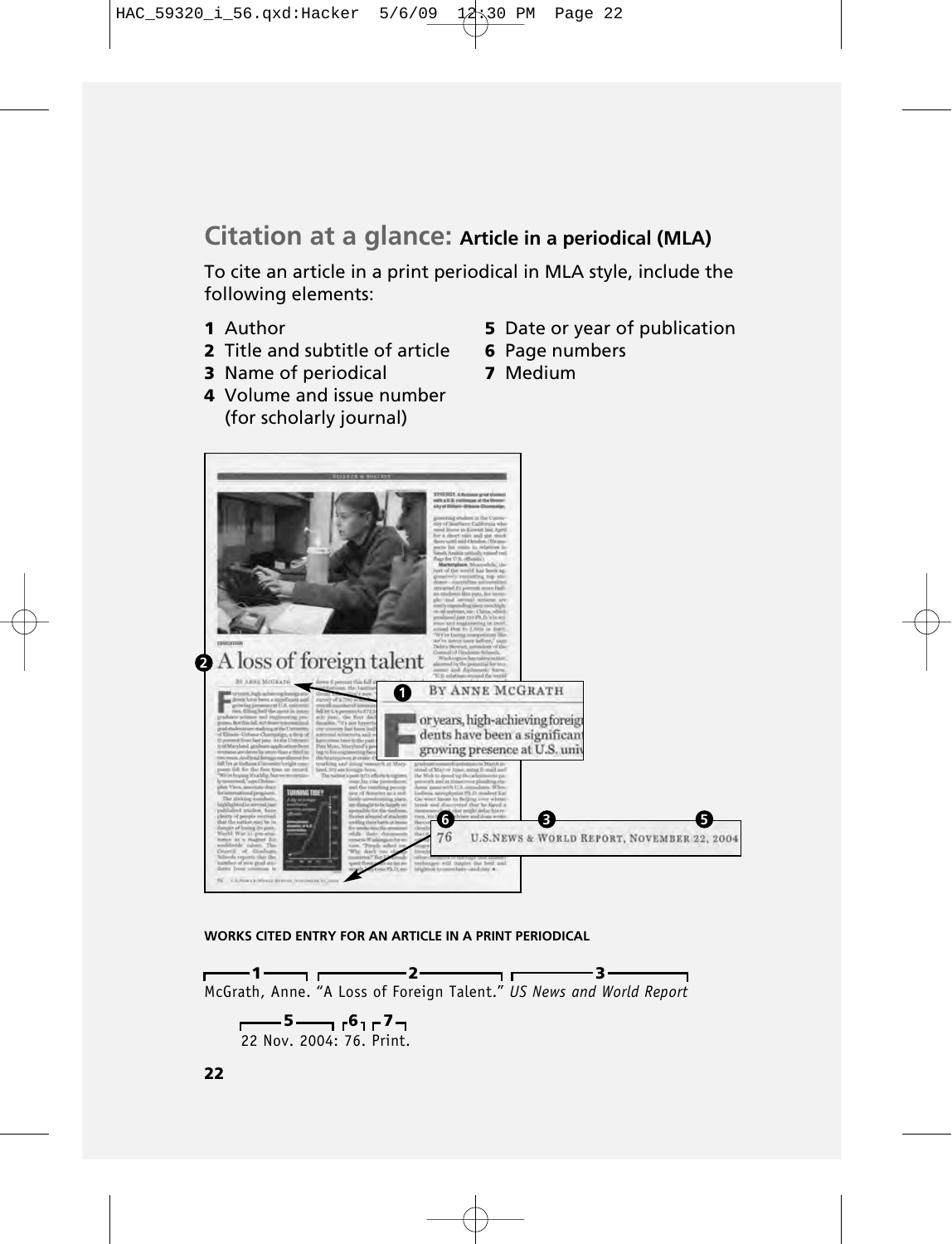- Unknown author: item 4
- Online article: items 32 and 33
- Article from a database: item 31

Put titles of articles in quotation marks; italicize the titles of magazines, journals, and newspapers. For dates requiring a month, abbreviate all months except May, June, and July. Add the medium at the end of the entry.

For articles appearing on consecutive pages, provide the range of pages (see items 21 and 22). When an article does not appear on consecutive pages, give the number of the first page followed by a plus sign: 32+.

20. ARTICLE IN A MAGAZINE If the magazine is issued monthly, give just the month and year.

Fay, J. Michael. "Land of the Surfing Hippos." *National Geographic* Aug. 2004: 100+. Print.

If the magazine is issued weekly, give the exact date.

Lord, Lewis. "There's Something about Mary Todd." *US News and World Report* 19 Feb. 2001: 53. Print.

21. ARTICLE IN A JOURNAL PAGINATED BY VOLUME Give both volume and issue numbers for all journals, even those with pagination that continues through all issues of the volume. Separate the volume and issue numbers with a period.

Ryan, Katy. "Revolutionary Suicide in Toni Morrison's Fiction." *African American Review* 34.3 (2000): 389-412. Print.

22. ARTICLE IN A JOURNAL PAGINATED BY ISSUE Give both volume and issue numbers, separated with a period.

Wood, Michael. "Broken Dates: Fiction and the Century." *Kenyon Review* 22.3 (2000): 50-64. Print.

23. ARTICLE IN A DAILY NEWSPAPER Include the section letter if it is part of the page number in the newspaper.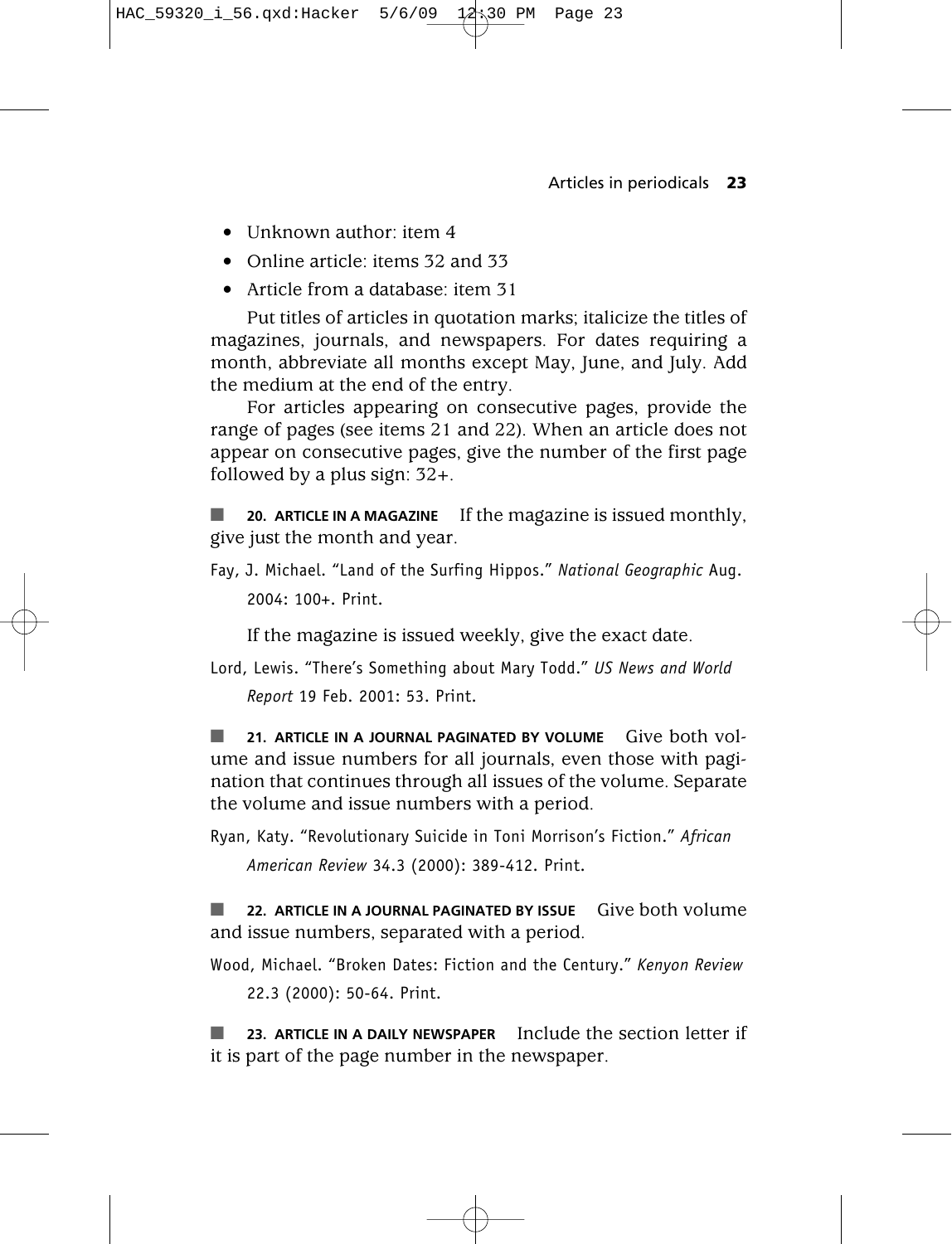Brummitt, Chris. "Indonesia's Food Needs Expected to Soar." *Boston Globe* 1 Feb. 2005: A7. Print.

If the section is marked with a number rather than a letter, handle the entry as follows:

Wilford, John Noble. "In a Golden Age of Discovery, Faraway Worlds

Beckon." *New York Times* 9 Feb. 1997, late ed., sec. 1: 1+. Print.

When an edition of the newspaper is specified on the masthead, name the edition (eastern ed., late ed., natl. ed., and so on), as in the example just given.

If the city of publication is not obvious, include it in brackets after the name of the newspaper: *Courier-Journal* [Louisville].

■ **24. EDITORIAL IN A NEWSPAPER** Cite an editorial as you would an article with an unknown author, adding the word "Editorial" after the title.

"All Wet." Editorial. *Boston Globe* 12 Feb. 2001: A14. Print.

■ **25. LETTER TO THE EDITOR** Name the writer, followed by the word "Letter" and the publication information for the periodical in which the letter appears.

Shrewsbury, Toni. Letter. *Atlanta Journal-Constitution* 17 Feb. 2001:

A13. Print.

**26. BOOK OR FILM REVIEW** Name the reviewer and the title of the review, if any, followed by the words "Rev. of" and the title and author or director of the work reviewed. Add the publication information for the periodical in which the review appears.

Gleick, Elizabeth. "The Burdens of Genius." Rev. of *The Last Samurai*, by Helen DeWitt. *Time* 4 Dec. 2000: 171. Print.

Lane, Anthony. "Dream On." Rev. of *The Science of Sleep* and *Renaissance*, dir. Michel Gondry. *New Yorker* 25 Sept. 2006: 155-57. Print.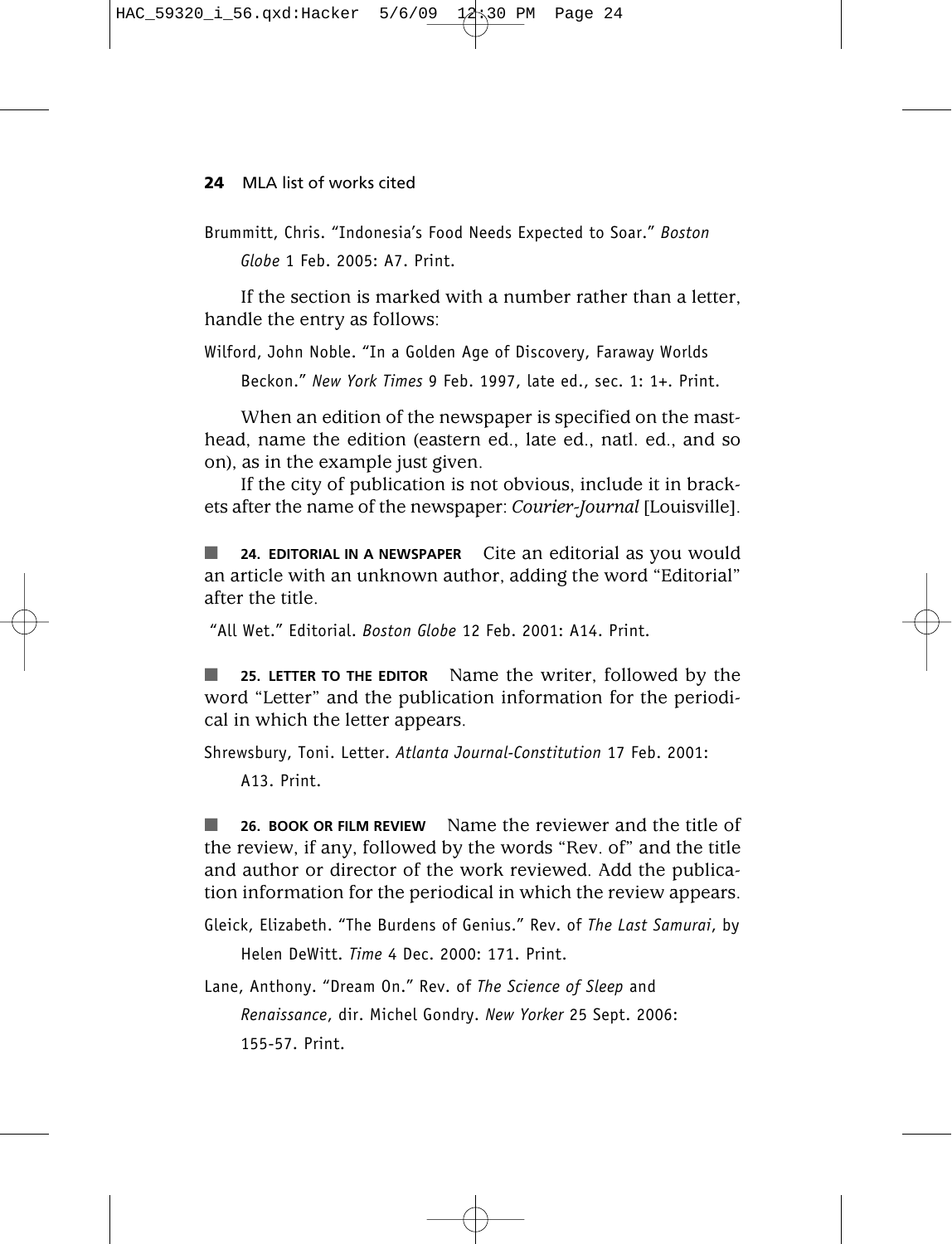### *Online sources*

This section shows how to prepare works cited entries for a variety of online sources, including Web sites, online books, articles in online databases and periodicals, blogs, e-mail, and Web postings.

MLA guidelines assume that users can locate most online sources by entering the author, title, or other identifying information in a search engine or a database. Consequently, MLA does not require a Web address (URL) in citations for online sources. Some instructors may require a URL; for an example, see the note at the end of item 27.

MLA style calls for a sponsor or publisher for most online sources. If a source has no sponsor or publisher, use the abbreviation "N.p." (for "No publisher") in the sponsor position. If there is no date of publication or update, use "n.d." (for "no date") after the sponsor. For an article in an online scholarly journal or an article from a database, give page numbers if they are available; if they are not, use the abbreviation "n. pag." (See item 32.)

27. **ENTIRE WEB SITE** Begin with the name of the author, editor, or corporate author and the title of the site, italicized. Then give the sponsor or publisher of the site; the date of publication or last update; the medium ("Web"); and the date you accessed the source. If the Web site has no title, substitute a description, such as "Home page," for the title, neither italicized nor in quotation marks.

### *With author or editor*

Peterson, Susan Lynn. *The Life of Martin Luther*. Susan Lynn Peterson, 2005. Web. 24 Jan. 2009.

Halsall, Paul, ed. *Internet Modern History Sourcebook*. Fordham U, 22 Sept. 2001. Web. 19 Jan. 2009.

### *With corporate (group) author*

United States. Environmental Protection Agency. *Drinking Water Standards*. EPA, 28 Nov. 2006. Web. 24 Jan. 2009.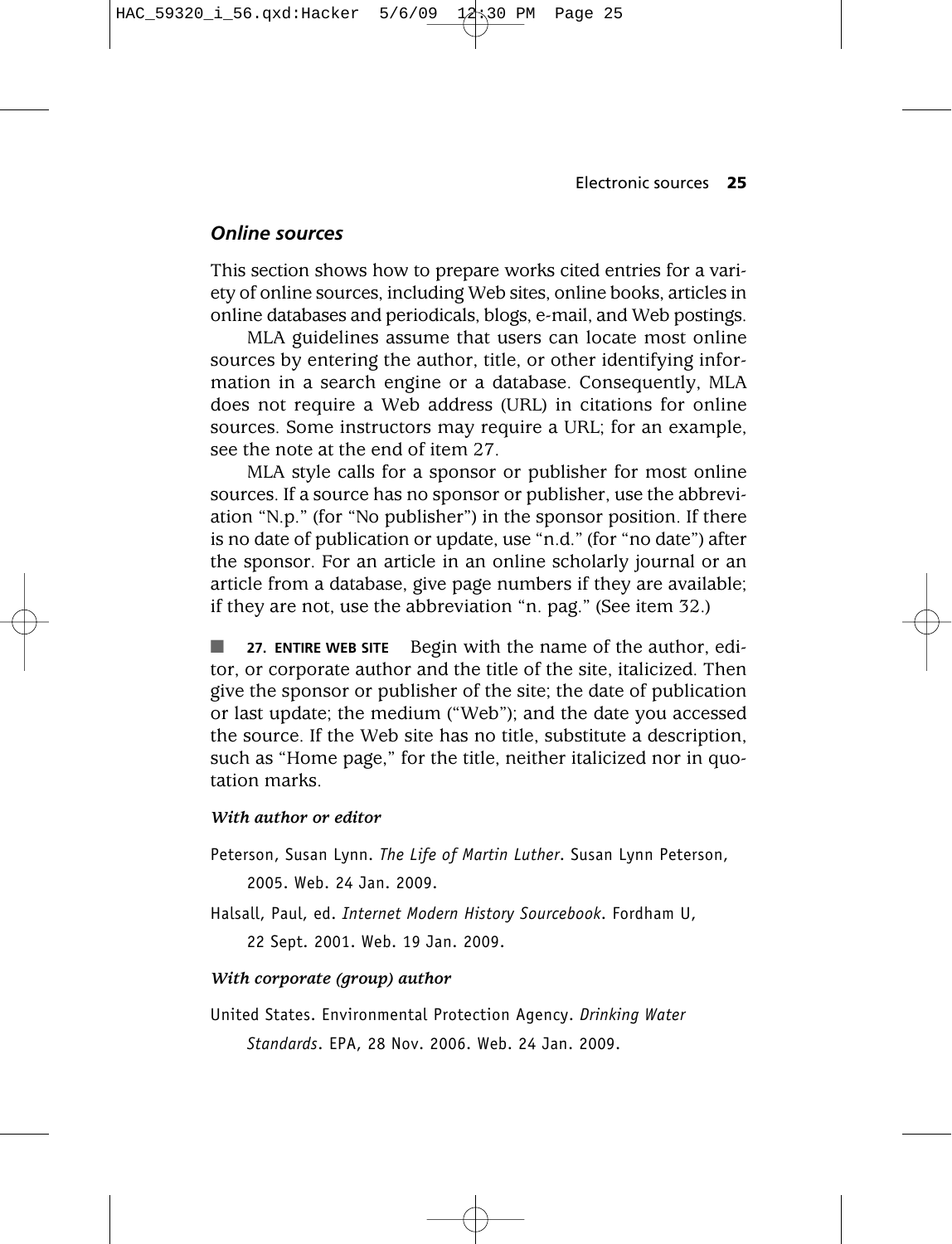### *Author unknown*

*Margaret Sanger Papers Project*. History Dept., New York U, 18 Oct. 2000. Web. 6 Jan. 2009.

### *With no title*

Yoon, Mina. Home page. Oak Ridge Natl. Laboratory, 28 Dec. 2006.

Web. 12 Jan. 2009.

**NOTE:** If your instructor requires a URL for Web sources, include the URL, enclosed in angle brackets, at the end of the entry. When a URL in a works cited entry must be divided at the end of a line, break it after a slash. Do not insert a hyphen.

Peterson, Susan Lynn. *The Life of Martin Luther*. Susan Lynn Peterson, 2002. Web. 24 Jan. 2006. <http://www.susanlynnpeterson.com/ index\_files/luther.htm>.

■ **28. SHORT WORK FROM A WEB SITE** Short works include articles, poems, and other documents that are not book length or that appear as internal pages on a Web site. Include the following elements: author's name (if there is one); title of the short work, in quotation marks; title of the site, italicized; sponsor of the site; date of publication or last update; medium; and your date of access. For an annotated example, see pages 28–29.

### *With author*

Shiva, Vandana. "Bioethics: A Third World Issue." *NativeWeb*.

NativeWeb, n.d. Web. 22 Jan. 2009.

### *Author unknown*

"Living Old." *Frontline*. PBS Online, 21 Nov. 2006. Web. 19 Jan. 2009.

**29. ONLINE BOOK** Cite a book or a book-length work, such as a play or a long poem, as you would a short work from a Web site (see item 28), but italicize the title of the work.

Milton, John. *Paradise Lost: Book I. Poetryfoundation.org.* Poetry Foundation, 2008. Web. 14 Dec. 2008.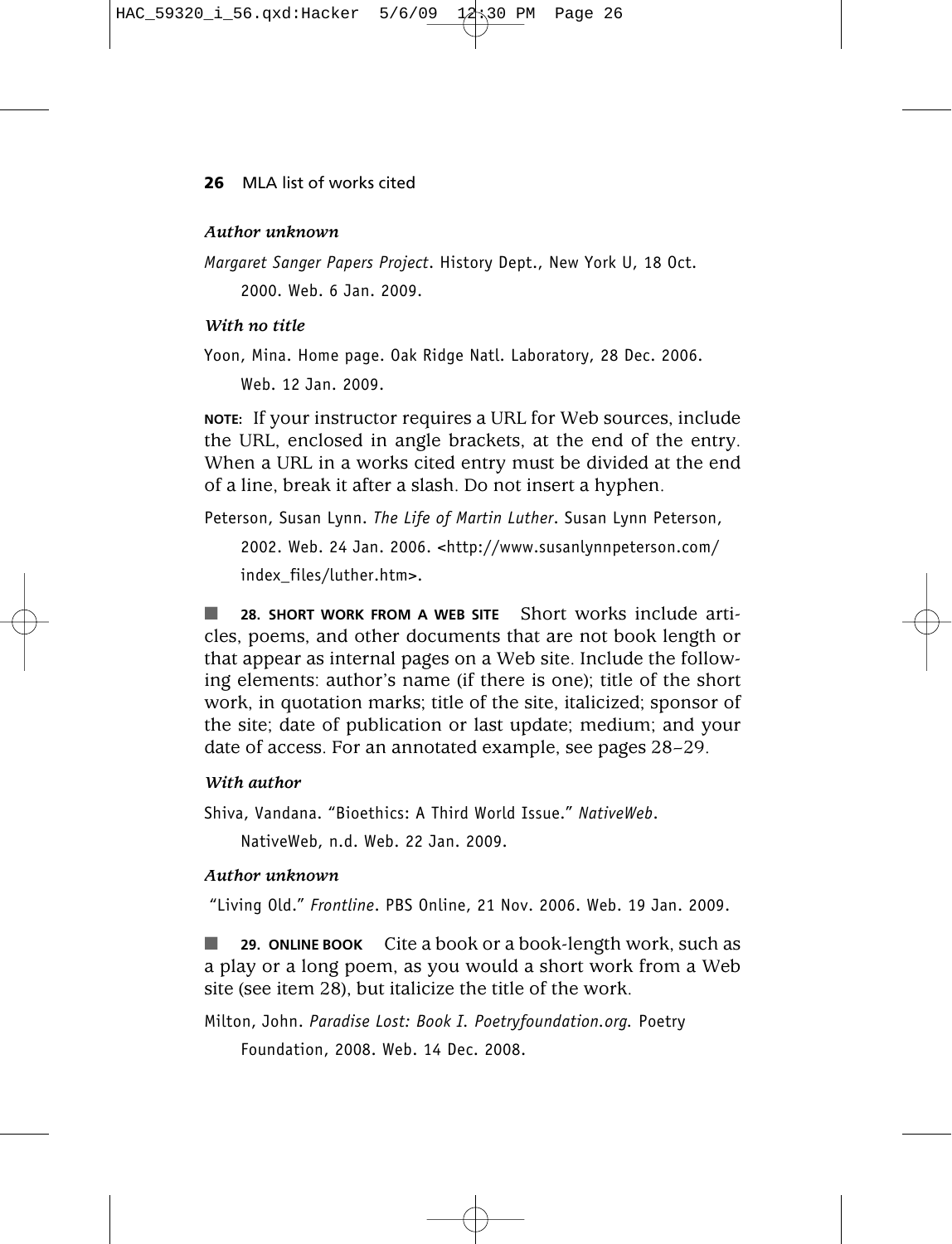Give the print publication information for the work, if available (see items 6–19), followed by the title of the Web site, the medium, and your date of access.

Jacobs, Harriet A. *Incidents in the Life of a Slave Girl: Written by Herself*. Ed. L. Maria Child. Boston, 1861. *Documenting the American South*. Web. 3 Feb. 2009.

**30. PART OF AN ONLINE BOOK** Place the title of the book part before the book's title. If the part is a chapter or a short work such as a poem or an essay, put its title in quotation marks. If the part is an introduction or another division of the book, do not use quotation marks. (See also item 15 on p. 20.) Following the publication information, give the page numbers for the part (or use "N. pag." if the work is not paginated). End with the Web site on which you found the work, the medium, and your date of access.

Adams, Henry. "Diplomacy." *The Education of Henry Adams*. By Adams.

Boston: Houghton, 1918. N. pag. *Bartleby.com: Great Books Online*. Web. 8 Jan. 2009.

**31. WORK FROM A DATABASE** For sources retrieved from a library's subscription database, first list the publication information for the source (see items 20–26). Then give the name of the database, italicized; the medium; and your date of access. An annotated example appears on page 30.

The models on page 31 are for articles retrieved through three databases. The first source is a scholarly article in a journal (see item 22); the second is an article in a bimonthly magazine (see item 20); and the third is an article in a newspaper (see item 23).

Johnson, Kirk. "The Mountain Lions of Michigan." *Endangered Species Update* 19.2 (2002): 27-31. *Expanded Academic Index*. Web. 26 Nov. 2008.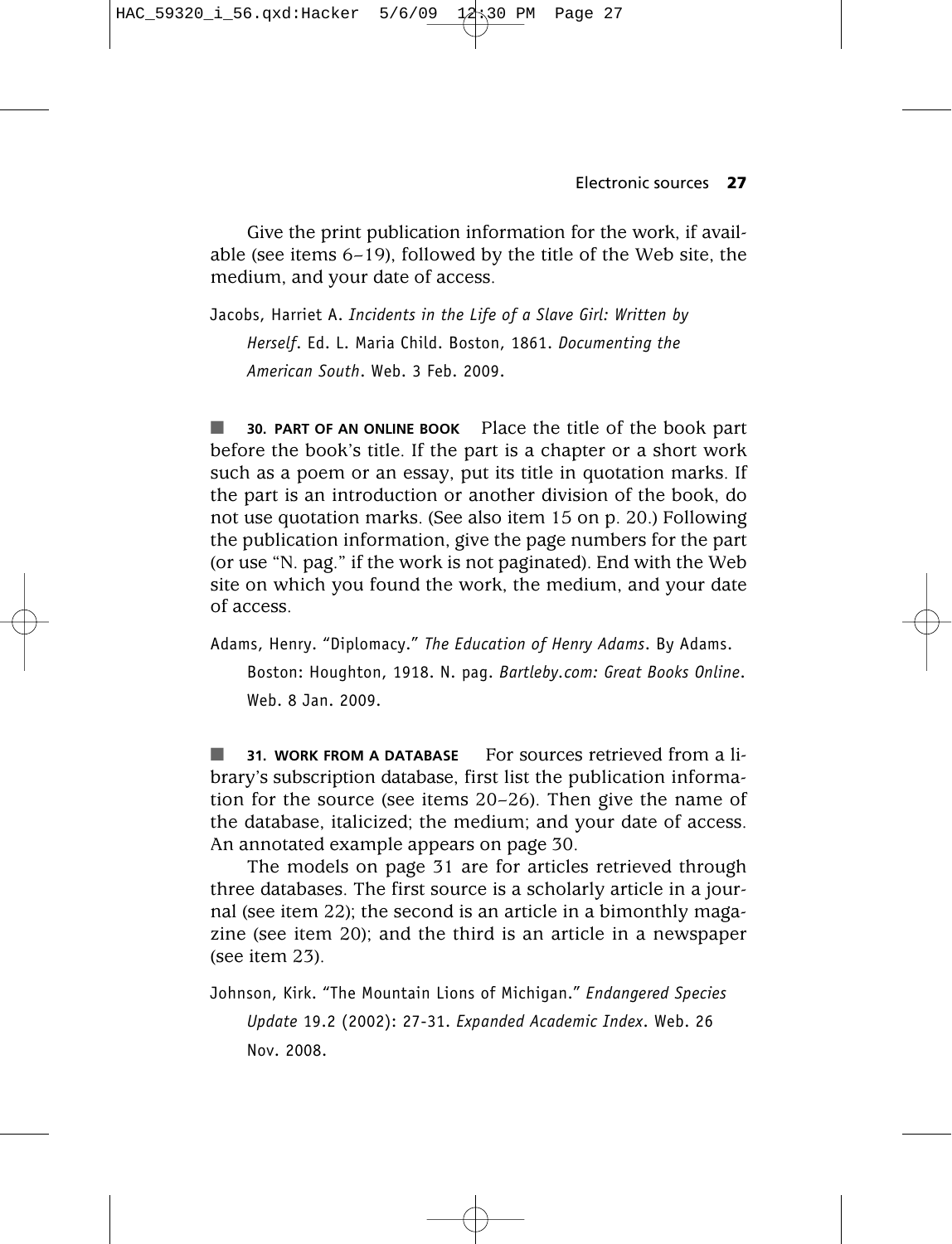### **Citation at a glance: Short work from a Web site (MLA)**

To cite a short work from a Web site in MLA style, include the following elements:

- Author
- Title of short work
- Title of Web site
- Sponsor of site
- Update date ("n.d." if there is no date)
- Medium
- Date of access

#### **ON-SCREEN VIEW OF SHORT WORK**

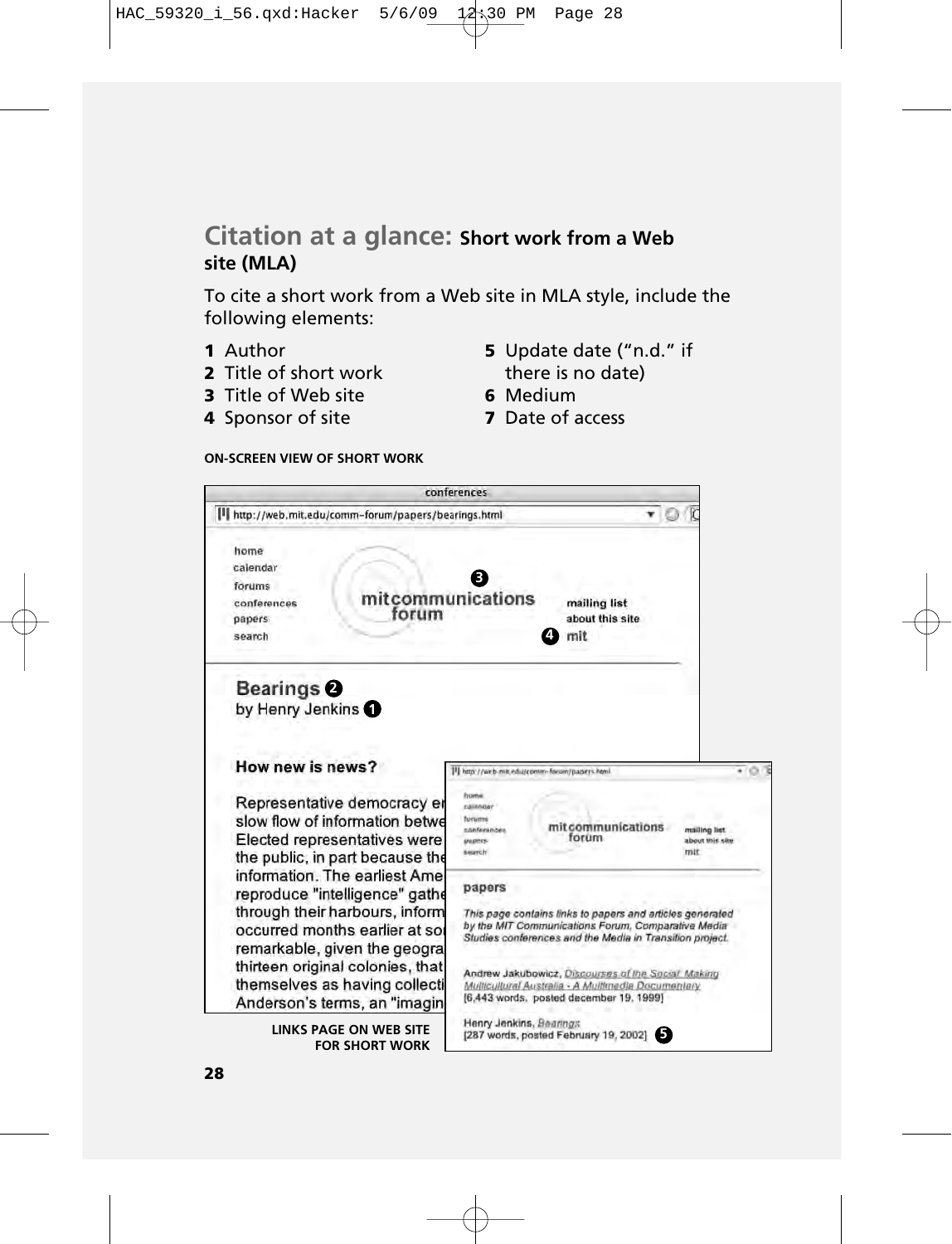#### **BROWSER PRINTOUT OF SHORT WORK**

mitcommunications managest Forum forum and . mit Bearings<br>by Henry Jenters How new is news? However in merelli and particular animalism of the state of the state of the state of the state of the state of the state of the state of the state of the state of the state of the state of the state of the state of the s means, we transport the section of the section of the section of the section of the section of the section of the section of the section of the section of the section of the section of the section of the section of the se **0** Who owns the news? Writes such as Robert McCheshray Asiat spoken of this danger of made concentrator: totay, five and concentration control for advice of the painting of the painting of the state of the control of the control of the control 6/16/05 4:56 PM Tut 8 www.com/

#### **WORKS CITED ENTRY FOR A SHORT WORK FROM A WEB SITE**

Jenkins, Henry. "Bearings." *MIT Communications Forum*. MIT, 19 Feb. 2002.  $-1$   $-1$   $-2$   $-1$   $-3$   $-3$ **3 4 5**

Web. 16 June 2005.  $r$ <sup>6</sup> $r$  $r$  $r$  $r$  $r$  $r$  $r$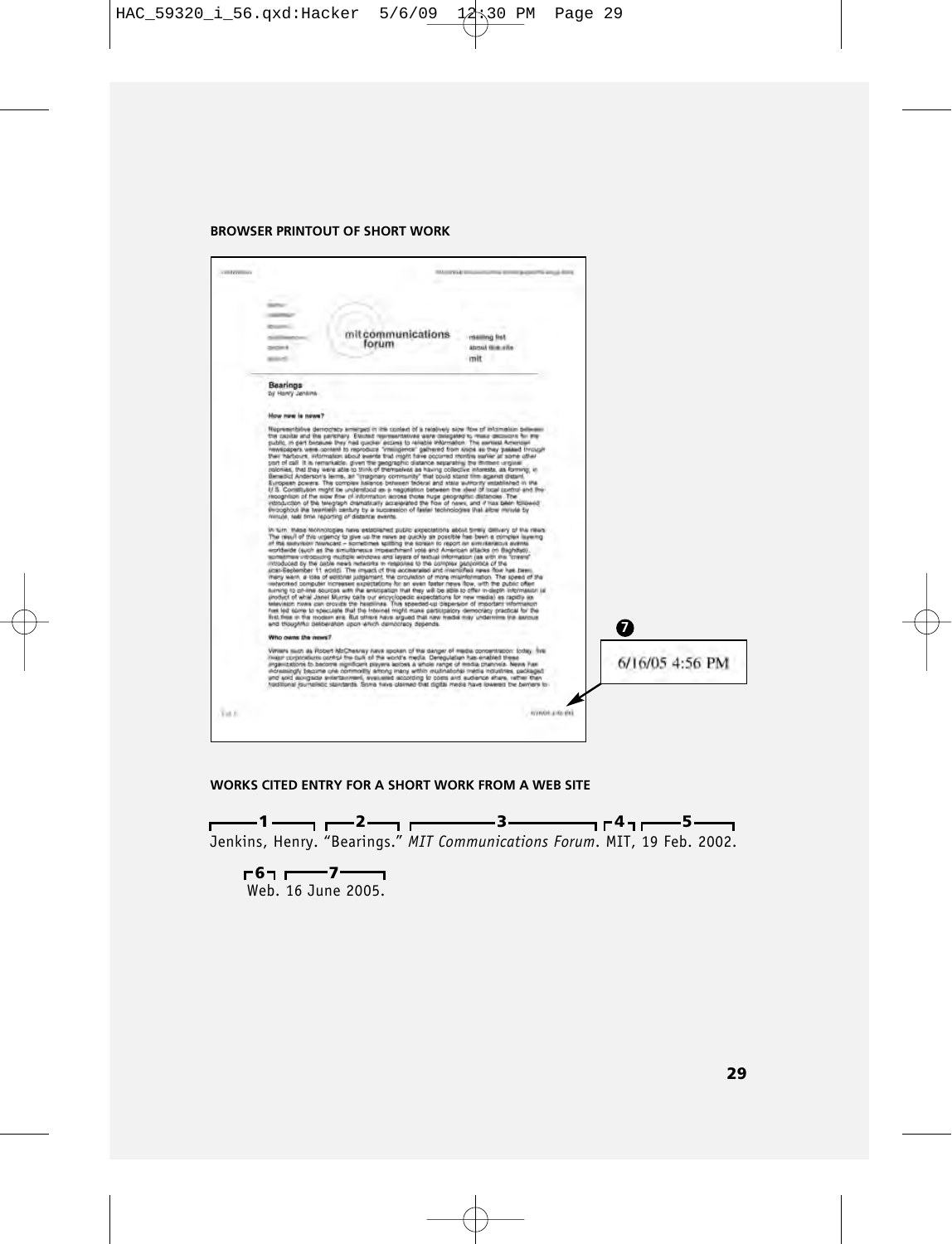### **Citation at a glance: Article from a database (MLA)**

To cite an article from a database in MLA style, include the following elements:

- Author
- Title of article
- Name of periodical, volume **7** Medium of database and issue numbers
- Date of publication
- Inclusive pages
- Name of database
- 
- Date of access

| Sign in to My<br>time<br>m<br><b>BSCOhnst</b> | <b>DATABASH</b><br><b>Class Anham</b><br><b><i>DAYONA TWORES</i></b><br><b>The Company</b>                                                                                                                                                                                                                                                                                                                                                                                                                                                                                                                                                                         | Hearin to Life   |
|-----------------------------------------------|--------------------------------------------------------------------------------------------------------------------------------------------------------------------------------------------------------------------------------------------------------------------------------------------------------------------------------------------------------------------------------------------------------------------------------------------------------------------------------------------------------------------------------------------------------------------------------------------------------------------------------------------------------------------|------------------|
| ma<br>$44014 +$                               | Result List   Refine Search B Print 3 E-mail 5 Save 4 Add to folder<br>Formats: III Citation DPDF Full Text (67K) Cited References (9)                                                                                                                                                                                                                                                                                                                                                                                                                                                                                                                             | Folder is empty. |
|                                               | Title: IT'S THE INFORMATION AGE, SO WHERE'S THE INFORMATION?                                                                                                                                                                                                                                                                                                                                                                                                                                                                                                                                                                                                       |                  |
|                                               | Authors: Janson JUD. 1                                                                                                                                                                                                                                                                                                                                                                                                                                                                                                                                                                                                                                             |                  |
|                                               | Source: College Traching Summer2004, Vol. 52 Issue 3, p107, 6p                                                                                                                                                                                                                                                                                                                                                                                                                                                                                                                                                                                                     |                  |
| Document Type: Article                        |                                                                                                                                                                                                                                                                                                                                                                                                                                                                                                                                                                                                                                                                    |                  |
|                                               | Subject Terms: "COLLEGE teachers<br>*COMPUTER iteracy<br>*DATABASES<br><b>LIBRARIES</b><br><b>RESEARCH</b><br>*STUDENTS<br>*INTERNET.in.education                                                                                                                                                                                                                                                                                                                                                                                                                                                                                                                  |                  |
| Author-Supplied Keywords: lechnology          | Internet<br>information literacy.<br>electronic research                                                                                                                                                                                                                                                                                                                                                                                                                                                                                                                                                                                                           |                  |
|                                               | NAICS/Initiastry Codes: 51412 Libraries and Archives<br>5417 Scientific Research and Development Services                                                                                                                                                                                                                                                                                                                                                                                                                                                                                                                                                          |                  |
|                                               | Abstract: Although most college faculty are aware of the problems that students encounter<br>when conducting research using the triternet, fewer recognize why their<br>students lack success when using the electronic databases and induxes to<br>which the institution's library subscribes. In this article, I point to teachers'<br>assumptions about their students' "computer literacy," as well as to the<br>students' lack of hands-on experience in an actual library, as potential sources<br>of the problem. I provide practical, detailed suggestions, which are useful across<br>disciplines, for overcoming these obstacles. TABSTRACT FROM AUTHORT |                  |
|                                               | Author Affiliations: 1Assistant Professor, Department of Composition, University of Minnesota<br>Duluth                                                                                                                                                                                                                                                                                                                                                                                                                                                                                                                                                            |                  |
|                                               | ISSN: 8756-7555                                                                                                                                                                                                                                                                                                                                                                                                                                                                                                                                                                                                                                                    |                  |
| Accession Number: 13477508                    |                                                                                                                                                                                                                                                                                                                                                                                                                                                                                                                                                                                                                                                                    |                  |
| record:                                       | Persistent link to this http://search.gpnet.com/login.aspx?direct=true&db=aph&an=13477508                                                                                                                                                                                                                                                                                                                                                                                                                                                                                                                                                                          |                  |
|                                               | Database: Academic Search Premier                                                                                                                                                                                                                                                                                                                                                                                                                                                                                                                                                                                                                                  |                  |
| View Links: 35FK                              |                                                                                                                                                                                                                                                                                                                                                                                                                                                                                                                                                                                                                                                                    |                  |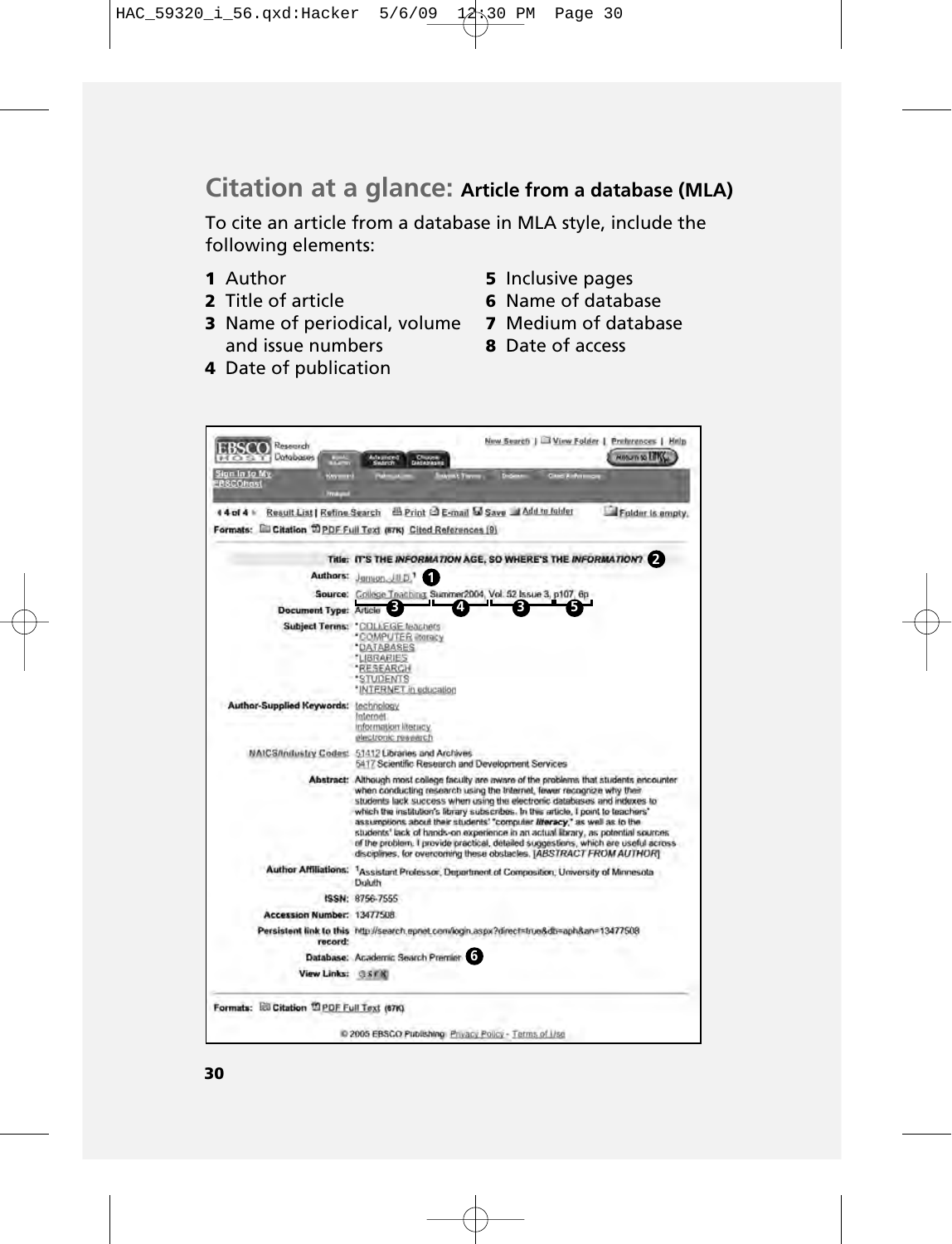#### **WORKS CITED ENTRY FOR AN ARTICLE FROM A DATABASE**

Jenson, Jill D. "It's the Information Age, so Where's the Information?" *College Teaching* 52.3 (2004): 107-12. *Academic Search Premier*. Web. 2 Feb. 2009. **1 2 3 4 5 6 7 8**

Barrera, Rebeca María. "A Case for Bilingual Education." *Scholastic Parent and Child* Nov.-Dec. 2004: 72-73. *Academic Search Premier*. Web. 1 Feb. 2009.

Kolata, Gina. "Scientists Debating Future of Hormone Replacement." *New York Times* 23 Oct. 2002, late ed.: A20. *LexisNexis Academic*. Web. 26 Nov. 2008.

When you access a work through a personal subscription service, such as *America Online*, give the same information as for a library subscription database.

**32. ARTICLE IN AN ONLINE JOURNAL** When citing an article in an online journal, give publication information as for a print journal (see items 21 and 22), using "n. pag." if the source does not have page numbers. Then give the medium and your date of access.

Belau, Linda. "Trauma and the Material Signifier." *Postmodern Culture*

11.2 (2001): n. pag. Web. 20 Feb. 2009.

**33. ARTICLE IN AN ONLINE MAGAZINE OR NEWSPAPER** Give the author; the title of the article, in quotation marks; the title of the magazine or newspaper, italicized; the sponsor or publisher of the site (use "N.p." if there is none); the date of publication; the medium; and your date of access.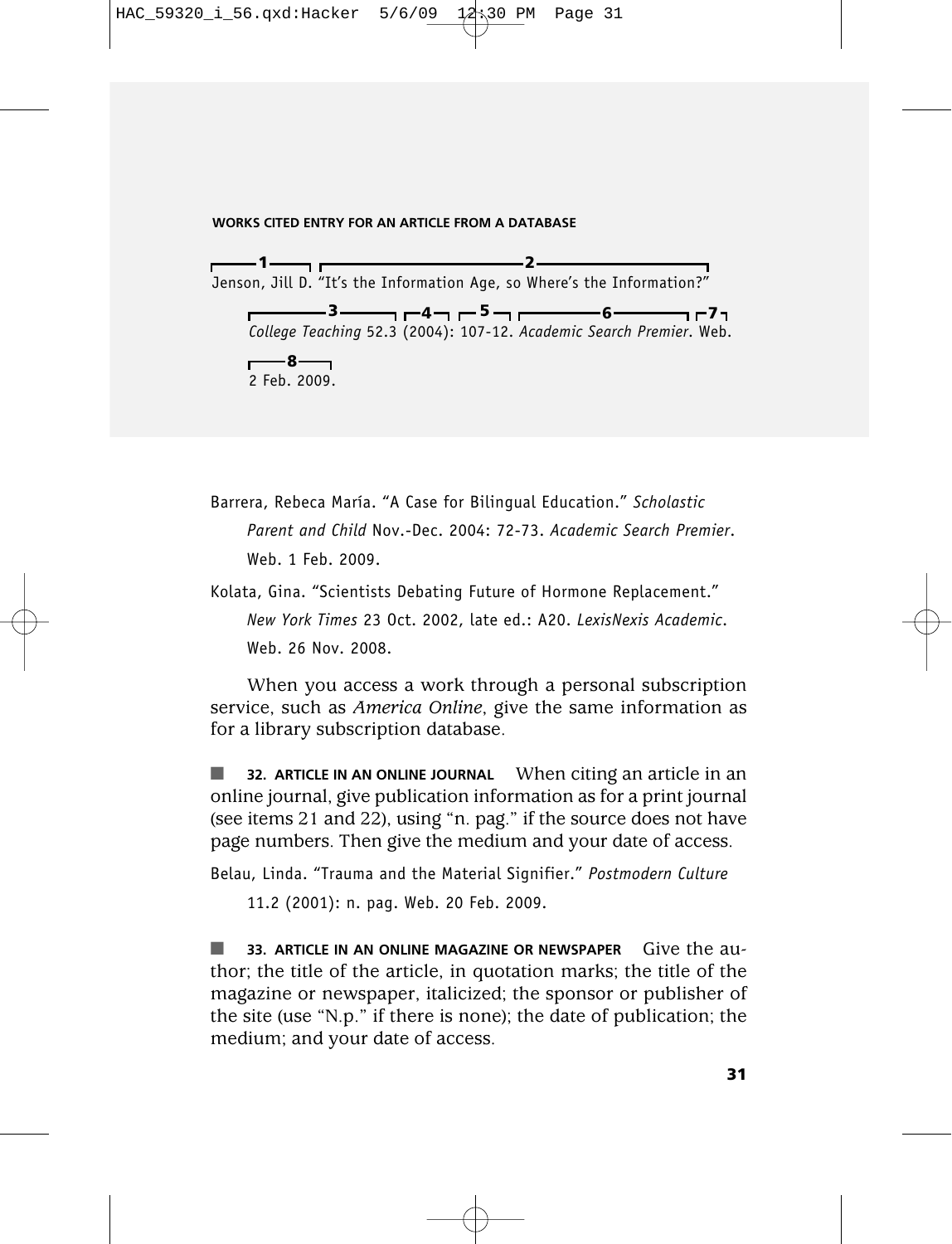#### **32** MLA list of works cited

### *Online magazine*

Paulson, Steve. "Buddha on the Brain." *Salon.com*. Salon Media Group, 27 Nov. 2006. Web. 18 Jan. 2009.

### *Online newspaper*

Rubin, Joel. "Report Faults Charter School." *Los Angeles Times*. Los Angeles Times, 22 Jan. 2005. Web. 24 Jan. 2009.

■ **34. ENTIRE WEBLOG (BLOG)** Cite a blog as you would an entire Web site (see item 27). Give the author's name; the title of the blog, italicized; the sponsor or publisher of the blog (use "N.p." if there is none); and the date of the most recent update. Then give the medium and your date of access.

Mayer, Caroline. *The Checkout*. Washington Post, 27 Apr. 2006. Web.

19 Jan. 2007.

35. **ENTRY IN A WEBLOG (BLOG)** Cite an entry or a comment (a response to an entry) in a Weblog as you would a short work from a Web site (see item 28). If the entry does not have a title, use the label "Weblog entry" or "Weblog comment." Follow with the title of the blog, italicized, and the remaining information as for an entire blog in item 34.

Mayer, Caroline. "Some Surprising Findings about Identity Theft." *The*

*Checkout*. Washington Post, 28 Feb. 2006. Web. 19 Jan. 2007.

Burdick, Dennis. Weblog comment. *The Checkout*. Washington Post,

28 Feb. 2006. Web. 19 Jan. 2007.

**36. CD-ROM** Treat a CD-ROM as you would any other source, but add the medium ("CD-ROM"). For a book on CD-ROM, add the medium after the publication information.

"Pimpernel." *The American Heritage Dictionary of the English Language*.

4th ed. Boston: Houghton, 2000. CD-ROM.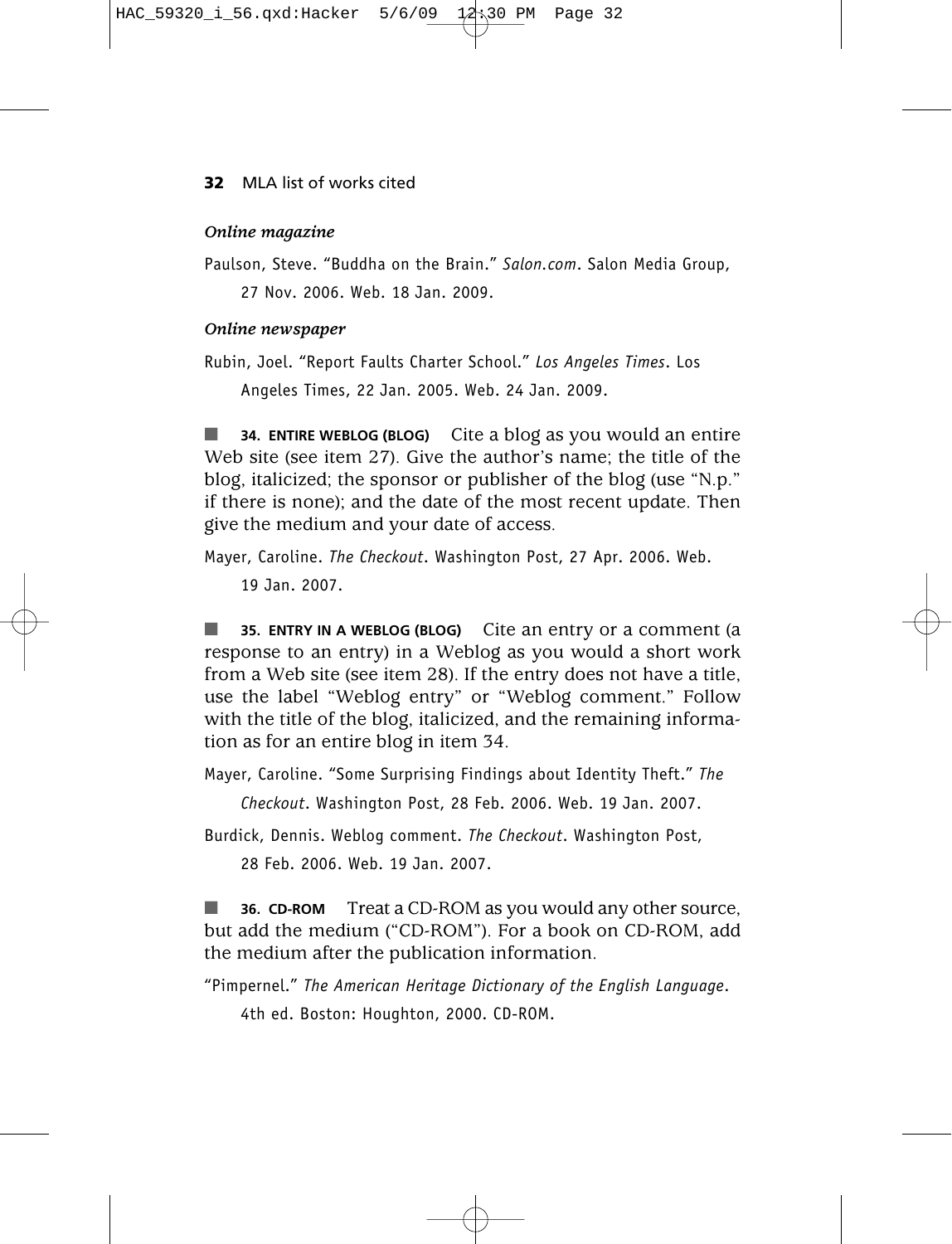**37. E-MAIL** To cite an e-mail message, begin with the writer's name and the subject line. Then write "Message to" followed by the name of the recipient. End with the date of the message and the medium ("E-mail").

Lowe, Walter. "Review questions." Message to the author. 15 Mar.

2007. E-mail.

■ **38. POSTING TO AN ONLINE DISCUSSION LIST** When possible, cite archived versions of postings. If you cannot locate an archived version, keep a copy of the posting for your records. Begin with the author's name, followed by the title or subject line, in quotation marks (use the label "Online posting" if the posting has no title); the title of the Web site on which the discussion list is found, italicized; the sponsor or publisher of the site (use "N.p." if there is none); the date of publication; the medium; and your date of access.

Fainton, Peter. "Re: Backlash against New Labour." *Media Lens Message Board*. Media Lens, 7 May 2008. Web. 2 June 2008.

### *Multimedia sources (including online versions)*

Multimedia sources include visuals (such as works of art), audio works (such as sound recordings), audiovisuals (such as films), podcasts, and live events. Give the medium for all multimedia sources, usually at the end of the citation and not italicized or in quotation marks (for instance, "Print," "Web," "Radio," "Television," "CD," "Audiocassette," "Film," "Videocassette," "DVD," "Performance," "Lecture," "PDF file," "*Microsoft Word* file," "JPEG file").

**39. WORK OF ART** Cite the artist's name; the title of the artwork, italicized; the date of composition; the medium of composition (for instance, "Lithograph on paper," "Photograph," "Charcoal on paper"); and the institution and the city in which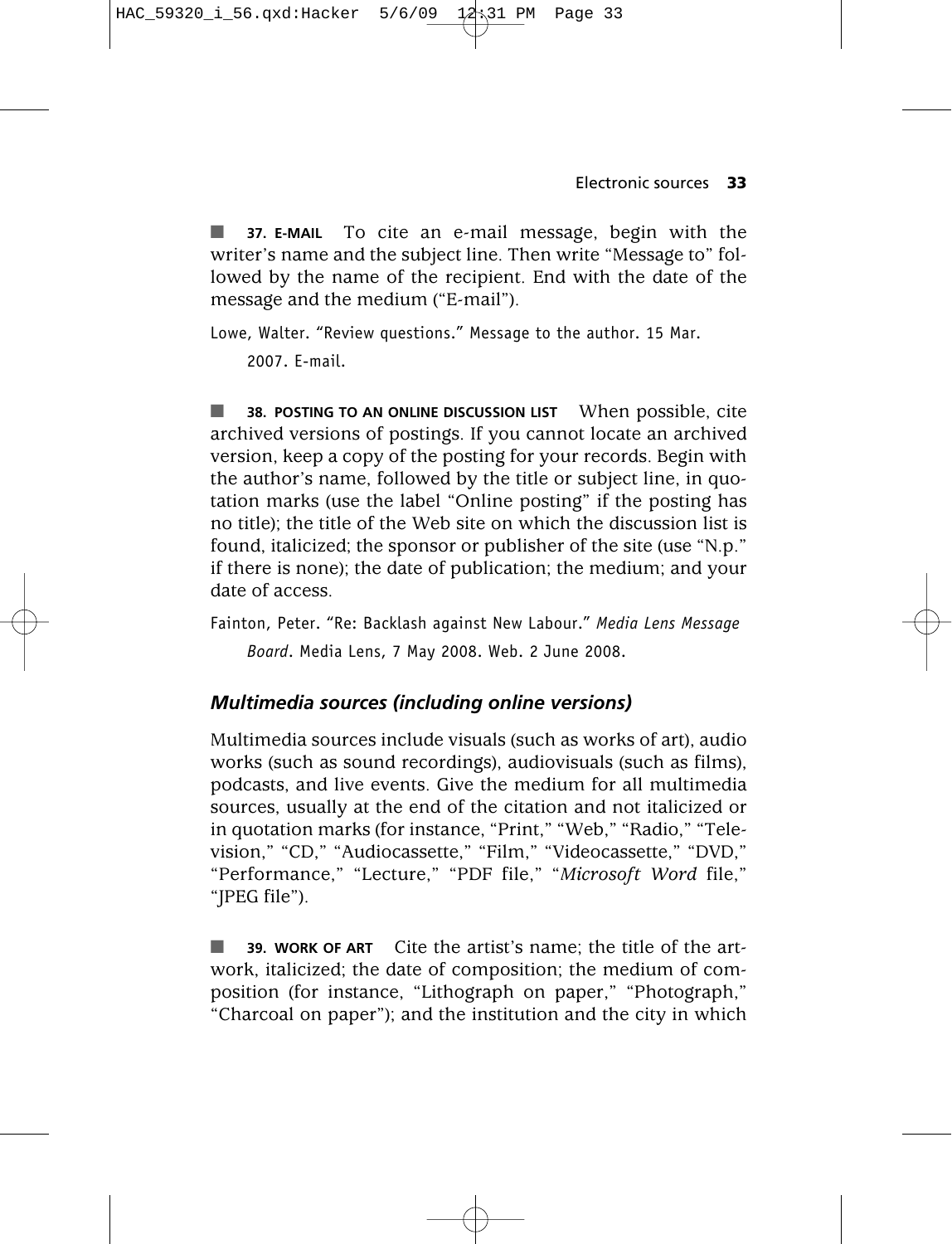the artwork is located. For artworks found online, omit the medium of composition and include the title of the Web site, the medium, and your date of access.

Constable, John. *Dedham Vale*. 1802. Oil on canvas. Victoria and Albert Museum, London.

van Gogh, Vincent. *The Starry Night*. 1889. Museum of Mod. Art, New York. *MoMA: The Museum of Modern Art*. Web. 14 Jan. 2007.

■ **40. CARTOON** Give the cartoonist's name; the title of the cartoon if it has one, in quotation marks; the label "Cartoon" or "Comic strip"; publication information; and medium. To cite an online cartoon, instead of publication information give the title of the Web site; the sponsor or publisher; the medium; and your date of access.

Sutton, Ward. "Why Wait 'til November?" Cartoon. *Village Voice* 7-13

July 2004: 6. Print.

41. ADVERTISEMENT Name the product or company being advertised, followed by the word "Advertisement." Give publication information for the source in which the advertisement appears.

Truth by Calvin Klein. Advertisement. *Vogue* Dec. 2000: 95-98. Print.

Arbella Insurance. Advertisement. *Boston.com*. NY Times, n.d. Web.

3 June 2008.

42. MAP OR CHART Cite a map or a chart as you would a book or a short work within a longer work. Use the word "Map" or "Chart" following the title. Add the medium and, for an online source, the sponsor or publisher and the date of access.

Joseph, Lori, and Bob Laird. "Driving While Phoning Is Dangerous."

Chart. *USA Today* 16 Feb. 2001: 1A. Print.

"Serbia." Map. *Syrena Maps*. Syrena, 2 Feb. 2001. Web. 17 Mar. 2008.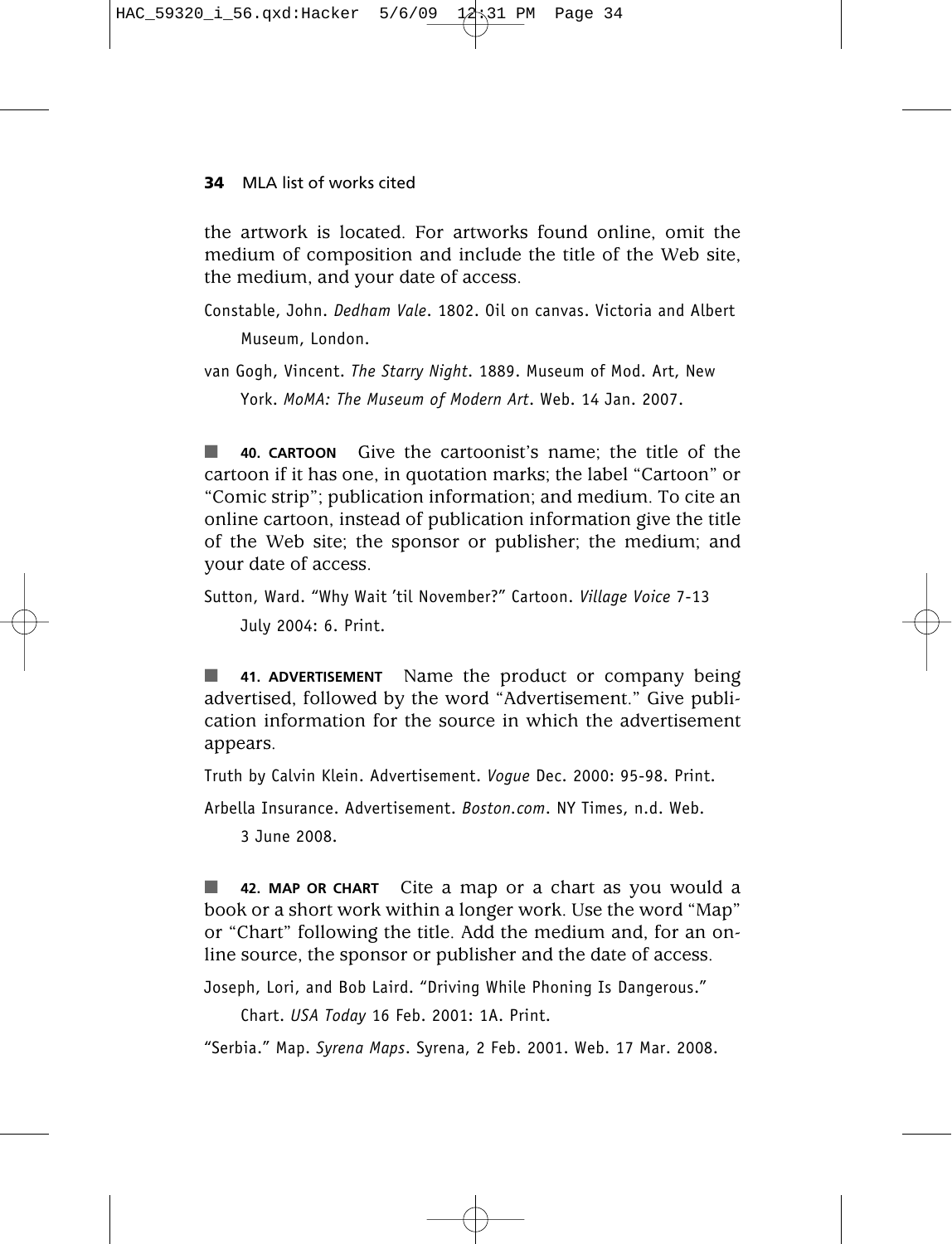■ **43. MUSICAL SCORE** For both print and online versions, begin with the composer's name; the title of the work, italicized; and the date of composition. For a print source, give the place of publication; the name of the publisher and date of publication; and the medium. For an online source, give the title of the Web site; the publisher or sponsor of the site; the date of Web publication; the medium; and your date of access.

Handel, G. F. *Messiah: An Oratorio*. N.d. *CCARH Publications: Scores and Parts*. Center for Computer Assisted Research in the Humanities, 2003. Web. 5 Apr. 2008.

**44. SOUND RECORDING** Begin with the name of the person you want to emphasize: the composer, conductor ("Cond."), or performer ("Perf."). For a long work, give the title, italicized; the names of pertinent artists (such as performers, readers, or musicians); and the orchestra and conductor (if relevant). End with the manufacturer, the date, and the medium ("CD," "Audiocassette").

Bizet, Georges. *Carmen*. Perf. Jennifer Laramore, Thomas Moser, Angela Gheorghiu, and Samuel Ramey. Bavarian State Orch. and Chorus. Cond. Giuseppe Sinopoli. Warner, 1996. CD.

For a song, put the title in quotation marks. If you include the name of the album or CD, italicize it.

Blige, Mary J. "Be without You." *The Breakthrough*. Geffen, 2005. CD.

■ **45. FILM OR VIDEO** Begin with the title, italicized. Cite the director ("Dir.") and the lead actors ("Perf.") or narrator ("Narr."); the distributor; the year of the film's release; and the medium ("Film," "DVD," "Videocassette").

*Finding Neverland*. Dir. Marc Forster. Perf. Johnny Depp, Kate Winslet, Julie Christie, Radha Mitchell, and Dustin Hoffman. Miramax, 2004. DVD.

*The Hours*. Dir. Stephen Daldry. Perf. Meryl Streep, Julianne Moore, and Nicole Kidman. Paramount, 2002. Film.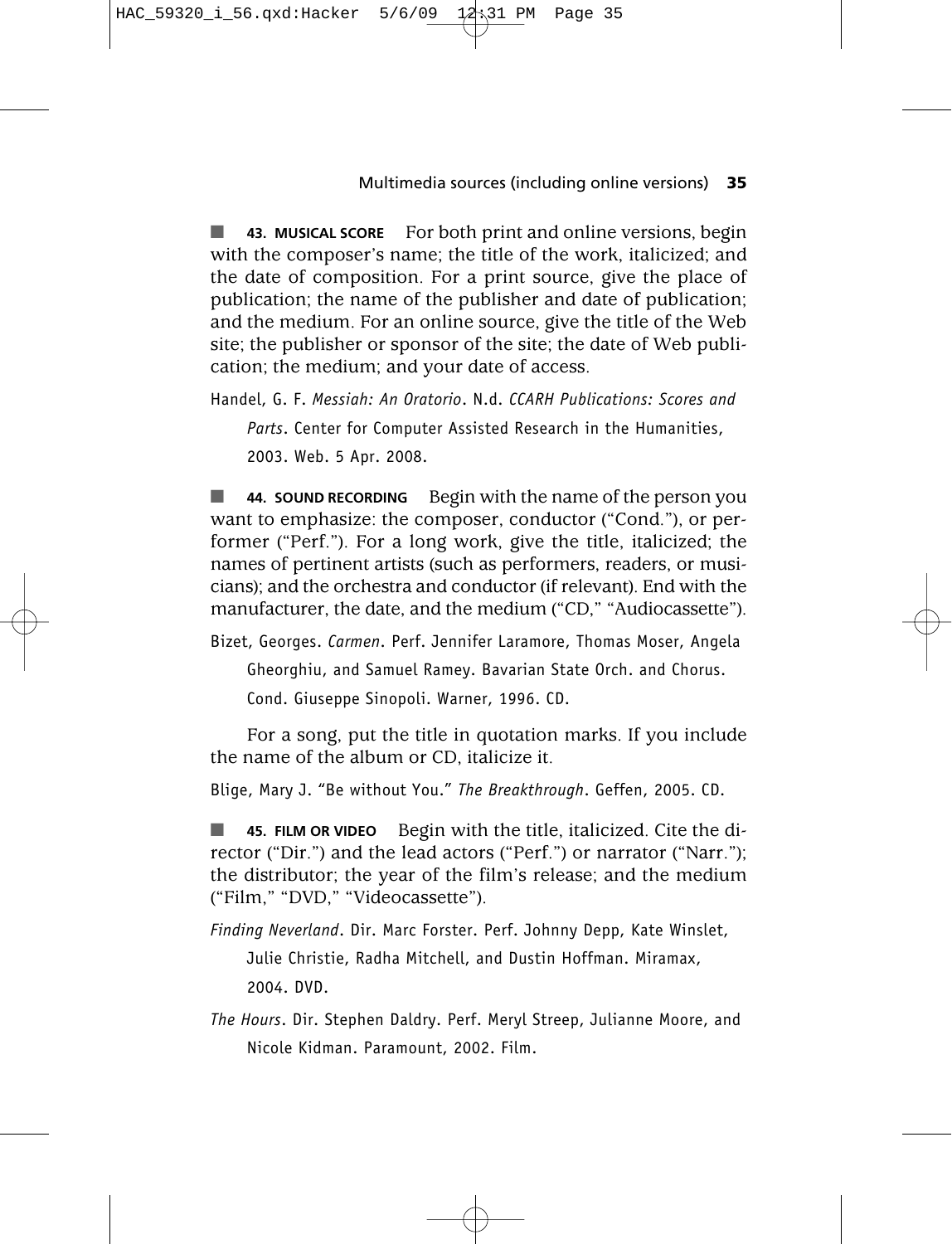■ **46. SPECIAL FEATURE ON A DVD** Begin with the title of the feature, in quotation marks, and the names of any important contributors. Add the title of the DVD and other relevant information about the DVD, as in item 45. End with the number of the disc on which the feature appears.

"Sweeney's London." Prod. Eric Young. *Sweeney Todd: The Demon Barber of Fleet Street*. Dir. Tim Burton. DreamWorks, 2007. DVD. Disc 2.

47. RADIO OR TELEVISION PROGRAM Begin with the title of the radio segment or television episode (if there is one), in quotation marks; then give the title of the program or series, italicized; relevant information about the program, such as the writer ("By"), director ("Dir."), performers ("Perf."), or host ("Host"); the network; the local station (if any) and location; the date of broadcast; and the medium ("Television," "Radio"). For a program you accessed online, after the information about the program give the network, the date, the title of the Web site, the medium ("Web"), and your date of access.

"New Orleans." *American Experience*. Narr. Jeffrey Wright. PBS. WGBH,

Boston, 12 Feb. 2007. Television.

"Elif Shafak: Writing under a Watchful Eye." *Fresh Air*. Host Terry Gross. Natl. Public Radio, 6 Feb. 2007. *NPR.org*. Web. 22 Feb. 2007.

48. RADIO OR TELEVISION INTERVIEW Begin with the name of the person who was interviewed, followed by the word "Interview" and the interviewer's name, if relevant. End with information about the program as in item 47.

McGovern, George. Interview by Charlie Rose. *Charlie Rose*. PBS. WNET, New York, 1 Feb. 2001. Television.

49. PODCAST A podcast can refer to digital audio content downloadable lectures, interviews, or essays—or to the method of delivery. Treat a podcast as you would a short work from a Web site (see item 28), giving the medium of delivery (such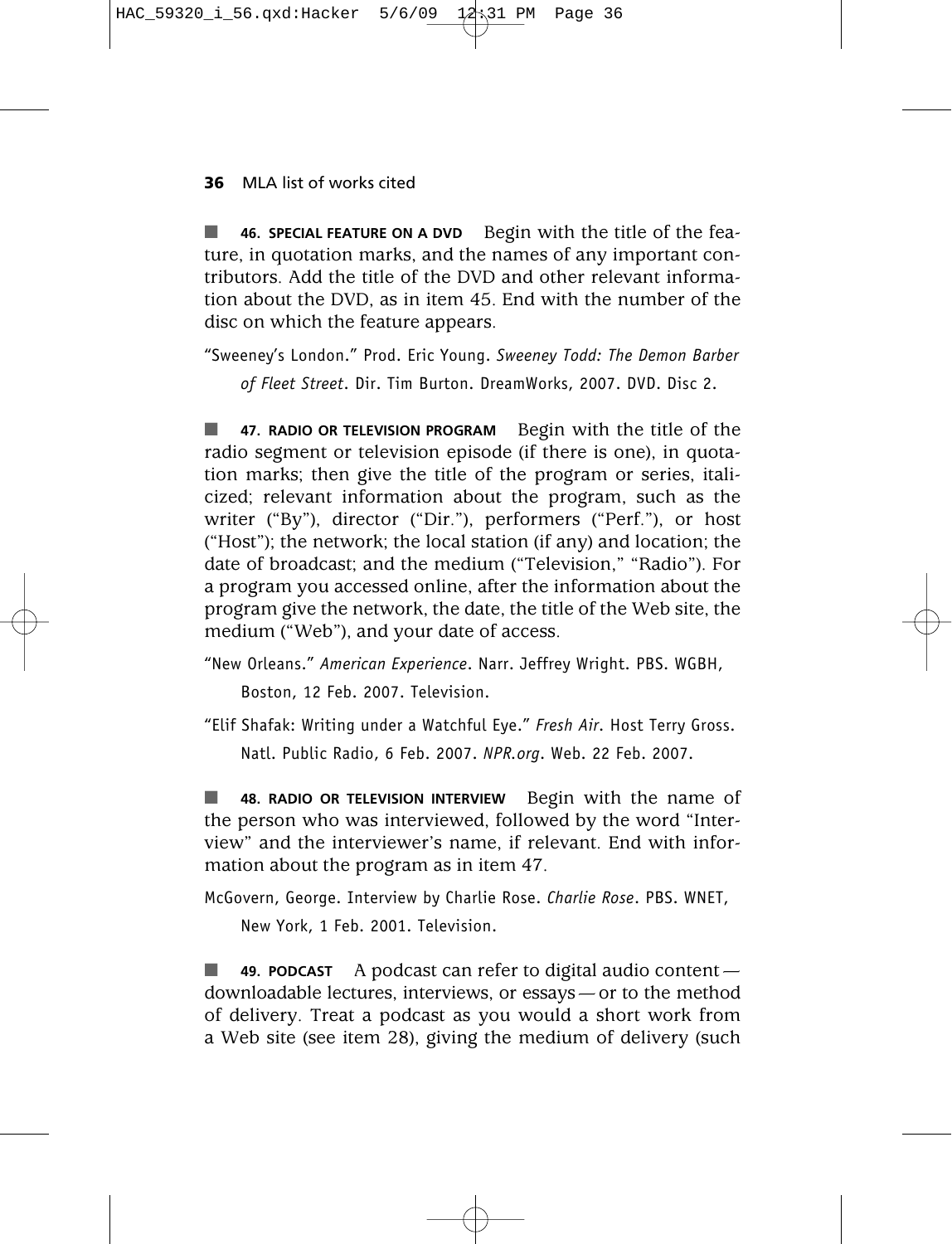as "Web," "MP3 file," "MPEG-4 video file") before your date of access.

Patterson, Chris. "Will School Consolidation Improve Education?" Host Michael Quinn Sullivan. *Texas PolicyCast*. Texas Public Policy Foundation, 13 Apr. 2006. MP3 file. 10 Jan. 2007.

**50. ONLINE VIDEO CLIP** Cite a video clip as you would a short work from a Web site (see item 28).

Murphy, Beth. "Tips for a Good Profile Piece." *Project: Report.* YouTube,

7 Sept. 2008. Web. 19 Sept. 2008.

**51. LIVE PERFORMANCE** For a live performance of a play, a ballet, an opera, or a concert, begin with the title of the work performed. Then give the author or composer of the work ("By"); relevant information such as the director ("Dir."), the choreographer ("Chor."), the conductor ("Cond."), or the major performers ("Perf."); the theater, ballet, or opera company, if any; the theater and location; the date of the performance; and the label "Performance."

- *Art*. By Yasmina Reza. Dir. Matthew Warchus. Perf. Philip Franks, Leigh Lawson, and Simon Shephard. Whitehall Theatre, London. 3 Dec. 2001. Performance.
- Cello Concerto no. 2. By Eric Tanguy. Cond. Seiji Ozawa. Perf. Mstislav Rostropovich. Boston Symphony Orch. Symphony Hall, Boston. 5 Apr. 2002. Performance.

**52. LECTURE OR PUBLIC ADDRESS** Cite the speaker's name, followed by the title of the lecture (if any), in quotation marks; the organization sponsoring the lecture; the location; the date; and a label such as "Lecture" or "Address."

Wellbery, David E. "On a Sentence of Franz Kafka." Franke Inst. for the Humanities. Gleacher Center, Chicago. 1 Feb. 2006. Lecture.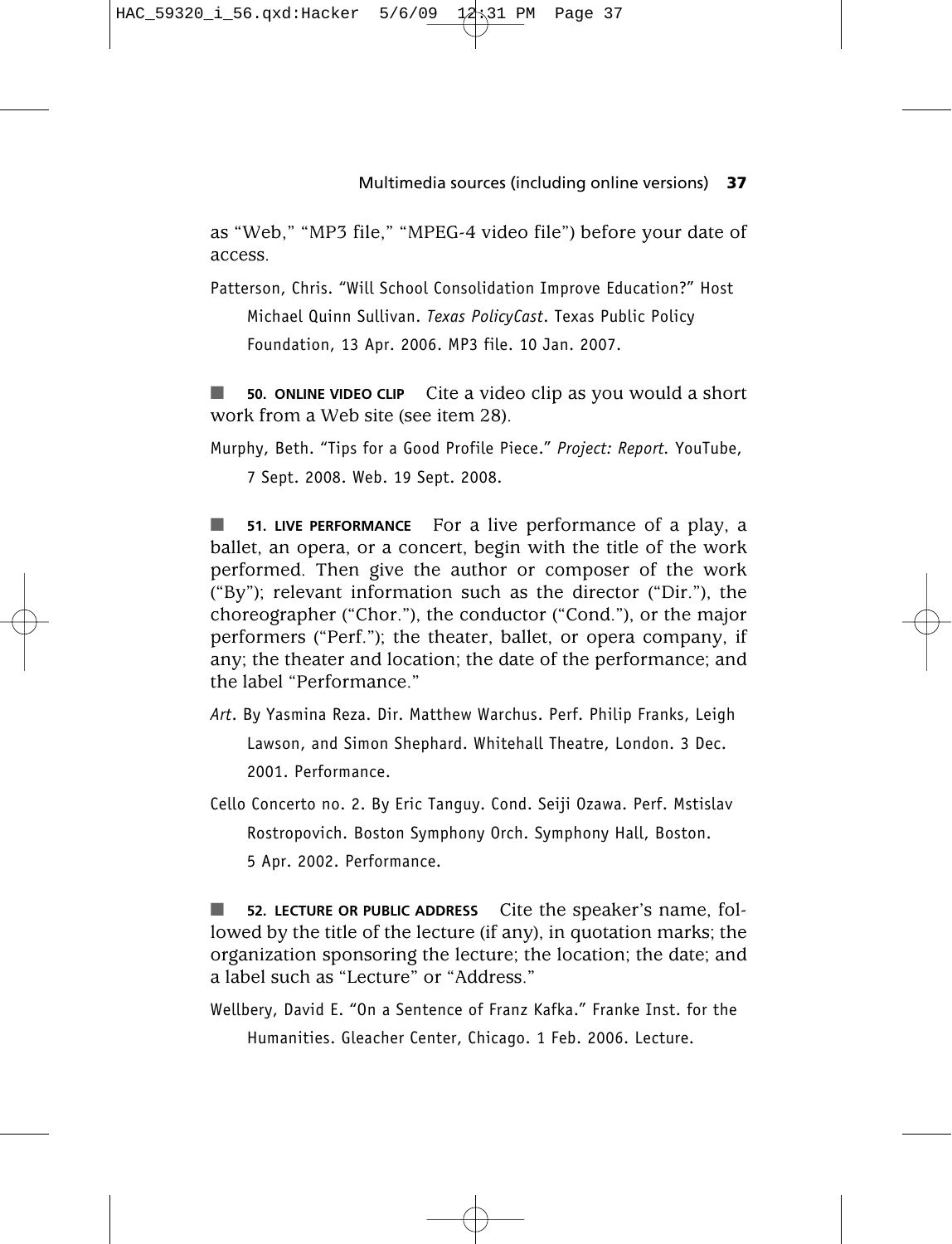■ **53. PERSONAL INTERVIEW** To cite an interview that you conducted, begin with the name of the person interviewed. Then write "Personal interview" or "Telephone interview" followed by the date of the interview.

Akufo, Dautey. Personal interview. 11 Aug. 2007.

### *Other sources (including online versions)*

This section includes a variety of sources not covered elsewhere. For sources obtained on the Web, consult the appropriate model in this section and give information required for an online source (see items 27–38); then end the citation with the medium and your date of access.

54. GOVERNMENT PUBLICATION Treat the government agency as the author, giving the name of the government followed by the name of the department and the agency. For print sources, add the medium at the end of the entry. For online sources, follow the model for an entire Web site (item 27) or a short work from a Web site (item 28).

United States. Dept. of Labor. *America's Dynamic Workforce*.

Washington: US Dept. of Labor, 2004. Print.

United States. Dept. of Transportation. Natl. Highway Traffic Safety Administration. *An Investigation of the Safety Implications of Wireless Communications in Vehicles*. Natl. Highway Traffic Safety Administration, Nov. 1999. Web. 20 May 2008.

■ **55. HISTORICAL AND LEGAL SOURCES** For a well-known historical document, such as the United States Constitution, provide the document title, neither italicized nor in quotation marks, the document date, and publication information. For less familiar documents, begin with the author, if the work has one, and continue with the title, date, and publication information.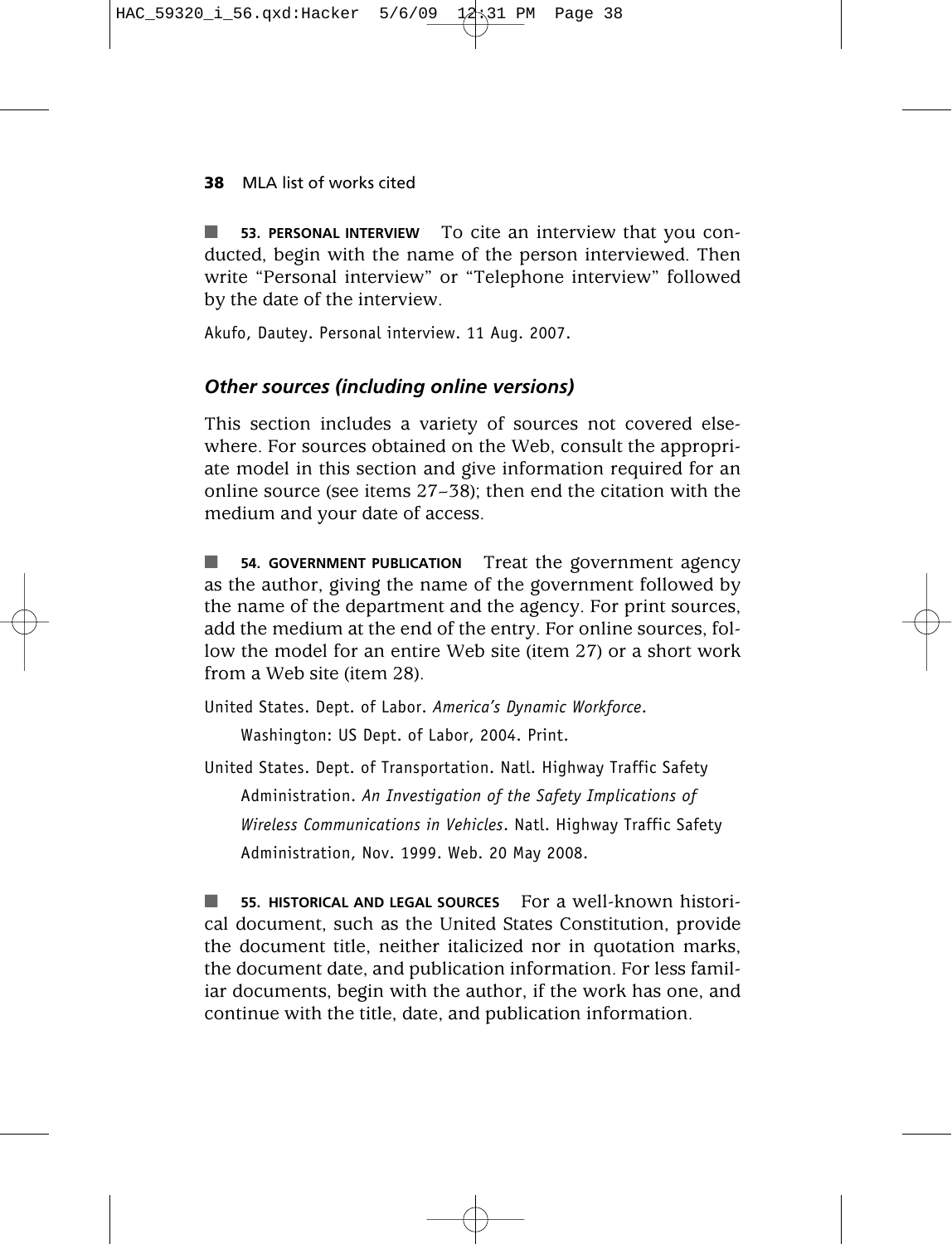Jefferson, Thomas. First Inaugural Address. 1801. *The American Reader*.

Ed. Diane Ravitch. New York: Harper, 1990. 42-44. Print.

For a legislative act (law), give the name of the act, neither italicized nor in quotation marks, followed by the Public Law number, the Statutes at Large information, the date of enactment, and the medium.

Electronic Freedom of Information Act Amendments of 1996. Pub. L. 104-231. 110 Stat. 3048. 2 Oct. 1996. Print.

For a court case, name the first plaintiff and the first defendant. Then give the law report number; the court name; the year of the decision; and information about the medium in which you found the case. In a works cited entry, the name of the case is not italicized. (The name of the case is italicized in your in-text citation; see item 17 on pp. 10–11.)

Utah v. Evans. 536 US 452. Supreme Court of the US. 2002. *Supreme Court Collection*. Legal Information Inst., Cornell U Law School, n.d. Web. 30 Apr. 2008.

**56. PAMPHLET** Cite a pamphlet as you would a book (see items 6–19).

Commonwealth of Massachusetts. Dept. of Jury Commissioner. *A Few*

*Facts about Jury Duty*. Boston: Commonwealth of Massachusetts, 2004. Print.

**57. DISSERTATION** Begin with the author's name, followed by the dissertation title in quotation marks; the abbreviation "Diss."; the name of the institution; the year the dissertation was accepted; and the medium of the dissertation.

Jackson, Shelley. "Writing Whiteness: Contemporary Southern Literature in Black and White." Diss. U of Maryland, 2000. Print.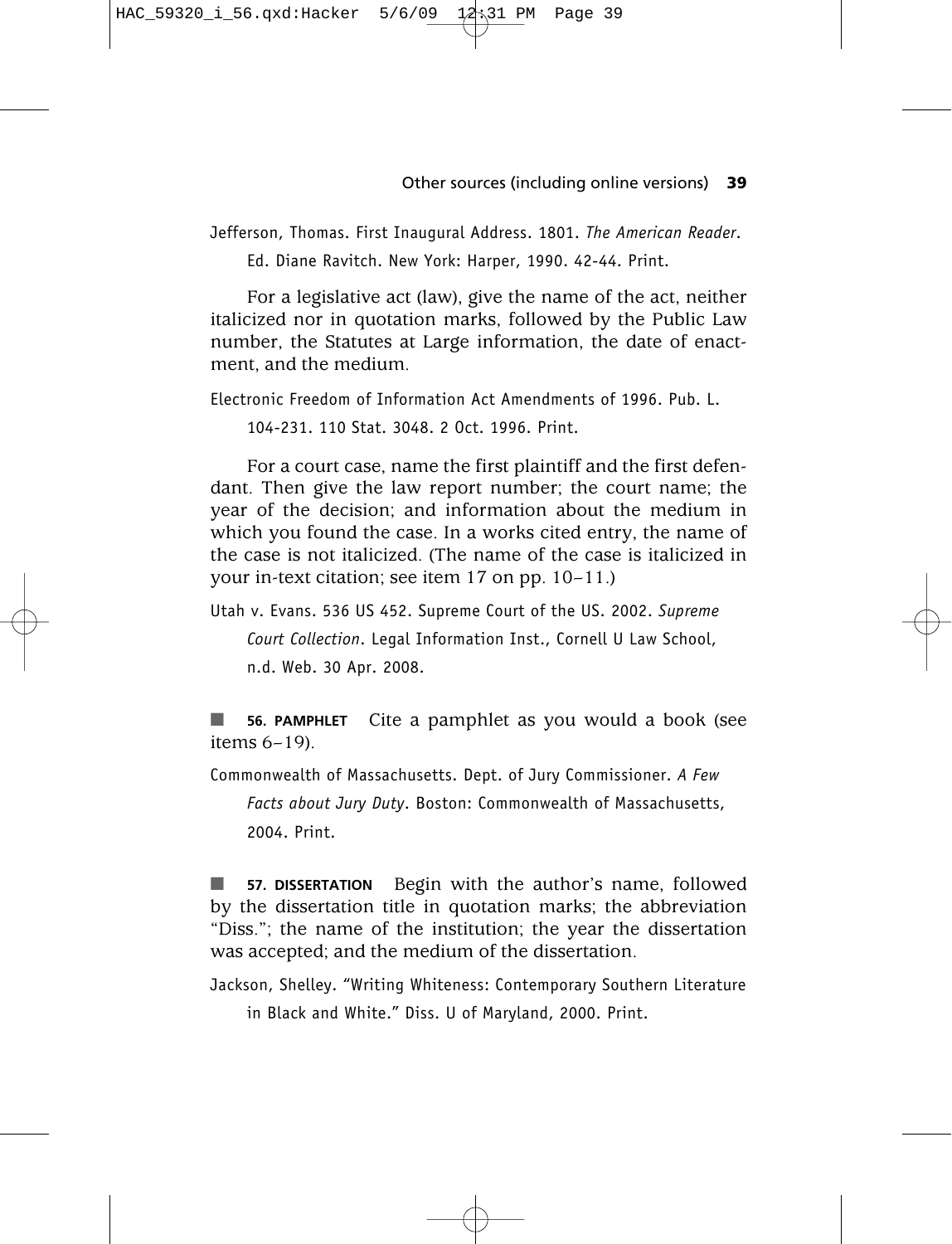For dissertations that have been published in book form, italicize the title and add publication information and the medium after the dissertation year.

Damberg, Cheryl L. *Healthcare Reform: Distributional Consequences of an Employer Mandate for Workers in Small Firms*. Diss. Rand Graduate School, 1995. Santa Monica: Rand, 1996. Print.

58. ABSTRACT OF A DISSERTATION Cite an abstract as you would an unpublished dissertation. After the dissertation date, give the abbreviation *DA* or *DAI* (for *Dissertation Abstracts* or *Dissertation Abstracts International*), followed by the volume and issue numbers; the year of publication; inclusive page numbers or the item number; and the medium of publication.

Chen, Shu-Ling. "Mothers and Daughters in Morrison, Tan, Marshall, and Kincaid." Diss. U of Washington, 2000. *DAI* 61.6 (2000): 2289. Print.

59. PUBLISHED PROCEEDINGS OF A CONFERENCE Cite published conference proceedings as you would a book, adding information about the conference after the title.

Kartiganer, Donald M., and Ann J. Abadie, eds. *Faulkner at 100:*

*Retrospect and Prospect*. Proc. of Faulkner and Yoknapatawpha Conf., 27 July-1 Aug. 1997, U of Mississippi. Jackson: UP of Mississippi, 2000. Print.

60. PUBLISHED INTERVIEW Name the person interviewed, followed by the title of the interview (if there is one). If the interview does not have a title, include the word "Interview" after the interviewee's name. Give publication information for the work in which the interview was published.

Armstrong, Lance. "Lance in France." *Sports Illustrated* 28 June 2004: 46+. Print.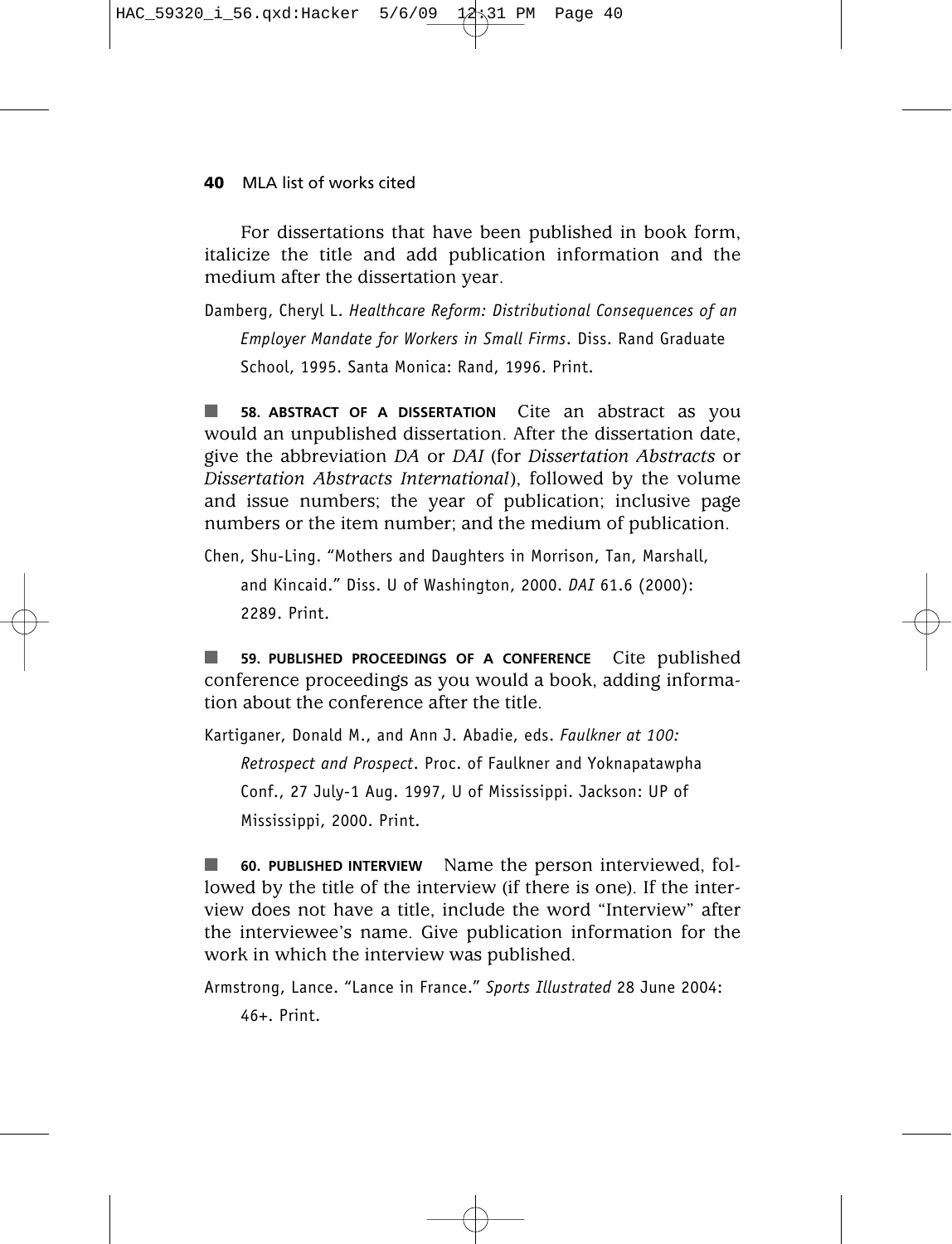If the name of the interviewer is relevant, include it after the name of the interviewee.

Prince. Interview by Bilge Ebiri. *Yahoo! Internet Life* 7.6 (2001): 82-85. Print.

**61. PERSONAL LETTER** To cite a letter that you have received, begin with the writer's name and add the phrase "Letter to the author," followed by the date. Add the medium ("MS" for "manuscript," or a handwritten letter; "TS" for "typescript," or a typed letter).

Primak, Shoshana. Letter to the author. 6 May 2007. TS.

**62. PUBLISHED LETTER** Begin with the writer of the letter, the words "Letter to" and the recipient, and the date of the letter (use "N.d." if the letter is undated). Then add the title of the collection and proceed as for a work in an anthology (see item 10).

Wharton, Edith. Letter to Henry James. 28 Feb. 1915. *Henry James and Edith Wharton: Letters, 1900-1915*. Ed. Lyall H. Powers. New York: Scribner's, 1990. 323-26. Print.

**63. ENTRY IN A WIKI** A wiki is an online reference that is openly edited by its users. Treat an entry in a wiki as you would a short work from a Web site (see item 28 on p. 26). Because wiki content is, by definition, collectively edited and can be updated frequently, do not include an author. Include the title of the entry; the name of the wiki, italicized; the sponsor or publisher of the wiki (use "N.p." if there is none); the date of the last update; the medium; and your date of access.

"Hip Hop Music." *Wikipedia*. Wikimedia Foundation, 2 Mar. 2006. Web.

18 Mar. 2009.

"Negation in Languages." *UniLang.org*. UniLang, 22 Apr. 2006. Web.

9 June 2009.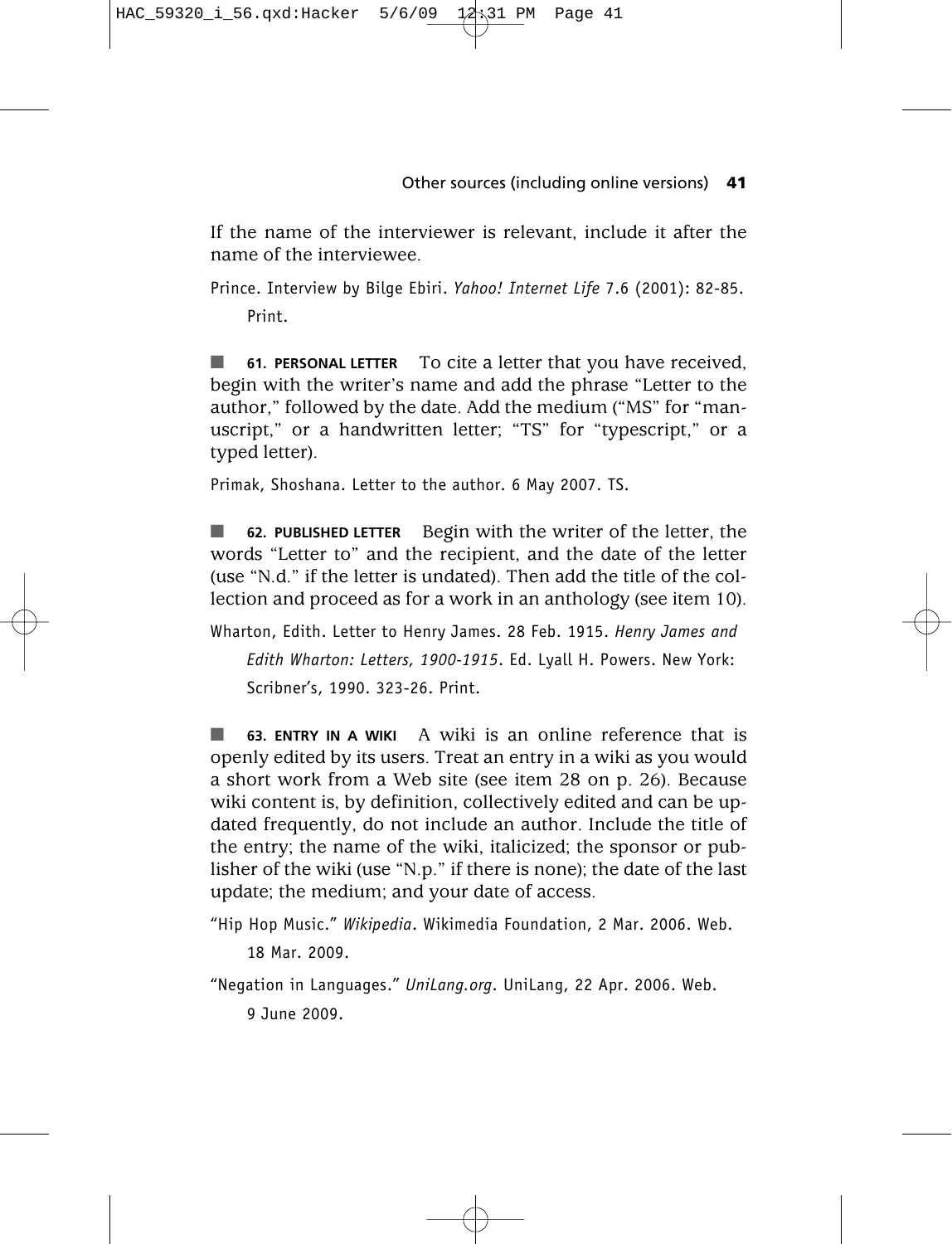### **MLA information notes (optional)**

Researchers who use the MLA system of parenthetical documentation may also use information notes for one of two purposes:

- 1. to provide additional material that might interrupt the flow of the paper yet is important enough to include
- 2. to refer to several sources or to provide comments on sources

Information notes may be either footnotes or endnotes. Footnotes appear at the foot of the page; endnotes appear on a separate page at the end of the paper, just before the list of works cited. For either style, the notes are numbered consecutively throughout the paper. The text of the paper contains a raised arabic numeral that corresponds to the number of the note.

### **TEXT**

In the past several years, employees have filed a number of lawsuits against employers because of online monitoring practices.<sup>1</sup>

### **NOTE**

1. For a discussion of federal law applicable to electronic surveillance in the workplace, see Kesan 293.

### **MLA manuscript format**

The following guidelines are consistent with advice given in the *MLA Handbook for Writers of Research Papers*, 7th edition (New York: MLA, 2009), and with typical requirements for student papers. For a sample MLA paper, see pages 46–55.

### *Formatting the paper*

Papers written in MLA style should be formatted as follows.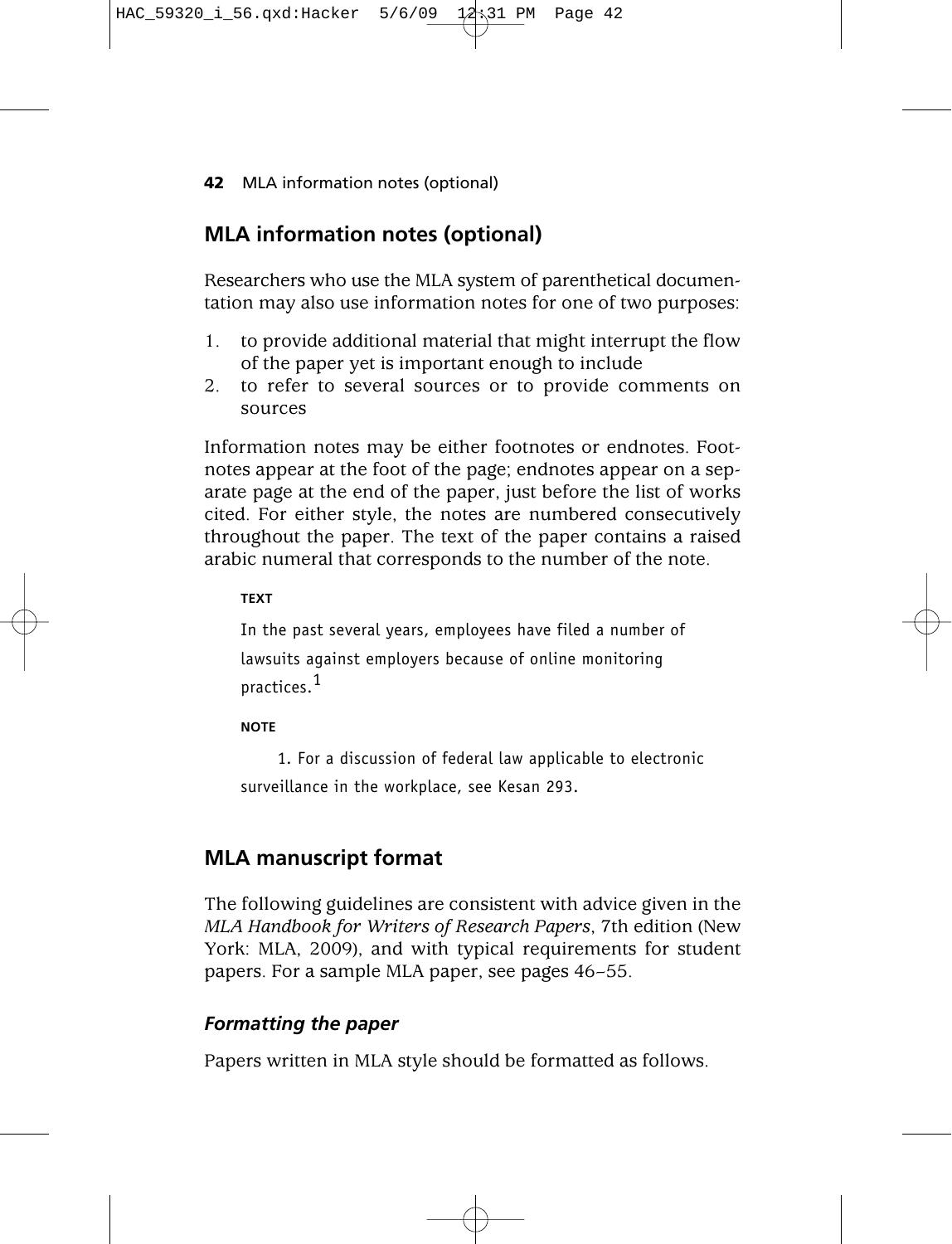**MATERIALS** Use good-quality 8½" x 11" white paper. Secure the pages with a paper clip. Unless your instructor suggests otherwise, do not staple or bind the pages.

**TITLE AND IDENTIFICATION** MLA does not require a title page. On the first page of your paper, place your name, your instructor's name, the course title, and the date on separate lines against the left margin. Then center your title. (See p. 46 for a sample first page.)

If your instructor requires a title page, ask for guidelines on formatting it.

**PAGINATION** Put the page number preceded by your last name in the upper right corner of each page, one-half inch below the top edge. Use arabic numerals (1, 2, 3, and so on).

**MARGINS, LINE SPACING, AND PARAGRAPH INDENTS** Leave margins of one inch on all sides of the page. Left-align the text.

Double-space throughout the paper. Do not add extra space above or below the title of the paper or between paragraphs.

Indent the first line of each paragraph one-half inch from the left margin.

**LONG QUOTATIONS** When a quotation is longer than four typed lines of prose or three lines of verse, set it off from the text by indenting the entire quotation one inch from the left margin. Double-space the indented quotation, and do not add extra space above or below it.

Quotation marks are not needed when a quotation has been set off from the text by indenting. See page 47 for an example.

**WEB ADDRESSES** When a Web address (URL) mentioned in the text of your paper must be divided at the end of a line, break it only after a slash and do not insert a hyphen (a hyphen could appear to be part of the address).

**HEADINGS** MLA neither encourages nor discourages the use of headings and currently provides no guidelines for their use. If you would like to insert headings in a long essay or research paper, check first with your instructor.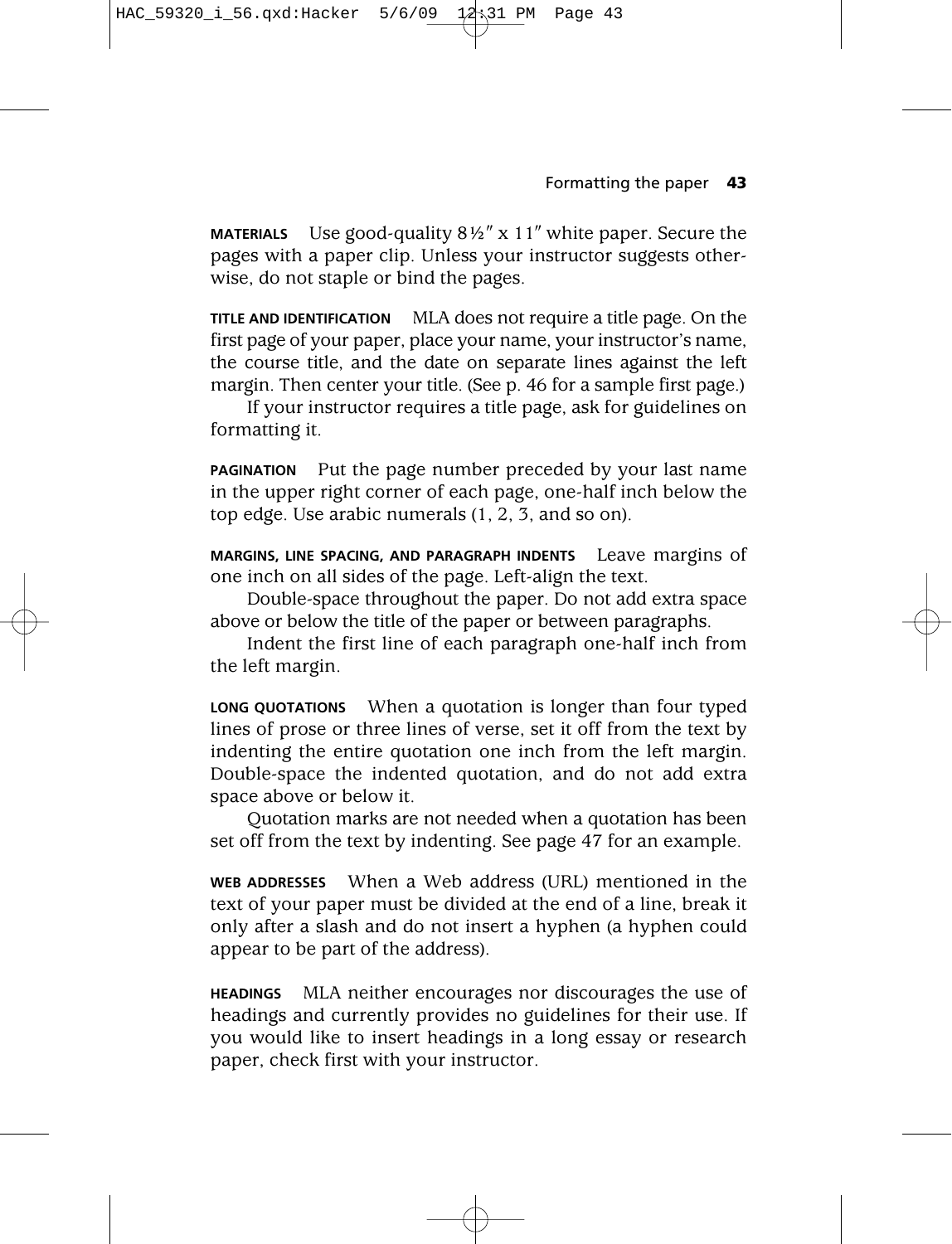**VISUALS** MLA classifies visuals as tables and figures (figures include graphs, charts, maps, photographs, and drawings).

Label each table with an arabic numeral ("Table 1," "Table 2," and so on) and provide a clear caption that identifies the subject. Capitalize the caption as you would a title; do not italicize the label and caption or place them in quotation marks. The label and caption should appear on separate lines above the table, flush left. Below the table, give its source in a note like the following:

Source: David N. Greenfield and Richard A. Davis; "Lost in Cyberspace: The Web @ Work"; *CyberPsychology and Behavior* 5.4 (2002): 349; print.

For each figure, place a figure number (using the abbreviation "Fig.") and a caption below the figure, flush left. Include source information following the caption.

Visuals should be placed in the text, as close as possible to the sentences that relate to them unless your instructor prefers them in an appendix. See page 51 for an example of a visual in the text of a paper.

### *Preparing the list of works cited*

Begin the list of works cited on a new page at the end of the paper. Center the title Works Cited about one inch from the top of the page. Double-space throughout. See pages 54–55 for a sample list of works cited.

**ALPHABETIZING THE LIST** Alphabetize the list by the last names of the authors (or editors); if a work has no author or editor, alphabetize by the first word of the title other than *A*, *An*, or *The*.

If your list includes two or more works by the same author, use the author's name for the first entry only. For subsequent entries, use three hyphens followed by a period. List the titles in alphabetical order. (See item 5 on p. 16.)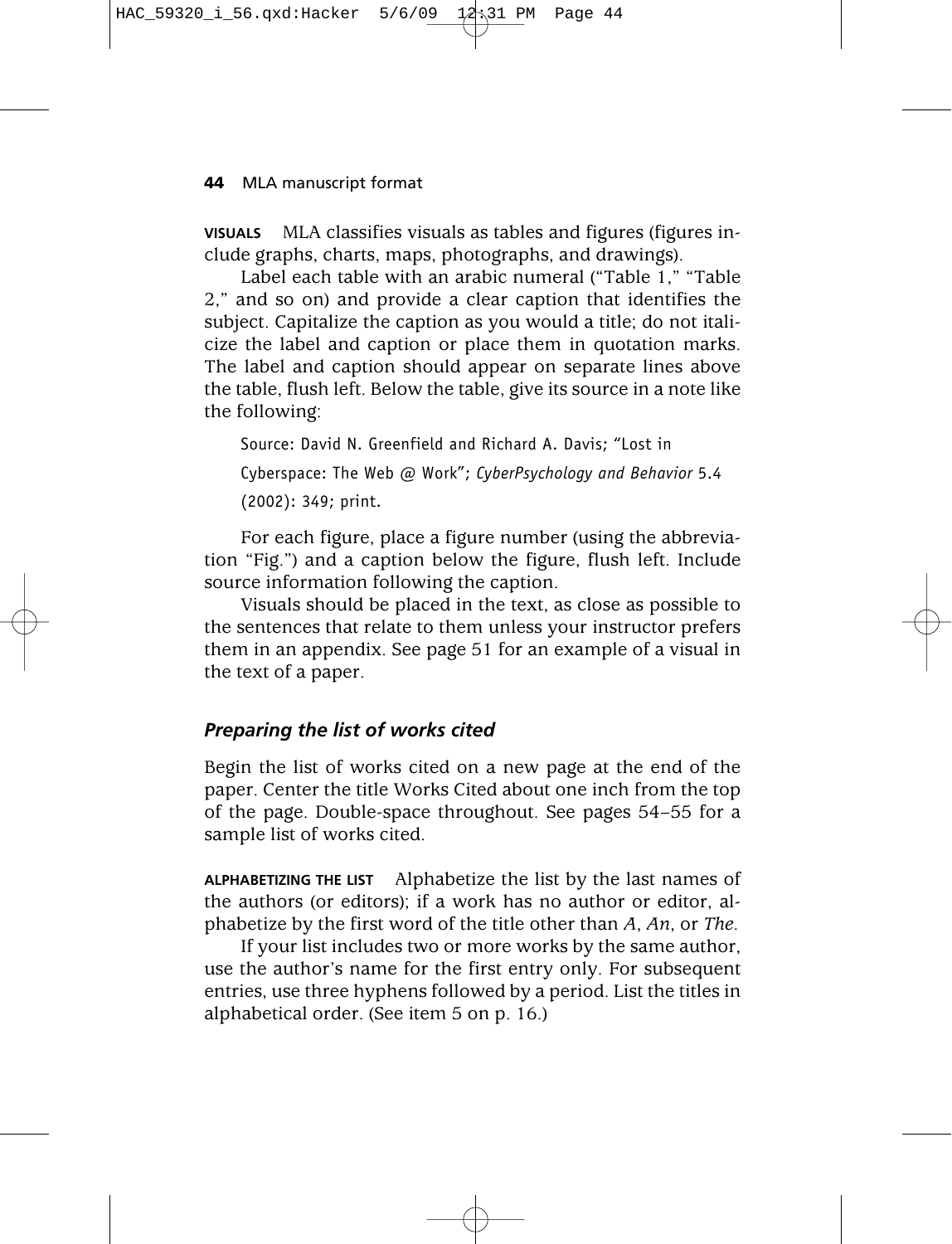**INDENTING** Do not indent the first line of each works cited entry, but indent any additional lines one-half inch. This technique highlights the names of the authors, making it easy for readers to scan the alphabetized list.

**WEB ADDRESSES** If you need to include a Web addresss (URL) in a works cited entry, do not insert a hyphen when dividing it at the end of a line. Break the URL only after a slash. Insert angle brackets around the URL. (See the note following item 27 on p. 26.)

If your word processing program automatically turns Web addresses into links (by underlining them and highlighting them in color), turn off this feature.

### **Sample MLA research paper**

On the following pages is a research paper on the topic of electronic surveillance in the workplace, written by Anna Orlov, a student in a composition class. Orlov's paper is documented with MLA-style in-text citations and list of works cited. Annotations in the margins of the paper draw your attention to Orlov's use of MLA style and her effective writing.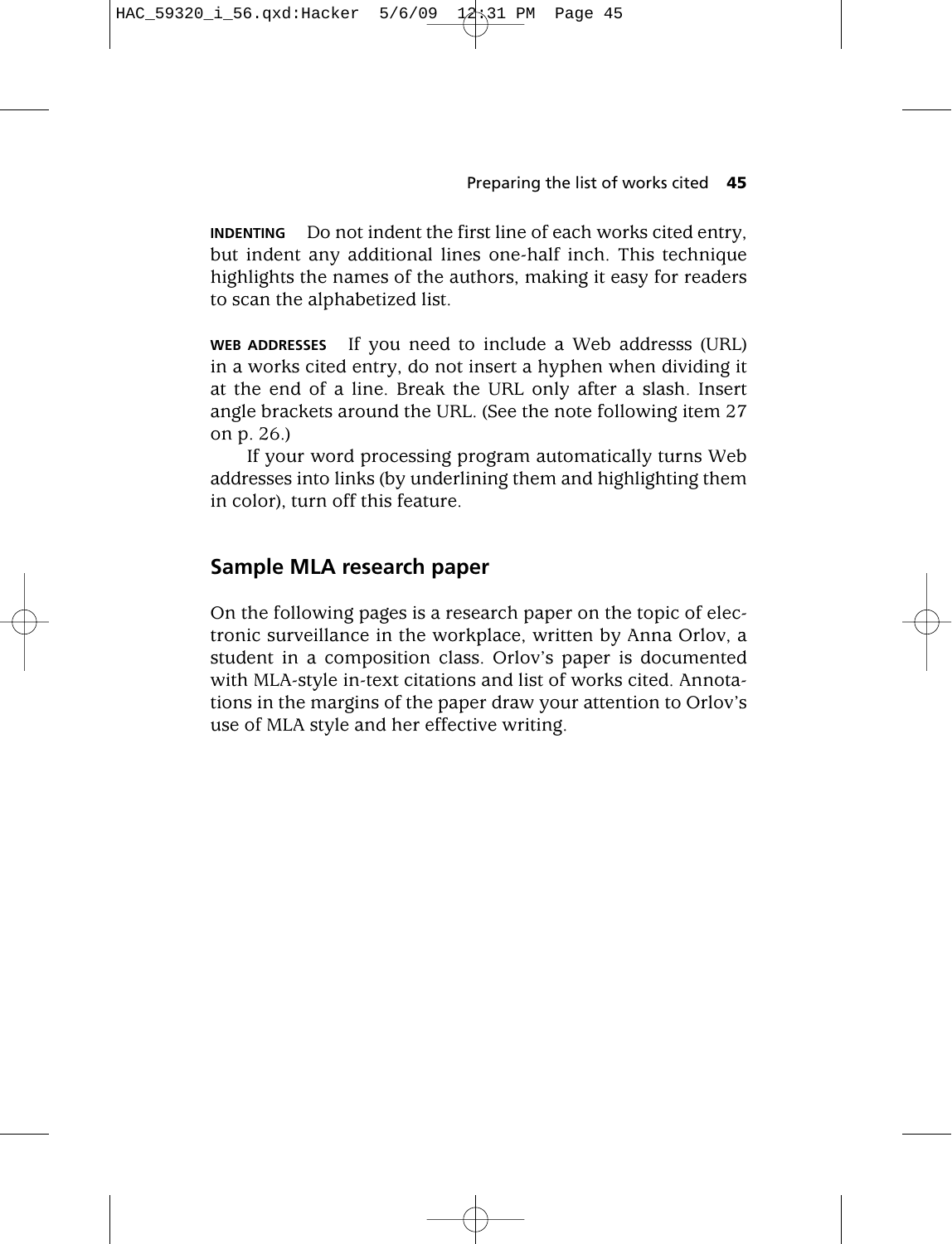#### **46** Sample research paper

Orlov 1 Anna Orlov Professor Willis English 101 17 March 2006 Online Monitoring: A Threat to Employee Privacy in the Wired Workplace As the Internet has become an integral tool of businesses, company policies on Internet usage have become as common as policies regarding vacation days or sexual harassment. A 2005 study by the American Management Association and ePolicy Institute found that 76% of companies monitor employees' use of the Web, and the number of companies that block employees' access to certain Web sites has increased 27% since 2001 (1). Unlike other company rules, however, Internet usage policies often include language authorizing companies to secretly monitor their employees, a practice that raises questions about rights in the workplace. Although companies often have legitimate concerns that lead them to monitor employees' Internet usage—from expensive security breaches to reduced productivity the benefits of electronic surveillance are outweighed by its costs to employees' privacy and autonomy.

**Marginal annotations indicate MLA-style formatting and effective writing.**

**Title is centered.**

**Opening sentences provide background for thesis.**

**Thesis asserts Orlov's main point.**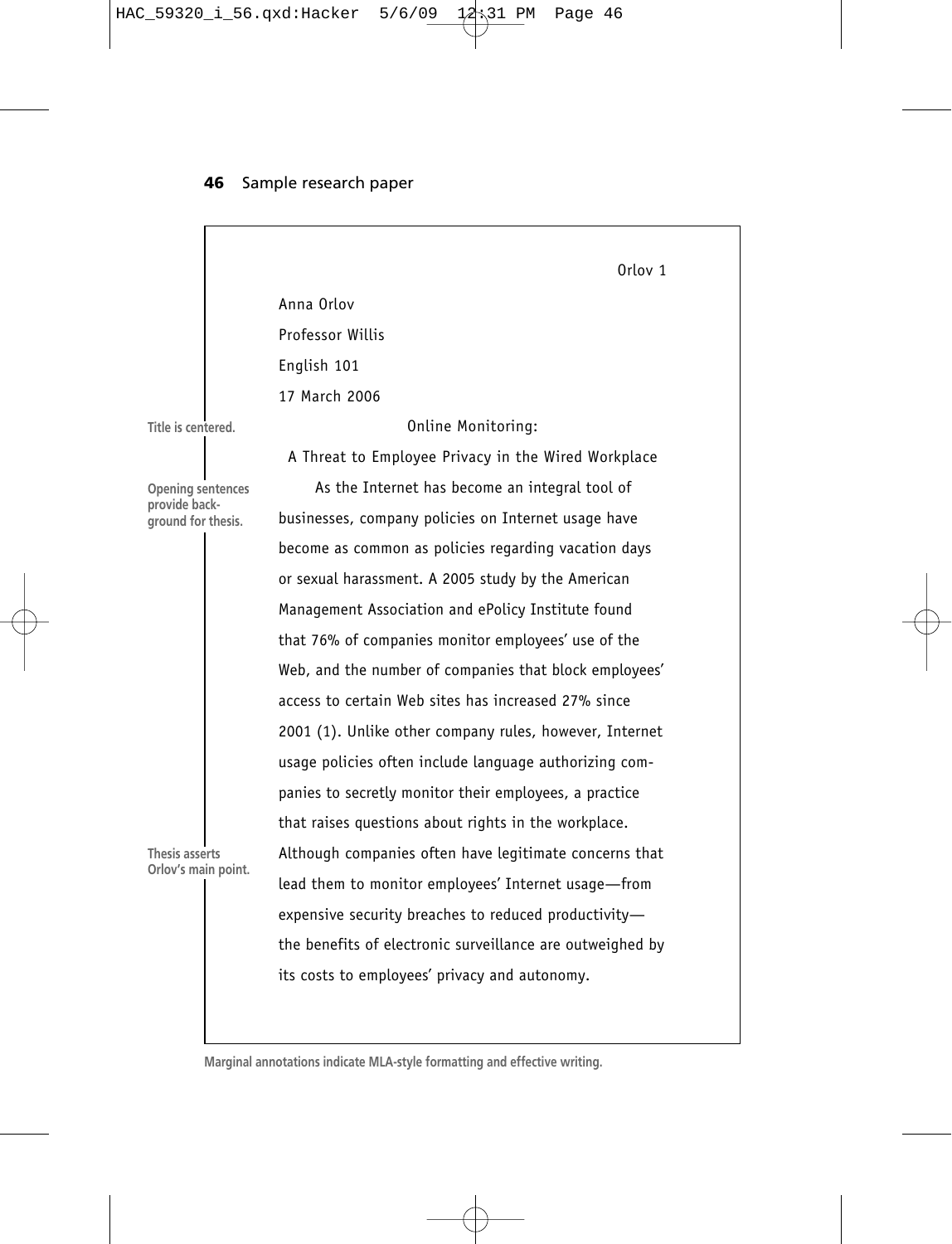#### Orlov 2

While surveillance of employees is not a new phenomenon, electronic surveillance allows employers to monitor workers with unprecedented efficiency. In his book *The Naked Employee*, Frederick Lane describes offline ways in which employers have been permitted to intrude on employees' privacy for decades, such as drug testing, background checks, psychological exams, lie detector tests, and in-store video surveillance. The difference, Lane argues, between these old methods of data gathering and electronic surveillance involves quantity:

> Technology makes it possible for employers to gather enormous amounts of data about employees, often far beyond what is necessary to satisfy safety or productivity concerns. And the trends that drive technology—faster, smaller, cheaper—make it possible for larger and larger numbers of employers to gather ever-greater amounts of personal data. (3-4)

In an age when employers can collect data whenever employees use their computers—when they send e-mail, surf the Web, or even arrive at or depart from their workstations—the challenge for both employers and employees is to determine how much is too much. **Summary and long quotation are introduced with a signal phrase naming the author.**

**Long quotation is set off from the text; quotation marks are omitted.**

**Page number is given in parentheses after the final period.**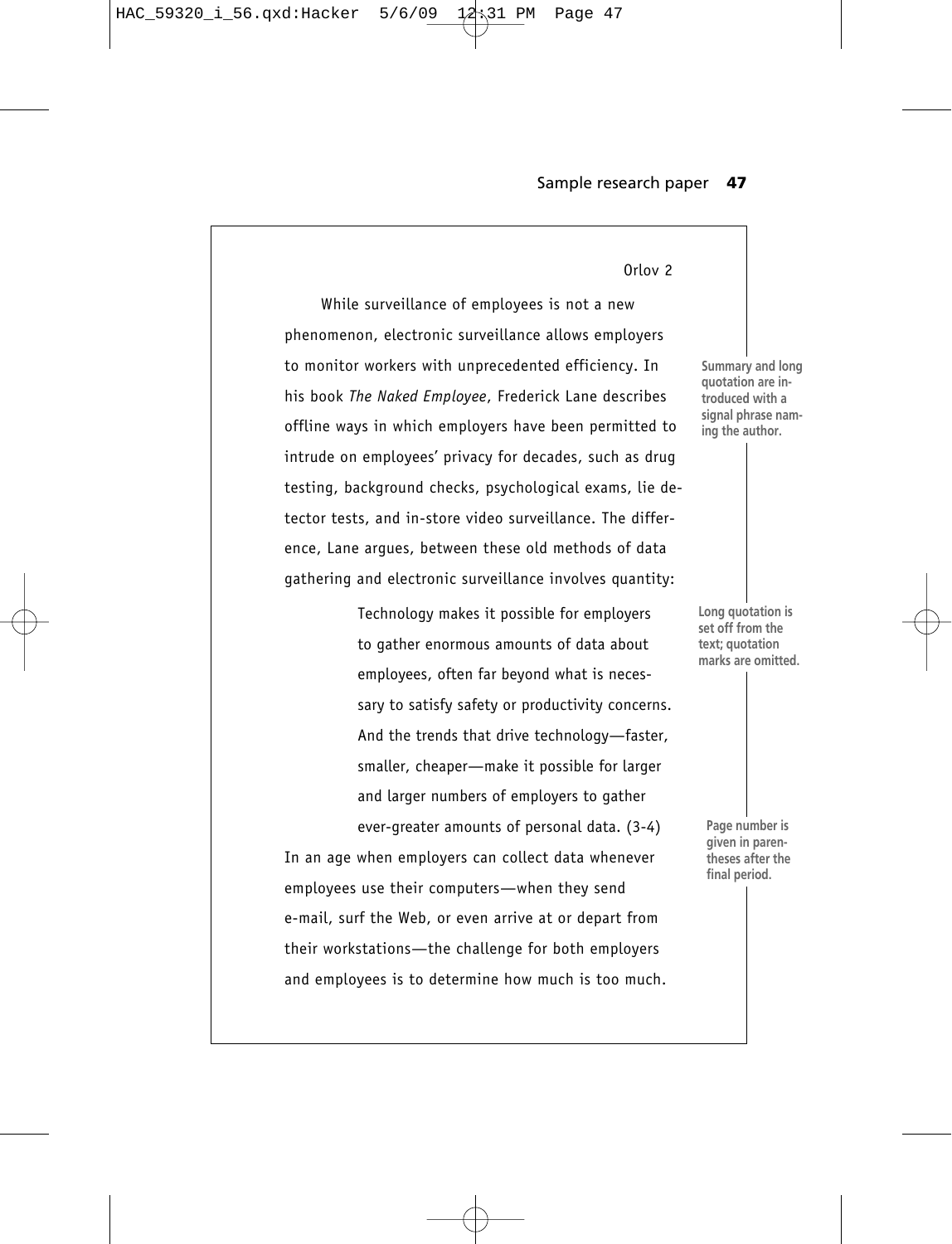#### **48** Sample research paper

Orlov 3

**Clear topic sentences, like this one, are used throughout the paper.**

**Source with an unknown author is cited by a shortened title.**

**Orlov anticipates objections and provides sources for opposing views.**

Another key difference between traditional surveillance and electronic surveillance is that employers can monitor workers' computer use secretly. One popular monitoring method is keystroke logging, which is done by means of an undetectable program on employees' computers. The Web site of a vendor for Spector Pro, a popular keystroke logging program, explains that the software can be installed to operate in "Stealth" mode so that it "does not show up as an icon, does not appear in the Windows system tray, . . . [and] cannot be uninstalled without the Spector Pro password which YOU specify" ("Automatically"). As Lane explains, these programs record every key entered into the computer in hidden directories that can later be accessed or uploaded by supervisors; the programs can even scan for keywords tailored to individual companies (128-29).

Some experts have argued that a range of legitimate concerns justifies employer monitoring of employee Internet usage. As *PC World* columnist Daniel Tynan explains, companies that don't monitor network traffic can be penalized for their ignorance: "Employees could accidentally (or deliberately) spill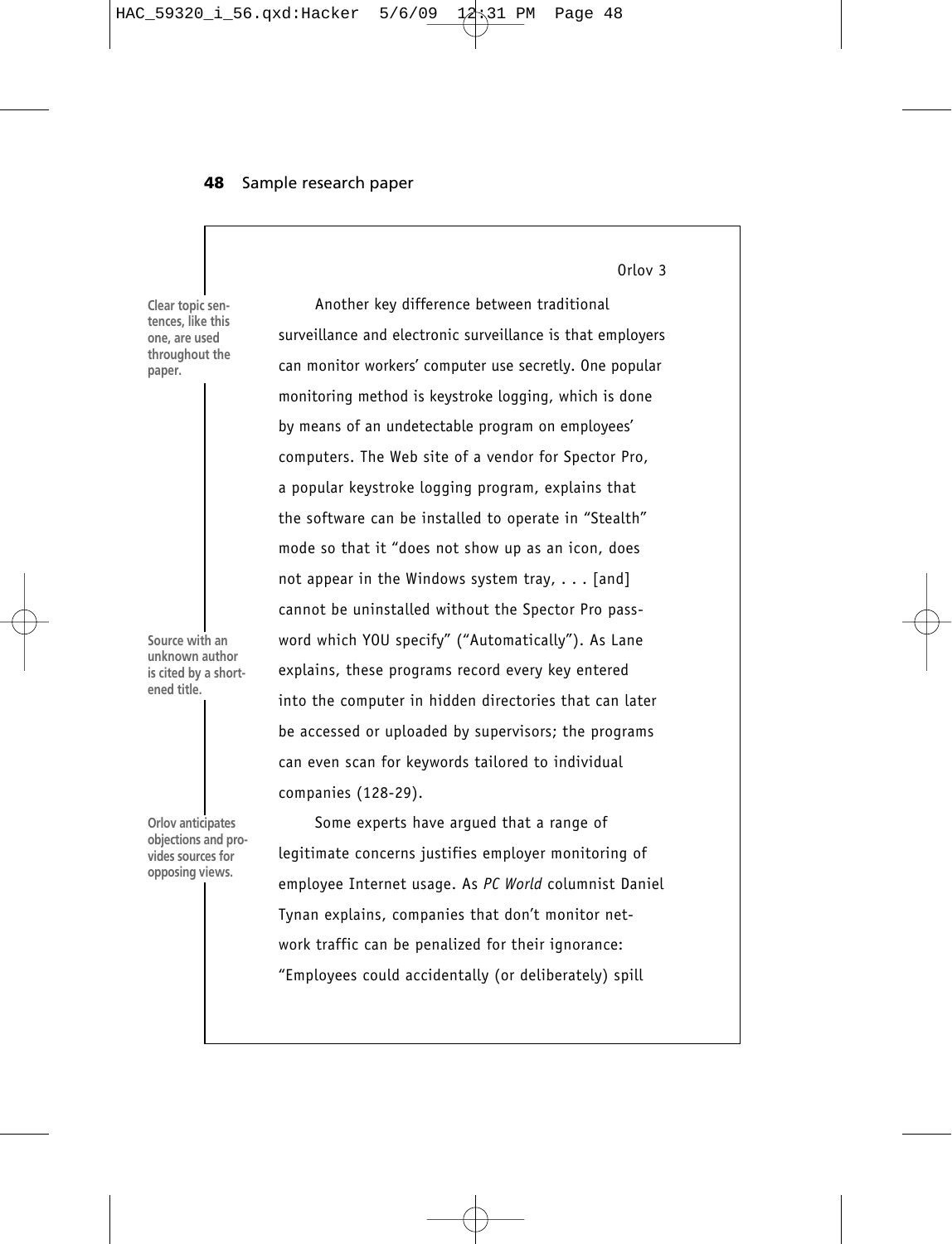#### Orlov 4

confidential information . . . or allow worms to spread throughout a corporate network." The ePolicy Institute, an organization that advises companies about reducing risks from technology, reported that breaches in computer security cost institutions \$100 million in 1999 alone (Flynn). Companies also are held legally accountable for many of the transactions conducted on their networks and with their technology. Legal scholar Jay Kesan points out that the law holds employers liable for employees' actions such as violations of copyright laws, the distribution of offensive or graphic sexual material, and illegal disclosure of confidential information (312).

These kinds of concerns should give employers, in certain instances, the right to monitor employee behavior. But employers rushing to adopt surveillance programs might not be adequately weighing the effect such programs can have on employee morale. Employers must consider the possibility that employees will perceive surveillance as a breach of trust that can make them feel like disobedient children, not responsible adults who wish to perform their jobs professionally and autonomously.

**Transition helps readers move from one paragraph to the next.**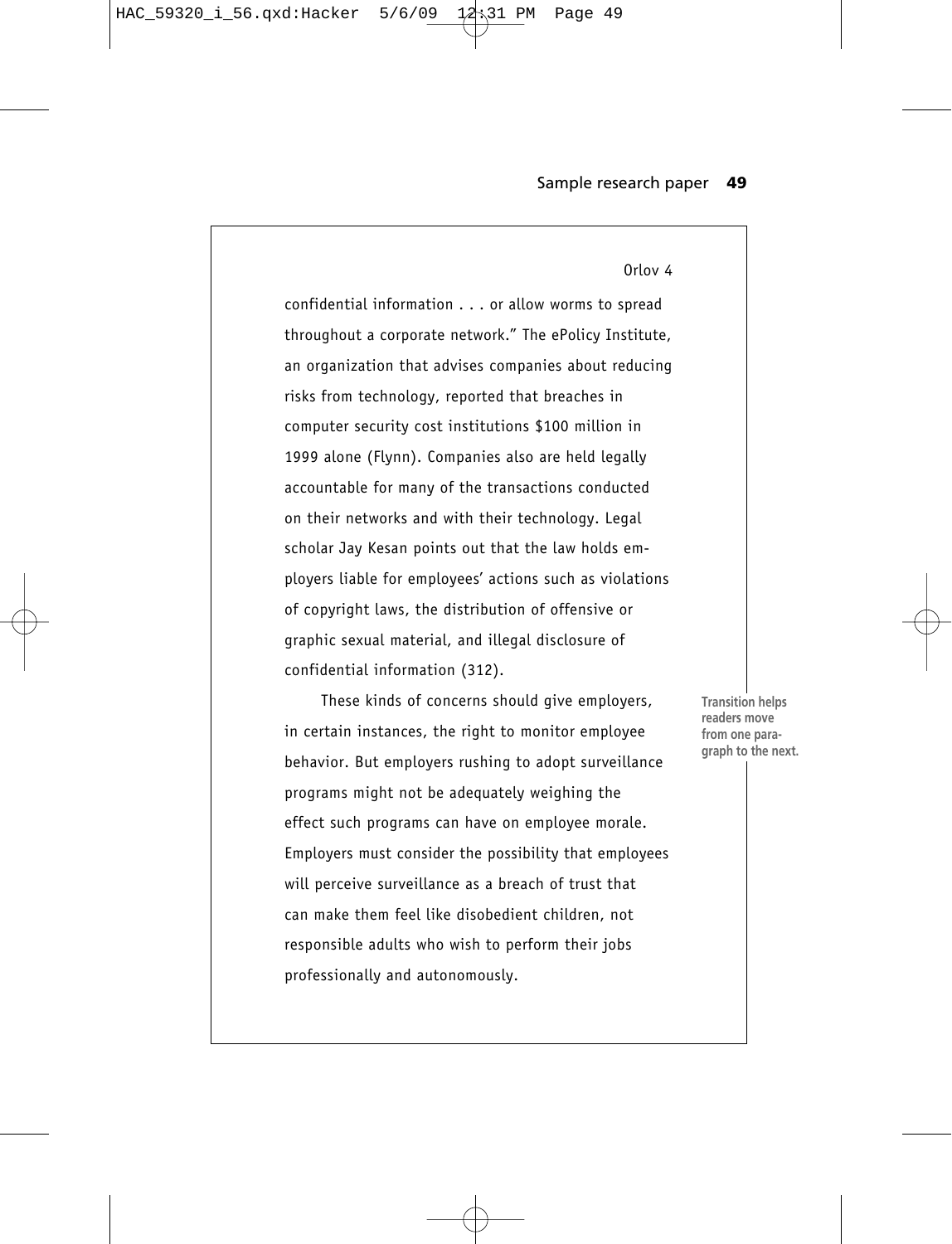#### **50** Sample research paper

Orlov 5

**Orlov treats both sides fairly; she provides a transition to her own argument.**

**No page number is available for this Web source.**

Yet determining how much autonomy workers should be given is complicated by the ambiguous nature of productivity in the wired workplace. On the one hand, computers and Internet access give employees powerful tools to carry out their jobs; on the other hand, the same technology offers constant temptations to avoid work. As a 2005 study by *Salary.com* and *America Online* indicates, the Internet ranked as the top choice among employees for ways of wasting time on the job; it beat talking with co-workers—the second most popular method—by a margin of nearly two to one (Frauenheim). Chris Gonsalves, an editor for *eWeek.com*, argues that the technology has changed the terms between employers and employees: "While bosses can easily detect and interrupt water-cooler chatter," he writes, "the employee who is shopping at Lands' End or IMing with fellow fantasy baseball managers may actually appear to be working." The gap between behaviors that are observable to managers and the employee's actual activities when sitting behind a computer has created additional motivations for employers to invest in surveillance programs. "Dilbert," a popular cartoon that spoofs office culture, aptly captures how rampant recreational Internet use has become in the workplace (see fig. 1).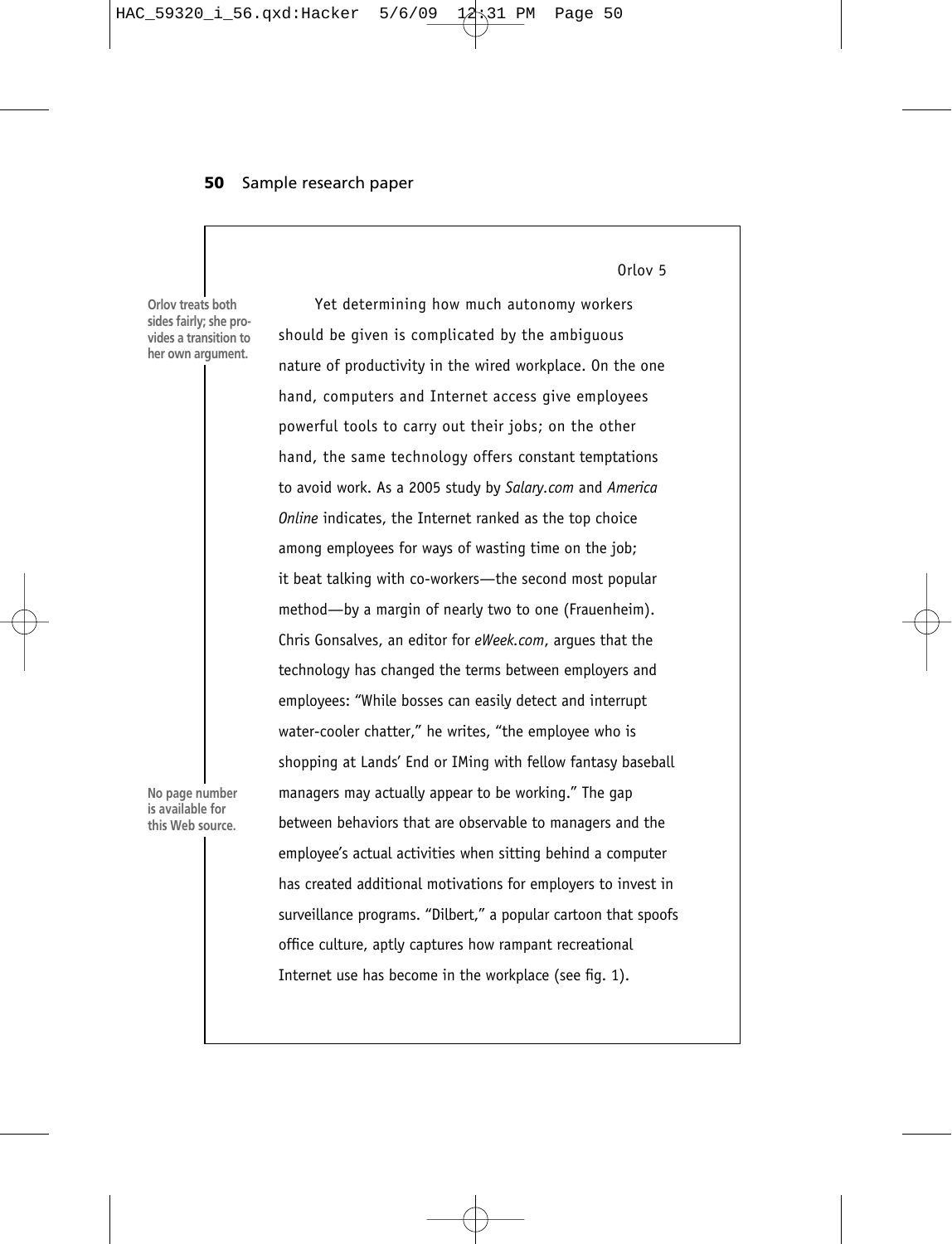

Fig. 1. This "Dilbert" comic strip suggests that personal Internet usage is widespread in the workplace (Adams 106).

But monitoring online activities can have the unintended effect of making employees resentful. As many workers would be quick to point out, Web surfing and other personal uses of the Internet can provide needed outlets in the stressful work environment; many scholars have argued that limiting and policing these outlets can exacerbate tensions between employees and managers. Kesan warns that "prohibiting personal use can seem extremely arbitrary and can seriously harm morale. . . . Imagine a concerned parent who is prohibited from checking on a sick child by a draconian company policy" (315-16). As this analysis indicates, employees can become disgruntled when Internet usage policies are enforced to their full extent.

**Illustration has figure number, caption, and source.**

**Orlov counters opposing views and provides support for her argument.**

**Orlov uses a brief signal phrase to move from her argument to the words of a source.**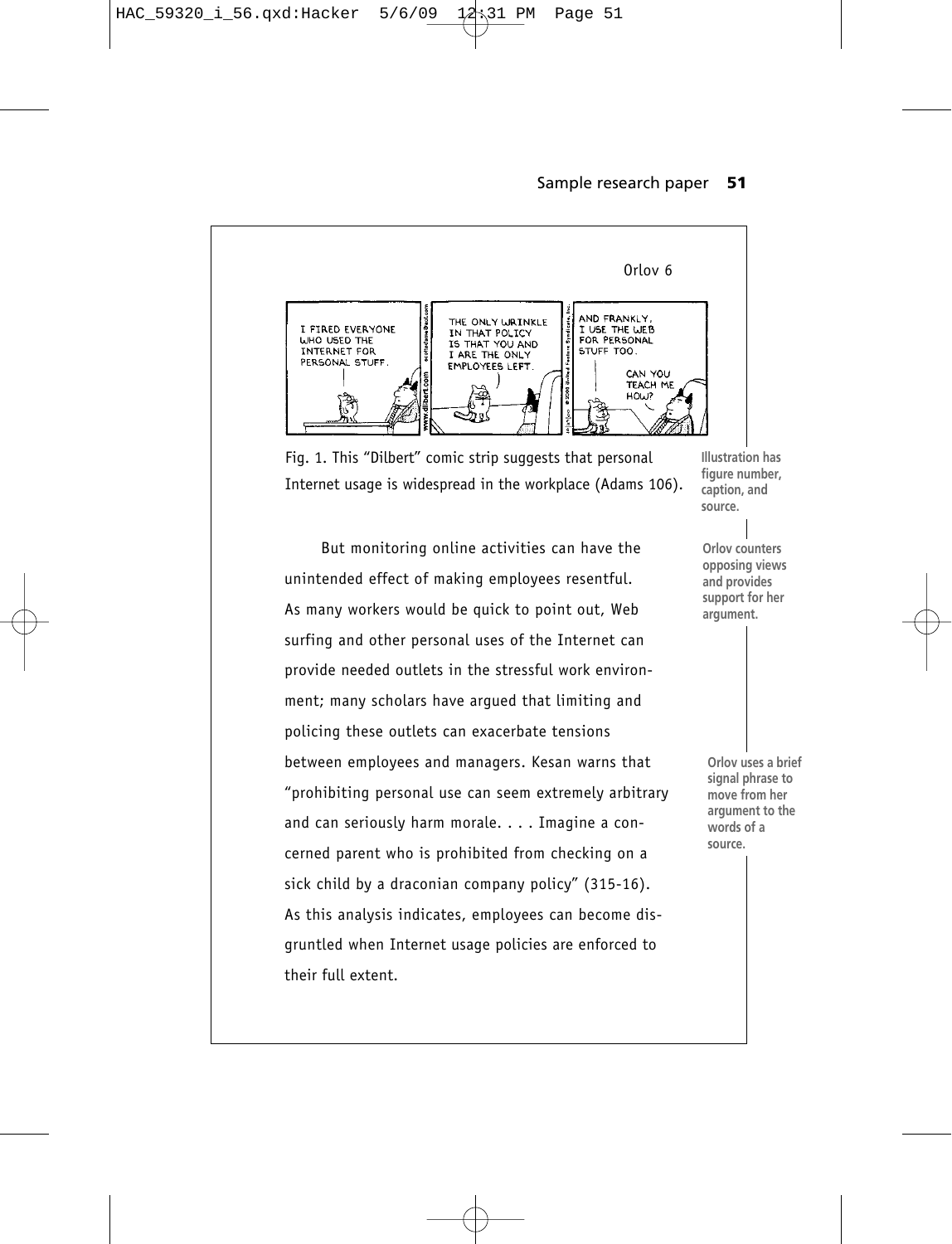#### **52** Sample research paper

Orlov 7

Additionally, many experts disagree with employers' assumption that online monitoring can increase productivity. Employment law attorney Joseph Schmitt argues that, particularly for employees who are paid a salary rather than by the hour, "a company shouldn't care whether employees spend one or 10 hours on the Internet as long as they are getting their jobs done—and provided that they are not accessing inappropriate sites" (qtd. in Verespej). Other experts even argue that time spent on personal Internet browsing can actually be productive for companies. According to Bill Coleman, an executive at *Salary.com*, "Personal Internet use and casual office conversations often turn into new business ideas or suggestions for gaining operating efficiencies" (qtd. in Frauenheim). Employers, in other words, may benefit from showing more faith in their employees' ability to exercise their autonomy.

Employees' right to privacy and autonomy in the workplace, however, remains a murky area of the law. Although evaluating where to draw the line between employee rights and employer powers is often a duty that falls to the judicial system, the courts have shown little willingness to intrude on employers' exercise of control over their computer networks. Federal law provides few guidelines

**Orlov cites an indirect source: words quoted in another source.**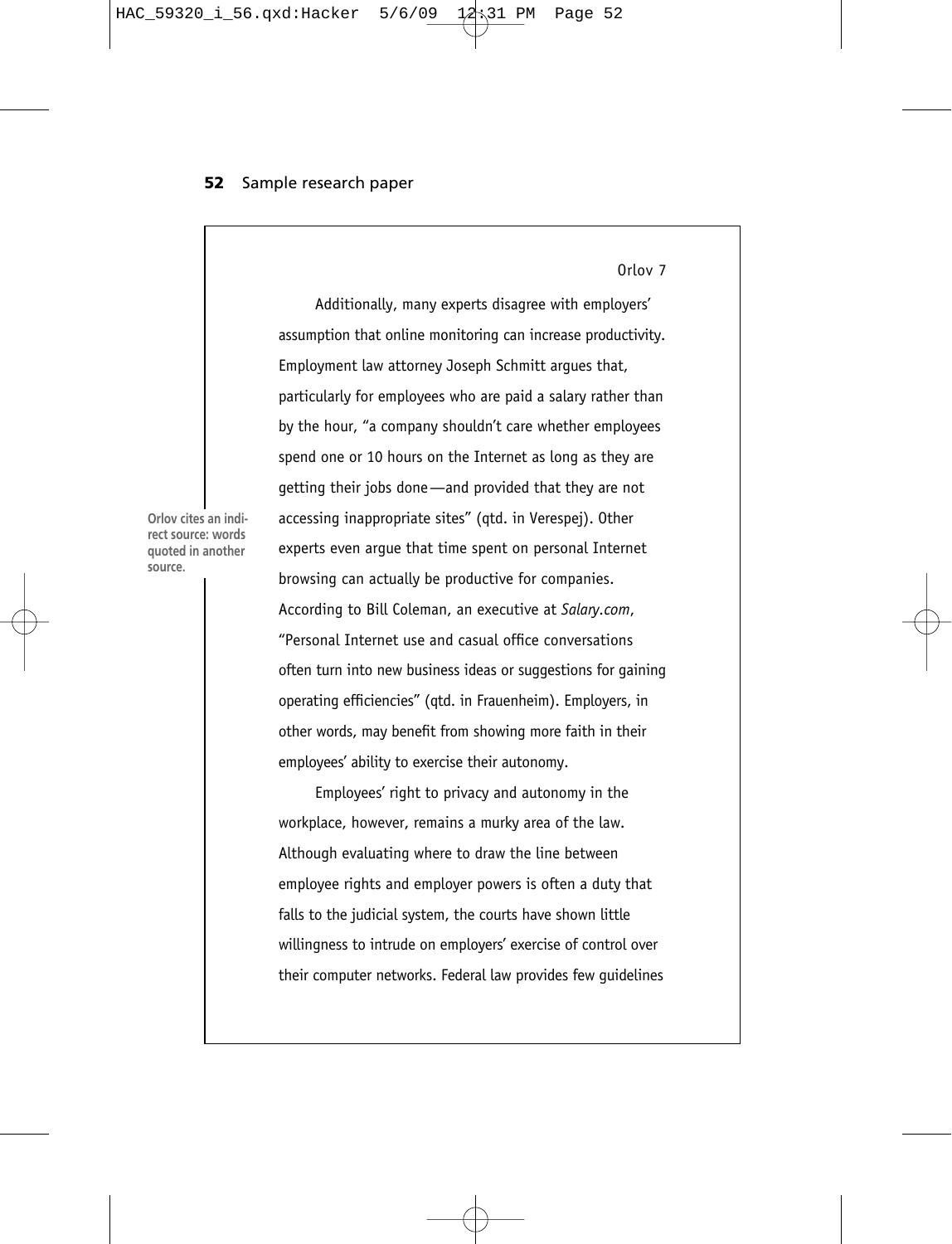Orlov 8 related to online monitoring of employees, and only Connecticut and Delaware require companies to disclose this type of surveillance to employees (Tam et al.). "It is unlikely that we will see a legally guaranteed zone of privacy in the American workplace," predicts Kesan (293). This reality leaves employees and employers to sort the potential risks and benefits of technology in contract agreements and terms of employment. With continuing advances in technology, protecting both employers and employees will require greater awareness of these programs, better disclosure to employees, and a more public discussion about what types of protections are necessary to guard individual freedoms in the wired workplace.

**Orlov sums up her argument and suggests a course of action.**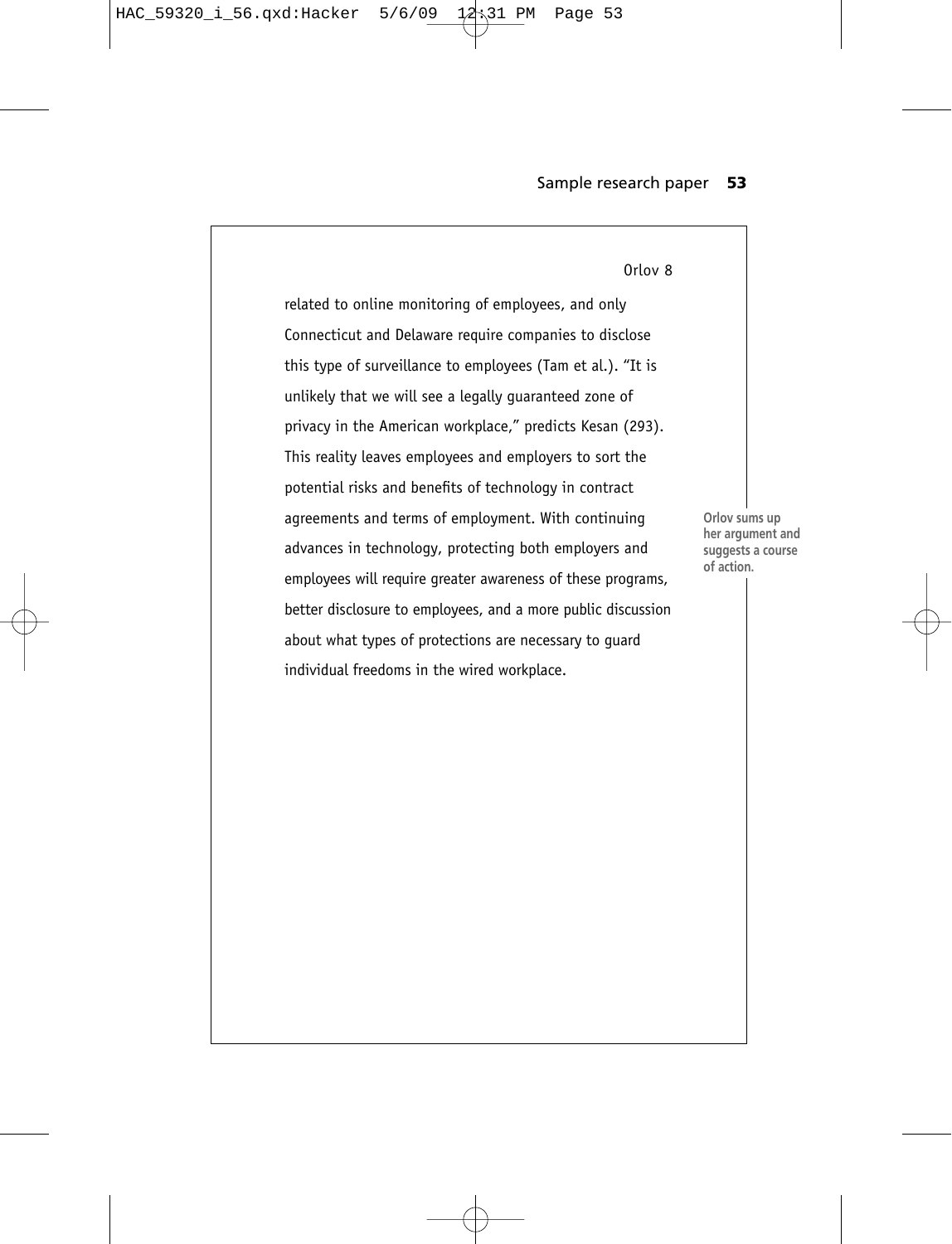### **54** Sample research paper

|                                                                                                    | Orlov <sub>9</sub>                                      |  |
|----------------------------------------------------------------------------------------------------|---------------------------------------------------------|--|
|                                                                                                    |                                                         |  |
| Heading is centered.                                                                               | Works Cited                                             |  |
|                                                                                                    | Adams, Scott. Dilbert and the Way of the Weasel. New    |  |
|                                                                                                    | York: Harper, 2002. Print.                              |  |
| List is alphabet-<br>ized by authors'<br>last names (or by<br>title when a work<br>has no author). | American Management Association and ePolicy Insti-      |  |
|                                                                                                    | tute. "2005 Electronic Monitoring and Surveil-          |  |
|                                                                                                    | lance Survey." American Management Association.         |  |
|                                                                                                    | Amer. Management Assn., 2005. Web. 15 Feb.              |  |
|                                                                                                    | 2006.                                                   |  |
|                                                                                                    | "Automatically Record Everything They Do Online!        |  |
|                                                                                                    | Spector Pro 5.0 FAQ's." Netbus.org. Netbus.org,         |  |
|                                                                                                    | n.d. Web. 17 Feb. 2006.                                 |  |
|                                                                                                    | Flynn, Nancy. "Internet Policies." ePolicy Institute.   |  |
|                                                                                                    | ePolicy Inst., n.d. Web. 15 Feb. 2006.                  |  |
| First line of each<br>entry is at the left<br>margin; extra lines<br>are indented %".              | Frauenheim, Ed. "Stop Reading This Headline and Get     |  |
|                                                                                                    | Back to Work." CNET News.com. CNET Networks,            |  |
|                                                                                                    | 11 July 2005. Web. 17 Feb. 2006.                        |  |
| Double-spacing is<br>used throughout.                                                              | Gonsalves, Chris. "Wasting Away on the Web."            |  |
|                                                                                                    | eWeek.com. Ziff Davis Enterprise Holdings, 8 Aug.       |  |
|                                                                                                    | 2005. Web. 16 Feb. 2006.                                |  |
|                                                                                                    | Kesan, Jay P. "Cyber-Working or Cyber-Shirking? A First |  |
|                                                                                                    | Principles Examination of Electronic Privacy in         |  |
|                                                                                                    | the Workplace." Florida Law Review 54.2 (2002):         |  |
|                                                                                                    | 289-332. Print.                                         |  |
|                                                                                                    |                                                         |  |
|                                                                                                    |                                                         |  |

<u> 1980 - Johann Barn, mars ann an t-Amhain Aonaich an t-Aonaich an t-Aonaich ann an t-Aonaich ann an t-Aonaich</u>